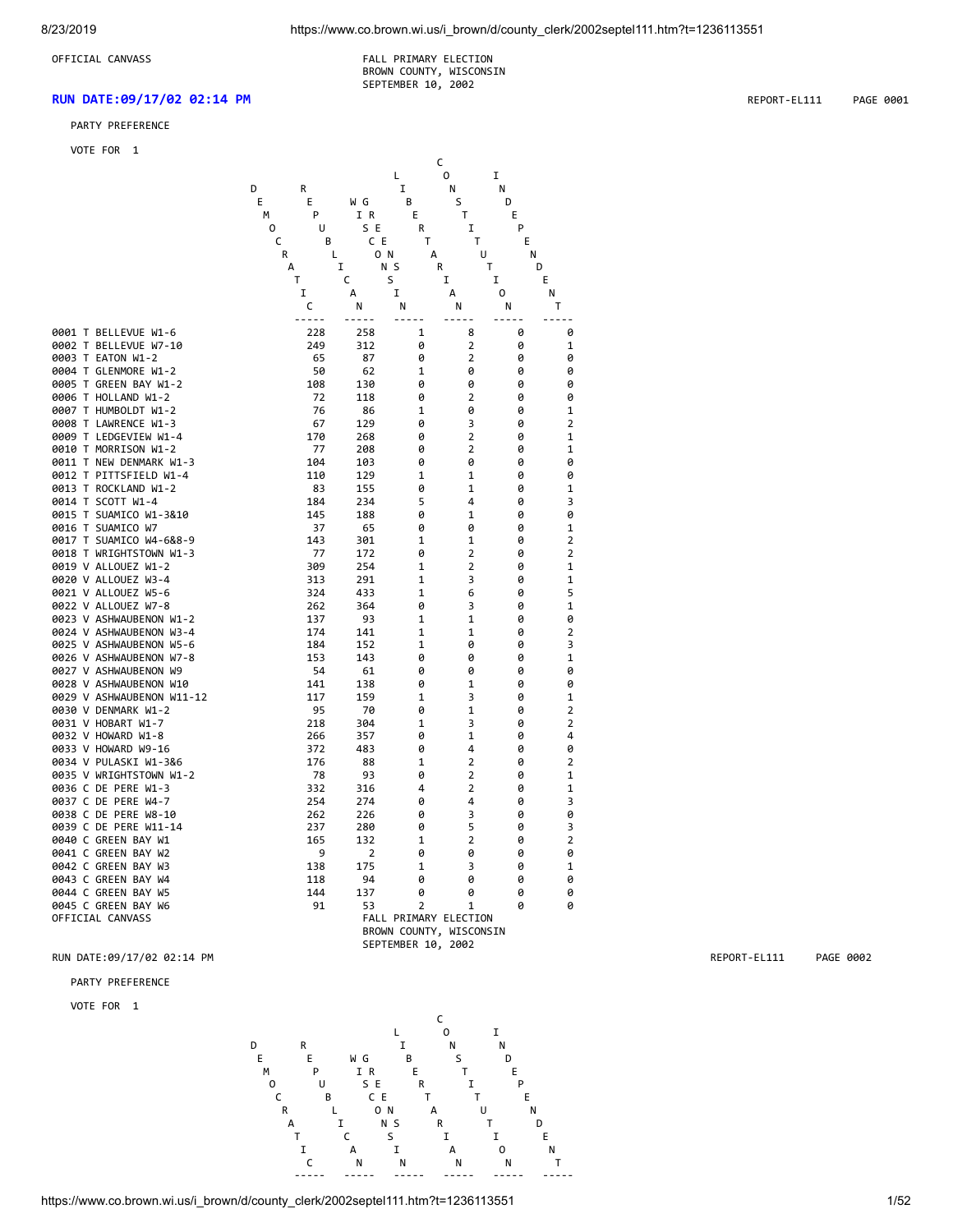| 0046 C GREEN BAY W7  |               | 197          | 183                          | 0              | 1              | 0            | 1            |
|----------------------|---------------|--------------|------------------------------|----------------|----------------|--------------|--------------|
| 0047 C GREEN BAY W8  |               | 255          | 257                          | $\mathbf{1}$   | 3              | 0            | 0            |
| 0048 C GREEN BAY W9  |               | 99           | 110                          | 0              | $\mathbf{1}$   | 0            | 0            |
| 0049 C GREEN BAY W10 |               | 142          | 176                          | 0              | 3              | 0            | 0            |
| 0050 C GREEN BAY W11 |               | 84           | 79                           | 0              | 0              | 0            | 0            |
| 0051 C GREEN BAY W12 |               | 93           | 92                           | 0              | 0              | 0            | 1            |
| 0052 C GREEN BAY W13 |               | 112          | 74                           | 1              | 1              | 0            | 1            |
| 0053 C GREEN BAY W14 |               | 157          | 116                          | 2              | $\overline{2}$ | ø            | 1            |
| 0054 C GREEN BAY W15 |               | 187          | 151                          | 2              | 1              | 0            | 2            |
| 0055 C GREEN BAY W16 |               | 224          | 156                          | 8              | 1              | 0            | 2            |
| 0056 C GREEN BAY W17 |               | 69           | 33                           | 1              | 1              | 0            | 0            |
| 0057 C GREEN BAY W18 |               | 63           | 32                           | 0              | 3              | 0            | 1            |
| 0058 C GREEN BAY W19 |               | 67           | 39                           | 0              | 2              | 0            | 0            |
| 0059 C GREEN BAY W20 |               | 119          | 81                           | 0              | 0              | 0            | 0            |
| 0060 C GREEN BAY W21 |               | 121          | 75                           | $\mathbf{1}$   | 1              | $\mathbf{1}$ | 0            |
| 0061 C GREEN BAY W22 |               |              |                              |                |                |              |              |
|                      |               | 90           | 60                           | 0              | 6              | 0            | 0            |
| 0062 C GREEN BAY W23 |               | 118          | 64                           | 0              | 0              | 0            | 1            |
| 0063 C GREEN BAY W24 |               | 121          | 61                           | 2              | 1              | 0            | 0            |
| 0064 C GREEN BAY W25 |               | 80           | 39                           | 1              | 3              | 0            | 0            |
| 0065 C GREEN BAY W26 |               | 47           | 16                           | 0              | 0              | 0            | 1            |
| 0066 C GREEN BAY W27 |               | 105          | 97                           | 0              | 2              | 0            | 1            |
| 0067 C GREEN BAY W28 |               | 223          | 194                          | 2              | 2              | 1            | 1            |
| 0068 C GREEN BAY W29 |               | 146          | 100                          | 1              | 3              | 0            | 0            |
| 0069 C GREEN BAY W30 |               | 180          | 135                          | $\mathbf{1}$   | $\mathbf{1}$   | 0            | 1            |
| 0070 C GREEN BAY W31 |               | 74           | 35                           | 0              | $\mathbf{1}$   | ø            | 0            |
| 0071 C GREEN BAY W32 |               | 208          | 139                          | $\overline{2}$ | 8              | 0            | 0            |
| 0072 C GREEN BAY W33 |               | 237          | 246                          | 0              | 5              | 0            | 0            |
| 0073 C GREEN BAY W34 |               | 163          | 112                          | 0              | 6              | 1            | 4            |
| 0074 C GREEN BAY W35 |               | 102          | 126                          | $\mathbf{1}$   | 3              | 0            | 0            |
| 0075 C GREEN BAY W36 |               | 83           | 53                           | 0              | 6              | 0            | $\mathbf{1}$ |
| 0076 C GREEN BAY W37 |               | 103          | 75                           | 2              | 3              | 0            | 3            |
| 0077 C GREEN BAY W38 |               | 132          | 119                          | $\overline{2}$ | 4              | 0            | 1            |
| 0078 C GREEN BAY W39 |               | 142          | 64                           | 1              | 0              | 0            | 2            |
| 0079 C GREEN BAY W40 |               | 143          | 101                          | $\mathbf{1}$   | $\mathbf{1}$   | $\mathbf{1}$ | 0            |
| 0080 C GREEN BAY W41 |               | 149          | 146                          | 0              | 0              | 0            | 1            |
| 0081 C GREEN BAY W42 |               | 194          | 205                          | $\overline{2}$ | $\overline{2}$ | 0            | 3            |
| 0082 C GREEN BAY W43 |               | 197          | 229                          | $\overline{2}$ | $\mathbf{1}$   | 0            | 0            |
| 0083 C GREEN BAY W44 |               | 124          | 137                          | 1              | 5              | 0            | 2            |
| 0084 C GREEN BAY W45 |               | 168          | 140                          | 0              | 2              | 0            | 1            |
| 0085 C GREEN BAY W46 |               | 150          | 182                          | 1              | 3              | 0            | 1            |
| 0086 C GREEN BAY W47 |               | 91           | 105                          | 2              | 0              | 0            | 0            |
| 0087 C GREEN BAY W48 |               | 133          | 224                          | 0              | 0              | 0            | 0            |
| 0088 C GREEN BAY W49 |               | 137          | 200                          | 0              | 0              | 0            | 1            |
| 0089 C GREEN BAY W50 |               | $\mathbf{1}$ | 7                            | $\mathbf{1}$   | 0              | 0            | 0            |
|                      | <b>TOTALS</b> | 12998        | 13383                        | 68             | 172            | 4            | 85           |
| PERCENT OF TOTAL     |               | 48.66        | 50.10                        | .25            | .64            | .31<br>.01   |              |
| OFFICIAL CANVASS     |               |              | <b>FALL PRIMARY ELECTION</b> |                |                |              |              |
|                      |               |              | BROWN COUNTY, WISCONSIN      |                |                |              |              |
|                      |               |              |                              |                |                |              |              |

### GOVERNOR

VOTE FOR 1

|                         | K F |           | W   |              |
|-------------------------|-----|-----------|-----|--------------|
|                         | A A | T B       | R   |              |
|                         | T L | 0 A       | I   |              |
|                         | J D | H K<br>MR | T   |              |
|                         | I 0 | L         | R   | E            |
|                         | MY  | E         | E   |              |
|                         | L   | E         | T   | T            |
|                         | E   | N         | T   | N            |
|                         |     |           |     |              |
| 0001 T BELLEVUE W1-6    | 140 | 69        | 106 | 0            |
| 0002 T BELLEVUE W7-10   | 146 | 86        | 124 | 0            |
| 0003 T EATON W1-2       | 38  | 28        | 25  | 0            |
| 0004 T GLENMORE W1-2    | 29  | 21        | 14  | 0            |
| 0005 T GREEN BAY W1-2   | 47  | 25        | 51  | 0            |
| 0006 T HOLLAND W1-2     | 30  | 17        | 26  | 0            |
| 0007 T HUMBOLDT W1-2    | 36  | 12        | 39  | 0            |
| 0008 T LAWRENCE W1-3    | 43  | 18        | 30  | 0            |
| 0009 T LEDGEVIEW W1-4   | 77  | 48        | 62  | 0            |
| 0010 T MORRISON W1-2    | 33  | 22        | 22  | 0            |
| 0011 T NEW DENMARK W1-3 | 48  | 27        | 40  | 0            |
| 0012 T PITTSFIELD W1-4  | 81  | 26        | 44  | 0            |
| 0013 T ROCKLAND W1-2    | 48  | 18        | 40  | 0            |
| 0014 T SCOTT W1-4       | 102 | 67        | 65  | 0            |
| 0015 T SUAMICO W1-3&10  | 72  | 49        | 65  | $\mathbf{1}$ |
| 0016 T SUAMICO W7       | 30  | 9         | 13  | 0            |
| 0017 T SUAMICO W4-6&8-9 | 95  | 44        | 68  | 0            |
| 0018 T WRIGHTSTOWN W1-3 | 46  | 28        | 26  | $\mathbf{1}$ |
| 0019 V ALLOUEZ W1-2     | 145 | 96        | 109 | 0            |
| 0020 V ALLOUEZ W3-4     | 179 | 102       | 117 | 0            |
| 0021 V ALLOUEZ W5-6     | 157 | 89        | 113 | $\mathbf{1}$ |
| 0022 V ALLOUEZ W7-8     | 127 | 66        | 90  | 0            |
| 0023 V ASHWAUBENON W1-2 | 83  | 36        | 56  | 0            |
| 0024 V ASHWAUBENON W3-4 | 99  | 57        | 71  | 0            |
|                         |     |           |     |              |

 SEPTEMBER 10, 2002 DEMOCRATIC PARTY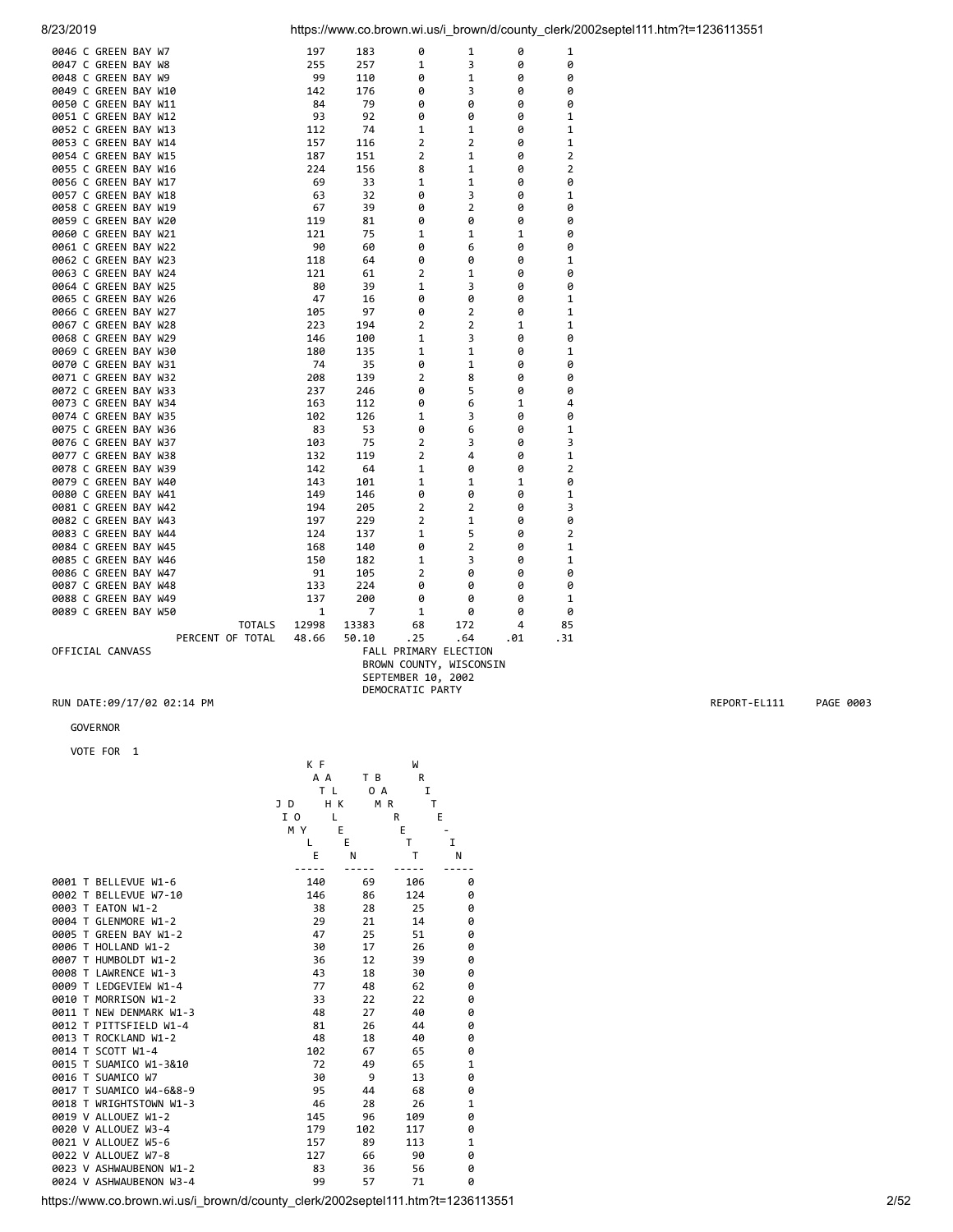| 8/23/2019                 |     |     |                         |   | https://www.co.brown.wi.us/i brown/d/county clerk/2002septel111.htm?t=1236113551 |
|---------------------------|-----|-----|-------------------------|---|----------------------------------------------------------------------------------|
| 0025 V ASHWAUBENON W5-6   | 118 | 44  | 74                      | 0 |                                                                                  |
| 0026 V ASHWAUBENON W7-8   | 105 | 38  | 59                      | 0 |                                                                                  |
| 0027 V ASHWAUBENON W9     | 40  | 13  | 12                      | 0 |                                                                                  |
| 0028 V ASHWAUBENON W10    | 82  | 32  | 52                      | 0 |                                                                                  |
| 0029 V ASHWAUBENON W11-12 | 92  | 31  | 53                      | 0 |                                                                                  |
| 0030 V DENMARK W1-2       | 68  | 34  | 42                      | 0 |                                                                                  |
| 0031 V HOBART W1-7        | 151 | 68  | 70                      | 0 |                                                                                  |
| 0032 V HOWARD W1-8        | 158 | 89  | 118                     | 0 |                                                                                  |
| 0033 V HOWARD W9-16       | 240 | 94  | 145                     | 0 |                                                                                  |
| 0034 V PULASKI W1-3&6     | 121 | 48  | 76                      | 0 |                                                                                  |
| 0035 V WRIGHTSTOWN W1-2   | 54  | 24  | 26                      | 0 |                                                                                  |
| 0036 C DE PERE W1-3       | 205 | 125 | 151                     | 0 |                                                                                  |
| 0037 C DE PERE W4-7       | 155 | 71  | 113                     | 1 |                                                                                  |
| 0038 C DE PERE W8-10      | 123 | 53  | 132                     | 1 |                                                                                  |
| 0039 C DE PERE W11-14     | 154 | 66  | 89                      | 0 |                                                                                  |
| 0040 C GREEN BAY W1       | 112 | 42  | 54                      | 0 |                                                                                  |
| 0041 C GREEN BAY W2       | 1   | 5   | 7                       | 0 |                                                                                  |
| 0042 C GREEN BAY W3       | 62  | 36  | 69                      | 0 |                                                                                  |
| 0043 C GREEN BAY W4       | 58  | 25  | 44                      | 0 |                                                                                  |
| 0044 C GREEN BAY W5       | 80  | 33  | 45                      | 0 |                                                                                  |
| 0045 C GREEN BAY W6       | 33  | 25  | 40                      | 0 |                                                                                  |
| 0046 C GREEN BAY W7       | 95  | 60  | 69                      | 1 |                                                                                  |
| 0047 C GREEN BAY W8       | 111 | 71  | 83                      | 0 |                                                                                  |
| 0048 C GREEN BAY W9       | 48  | 21  | 45                      | 1 |                                                                                  |
| 0049 C GREEN BAY W10      | 77  | 29  | 49                      | 0 |                                                                                  |
| OFFICIAL CANVASS          |     |     | FALL PRIMARY ELECTION   |   |                                                                                  |
|                           |     |     | BROWN COUNTY, WISCONSIN |   |                                                                                  |

 SEPTEMBER 10, 2002 DEMOCRATIC PARTY

# RUN DATE:09/17/02 02:14 PM **REPORT-EL111** PAGE 0004

GOVERNOR

|                                              | K F          |             | W                            |                         |
|----------------------------------------------|--------------|-------------|------------------------------|-------------------------|
|                                              | A A          | ТB          | R                            |                         |
|                                              | ΤL           | 0 A         | I                            |                         |
|                                              | JD           | HК<br>M R   | т                            |                         |
|                                              | I 0          | L           | E<br>R                       |                         |
|                                              | МY           | Ε           | E                            |                         |
|                                              | L            | E           | T                            | I                       |
|                                              | Ε            | Ν           | T                            | Ν                       |
| 0050 C GREEN BAY W11                         | -----<br>34  | -----<br>20 | .<br>32                      | -----<br>0              |
| 0051 C GREEN BAY W12                         | 55           | 18          | 28                           | 0                       |
| 0052 C GREEN BAY W13                         | 59           | 25          | 46                           | 1                       |
| 0053 C GREEN BAY W14                         | 78           | 37          | 61                           | 0                       |
| 0054 C GREEN BAY W15                         | 101          | 47          | 54                           | 0                       |
| 0055 C GREEN BAY W16                         | 81           | 60          | 82                           | 0                       |
| 0056 C GREEN BAY W17                         | 38           | 22          | 25                           | 0                       |
| 0057 C GREEN BAY W18                         | 20           | 21          | 30                           | 0                       |
| 0058 C GREEN BAY W19                         | 38           | 15          | 28                           | 0                       |
| 0059 C GREEN BAY W20                         | 57           | 26          | 40                           | 0                       |
| 0060 C GREEN BAY W21                         | 72           | 33          | 26                           | 0                       |
| 0061 C GREEN BAY W22                         | 39           | 27          | 38                           | 0                       |
| 0062 C GREEN BAY W23                         | 56           | 27          | 49                           | 0                       |
| 0063 C GREEN BAY W24                         | 55           | 40          | 39                           | 0                       |
| 0064 C GREEN BAY W25                         | 27           | 29          | 36                           | 0                       |
| 0065 C GREEN BAY W26                         | 22           | 25          | 12                           | 1                       |
| 0066 C GREEN BAY W27                         | 44           | 29          | 34                           | 0                       |
| 0067 C GREEN BAY W28                         | 105          | 60          | 88                           | 0                       |
| 0068 C GREEN BAY W29                         | 61           | 44          | 48                           | 0                       |
| 0069 C GREEN BAY W30                         | 87           | 64          | 58                           | 1                       |
| 0070 C GREEN BAY W31                         | 37           | 25          | 27                           | 0                       |
| 0071 C GREEN BAY W32                         | 124          | 55          | 96                           | 0                       |
| 0072 C GREEN BAY W33                         | 126          | 45          | 81                           | $\mathbf{1}$            |
| 0073 C GREEN BAY W34                         | 81           | 40          | 49                           | 0                       |
| 0074 C GREEN BAY W35                         | 46           | 29          | 34                           | 0                       |
| 0075 C GREEN BAY W36                         | 40           | 24          | 37                           | 0                       |
| 0076 C GREEN BAY W37                         | 43           | 39          | 34                           | 0                       |
| 0077 C GREEN BAY W38                         | 82           | 35          | 43                           | 0                       |
| 0078 C GREEN BAY W39                         | 56           | 45          | 61                           | 1                       |
| 0079 C GREEN BAY W40                         | 64           | 43          | 37                           | 0                       |
| 0080 C GREEN BAY W41                         | 64           | 35          | 52                           | 0                       |
| 0081 C GREEN BAY W42<br>0082 C GREEN BAY W43 | 97<br>97     | 43<br>45    | 68                           | 0<br>0                  |
| 0083 C GREEN BAY W44                         | 78           |             | 72<br>45                     |                         |
| 0084 C GREEN BAY W45                         | 79           | 36<br>44    | 59                           | 0<br>0                  |
| 0085 C GREEN BAY W46                         | 90           | 32          | 45                           | 0                       |
| 0086 C GREEN BAY W47                         | 43           | 21          | 32                           | 0                       |
| 0087 C GREEN BAY W48                         | 75           | 34          | 27                           | 0                       |
| 0088 C GREEN BAY W49                         | 66           | 32          | 43                           | 0                       |
| 0089 C GREEN BAY W50                         | $\mathbf{1}$ | 0           | 0                            | 0                       |
| <b>TOTALS</b>                                | 6992         | 3608        | 4929                         | 12                      |
| PERCENT OF TOTAL                             | 44.99        | 23.21       | 31.71                        | .07                     |
| OFFICIAL CANVASS                             |              |             | <b>FALL PRIMARY ELECTION</b> |                         |
|                                              |              |             |                              | BROWN COUNTY, WISCONSIN |
|                                              |              |             | SEPTEMBER 10, 2002           |                         |

https://www.co.brown.wi.us/i\_brown/d/county\_clerk/2002septel111.htm?t=1236113551 3/52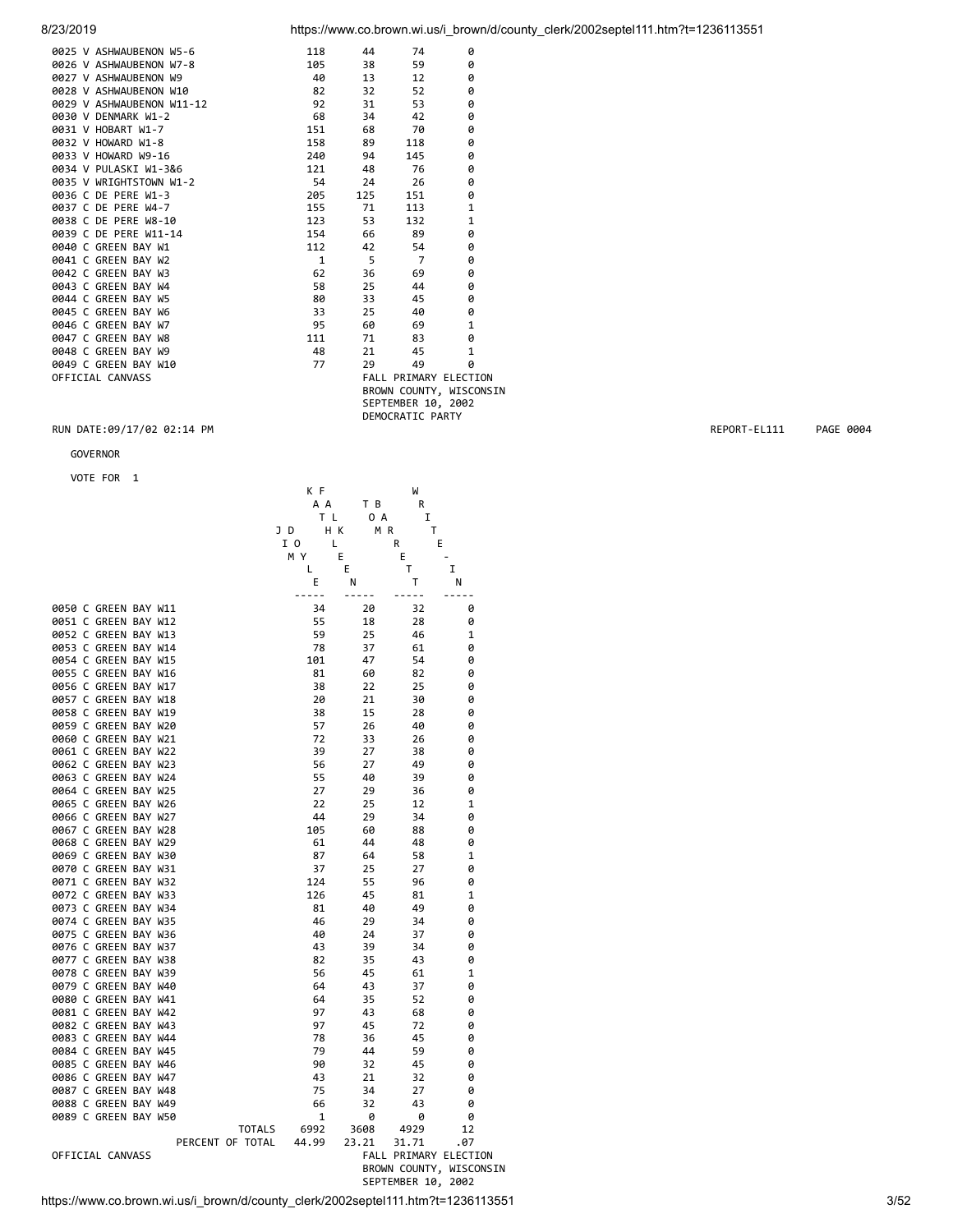0003 T<br>0004 T

0009 T<br>0010 T

0024 V<br>0025 V

0042 C<br>0043 C

DEMOCRATIC PARTY

RUN DATE:09/17/02 02:14 PM REPORT-EL111 PAGE 0005

LT GOVERNOR

**VOTE** 

| VOTE FOR<br>1                                                                                                                                                                                                                                                |     |       |                     |                    |                         |
|--------------------------------------------------------------------------------------------------------------------------------------------------------------------------------------------------------------------------------------------------------------|-----|-------|---------------------|--------------------|-------------------------|
|                                                                                                                                                                                                                                                              | K S |       |                     |                    |                         |
|                                                                                                                                                                                                                                                              | E H |       | W                   |                    |                         |
|                                                                                                                                                                                                                                                              | V I | B L   | R                   |                    |                         |
|                                                                                                                                                                                                                                                              | I B | A A   | I                   |                    |                         |
|                                                                                                                                                                                                                                                              | ΝI  |       | $\mathsf{T}$<br>R W |                    |                         |
|                                                                                                                                                                                                                                                              | L.  |       | B T<br>E            |                    |                         |
|                                                                                                                                                                                                                                                              |     | S     | A O                 | $\sim$             |                         |
|                                                                                                                                                                                                                                                              |     | K     | R N                 | I                  |                         |
|                                                                                                                                                                                                                                                              |     |       |                     |                    |                         |
|                                                                                                                                                                                                                                                              |     | I     | А                   | N                  |                         |
|                                                                                                                                                                                                                                                              |     | ----- | $- - - - -$         | -----              |                         |
| 0001 T BELLEVUE W1-6                                                                                                                                                                                                                                         |     | 139   | 150                 | 0                  |                         |
|                                                                                                                                                                                                                                                              |     | 159   | 163                 | 0                  |                         |
|                                                                                                                                                                                                                                                              |     | 43    | 42                  | 0                  |                         |
|                                                                                                                                                                                                                                                              |     | 30    | 30                  | 0                  |                         |
|                                                                                                                                                                                                                                                              |     | 55    | 61                  | 0                  |                         |
|                                                                                                                                                                                                                                                              |     | 25    | 42                  | 1                  |                         |
|                                                                                                                                                                                                                                                              |     | 37    | 40                  | 0                  |                         |
|                                                                                                                                                                                                                                                              |     | - 40  | 40                  | 1                  |                         |
|                                                                                                                                                                                                                                                              |     | 92    | 80                  | 0                  |                         |
|                                                                                                                                                                                                                                                              |     | 29    | 45                  | 0                  |                         |
|                                                                                                                                                                                                                                                              |     | 49    | 60                  | 0                  |                         |
|                                                                                                                                                                                                                                                              |     | 78    | 63                  | 0                  |                         |
|                                                                                                                                                                                                                                                              |     | -43   | 53                  | 0                  |                         |
|                                                                                                                                                                                                                                                              |     | 100   | 122                 | 0                  |                         |
| 0001 T BELLEVUE W1-6<br>0002 T BELLEVUE W7-10<br>0004 T GLENMORE W1-2<br>0004 T GLENMORE W1-2<br>0006 T GREEN BAY W1-2<br>0006 T HOLLAND W1-2<br>0006 T HOLLAND W1-2<br>0008 T LAWRENCE W1-3<br>0008 T LAWRENCE W1-3<br>0009 T LEDGEVIEW W1-4<br>0011 T NEW  |     | - 95  | 75                  | 0                  |                         |
|                                                                                                                                                                                                                                                              |     | 25    | 27                  | 0                  |                         |
| 0016 T SUAMICO W7<br>0017 T SUAMICO W4-6&8-9<br>0018 T WRIGHTSTOWN W1-3<br>0019 V ALLOUEZ W1-2<br>0020 V ALLOUEZ W3-4<br>0021 V ALLOUEZ W5-6<br>0022 V ALLOUEZ W7-8<br>0022 V ASHWAUBENON W3-4<br>0025 V ASHWAUBENON W5-6<br>0026 V ASHWAUBENON W7-8<br>0026 |     | 91    | 100                 | 0                  |                         |
|                                                                                                                                                                                                                                                              |     | -44   | 50                  | 1                  |                         |
|                                                                                                                                                                                                                                                              |     | 147   | 187                 | 0                  |                         |
|                                                                                                                                                                                                                                                              |     | 139   | 232                 | 0                  |                         |
|                                                                                                                                                                                                                                                              |     | 128   | 200                 | 1                  |                         |
|                                                                                                                                                                                                                                                              |     | 111   | 154                 | 0                  |                         |
|                                                                                                                                                                                                                                                              |     | 78    | 89                  | 0                  |                         |
|                                                                                                                                                                                                                                                              |     | 115   |                     |                    |                         |
|                                                                                                                                                                                                                                                              |     |       | 93                  | 1                  |                         |
|                                                                                                                                                                                                                                                              |     | 105   | 111                 | 0                  |                         |
|                                                                                                                                                                                                                                                              |     | 79    | 106                 | 0                  |                         |
|                                                                                                                                                                                                                                                              |     | 34    | 27                  | 0                  |                         |
|                                                                                                                                                                                                                                                              |     | - 67  | 84                  | 0                  |                         |
| 0029 V ASHWAUBENON W11-12                                                                                                                                                                                                                                    |     | -73   | 79                  | 0                  |                         |
|                                                                                                                                                                                                                                                              |     | 69    | 61                  | 0                  |                         |
|                                                                                                                                                                                                                                                              |     | 118   | 146                 | 1                  |                         |
|                                                                                                                                                                                                                                                              |     | 169   | 169                 | 0                  |                         |
|                                                                                                                                                                                                                                                              |     | 217   | 220                 | 0                  |                         |
|                                                                                                                                                                                                                                                              |     | 145   | 80                  | 0                  |                         |
| WI W1-7<br>WHOWARD W1-8<br>0033 V HOWARD W9-16<br>0034 V PULASKI W1-3&6<br>3035 V WRIGHTSTOWN W1-2<br>1036 C DE PERE W1-3<br>037 C DE PERE W4-7<br>038 C DE PERE W1-14<br>340 C GREEN BAY W1<br>341 C GREEN BAY W1<br>142 C C                                |     | - 47  | 46                  | 0                  |                         |
|                                                                                                                                                                                                                                                              |     | 145   | 294                 | 2                  |                         |
|                                                                                                                                                                                                                                                              |     | 135   | 179                 | 0                  |                         |
|                                                                                                                                                                                                                                                              |     | 122   | 155                 | 2                  |                         |
|                                                                                                                                                                                                                                                              |     | 134   | 155                 | 0                  |                         |
|                                                                                                                                                                                                                                                              |     | 79    | 109                 | 0                  |                         |
|                                                                                                                                                                                                                                                              |     | 4     | 6                   | 0                  |                         |
| 0042 C GREEN BAY W3                                                                                                                                                                                                                                          |     | 49    | 112                 | 0                  |                         |
| 0043 C GREEN BAY W4                                                                                                                                                                                                                                          |     | 60    | 57                  | A                  |                         |
| 0044 C GREEN BAY W5                                                                                                                                                                                                                                          |     | 64    | 83                  | 0                  |                         |
| 0045 C GREEN BAY W6                                                                                                                                                                                                                                          |     | 52    | 42                  | 0                  |                         |
| 0046 C GREEN BAY W7                                                                                                                                                                                                                                          |     | 70    | 135                 | 0                  |                         |
| 0047 C GREEN BAY W8                                                                                                                                                                                                                                          |     | 95    | 149                 | 0                  |                         |
| 0048 C GREEN BAY W9                                                                                                                                                                                                                                          |     | 43    | 64                  | 0                  |                         |
| OFFICIAL CANVASS                                                                                                                                                                                                                                             |     |       |                     |                    | FALL PRIMARY ELECTION   |
|                                                                                                                                                                                                                                                              |     |       |                     |                    | BROWN COUNTY, WISCONSIN |
|                                                                                                                                                                                                                                                              |     |       |                     | SEPTEMBER 10, 2002 |                         |
|                                                                                                                                                                                                                                                              |     |       |                     | DEMOCRATIC PARTY   |                         |

# RUN DATE:09/17/02 02:14 PM **REPORT-EL111** PAGE 0006

LT GOVERNOR

VOTE FOR 1



https://www.co.brown.wi.us/i\_brown/d/county\_clerk/2002septel111.htm?t=1236113551 4/52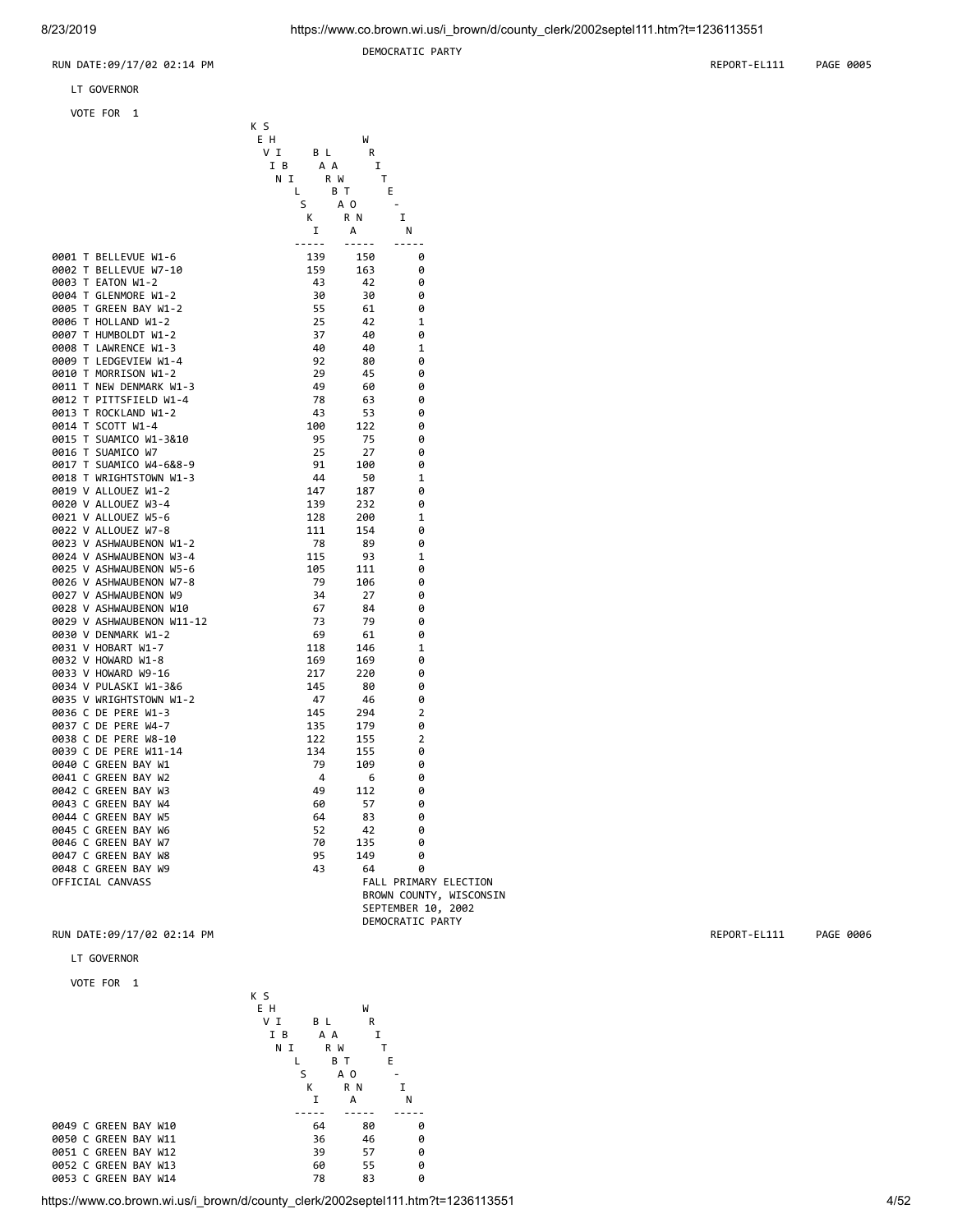| 0054 C GREEN BAY W15 |                        |      | 102              | 1                     |                         |
|----------------------|------------------------|------|------------------|-----------------------|-------------------------|
| 0055 C GREEN BAY W16 |                        |      | 165              | 0                     |                         |
| 0056 C GREEN BAY W17 |                        |      | - 36             | 0                     |                         |
| 0057 C GREEN BAY W18 |                        |      | 38               | 0                     |                         |
| 0058 C GREEN BAY W19 |                        |      | 41               | 0                     |                         |
| 0059 C GREEN BAY W20 |                        |      | 69               | 0                     |                         |
| 0060 C GREEN BAY W21 |                        |      | 71               | 0                     |                         |
| 0061 C GREEN BAY W22 |                        |      | 65               | 0                     |                         |
| 0062 C GREEN BAY W23 |                        |      | 65               | 0                     |                         |
| 0063 C GREEN BAY W24 |                        |      | 73               | 0                     |                         |
| 0064 C GREEN BAY W25 |                        |      | 55               | 0                     |                         |
| 0065 C GREEN BAY W26 |                        |      | 39               | 0                     |                         |
| 0066 C GREEN BAY W27 |                        |      | 60               | 0                     |                         |
| 0067 C GREEN BAY W28 |                        |      | 146              | ø                     |                         |
| 0068 C GREEN BAY W29 |                        |      | 92               | 0                     |                         |
| 0069 C GREEN BAY W30 |                        |      | 119              | 0                     |                         |
| 0070 C GREEN BAY W31 |                        |      | 42               | 0                     |                         |
| 0071 C GREEN BAY W32 |                        |      | 136              | 1                     |                         |
| 0072 C GREEN BAY W33 |                        |      | 133              | 0                     |                         |
| 0073 C GREEN BAY W34 |                        |      | 82               | 0                     |                         |
| 0074 C GREEN BAY W35 |                        |      | 63               | 0                     |                         |
| 0075 C GREEN BAY W36 |                        |      | 60               | 0                     |                         |
| 0076 C GREEN BAY W37 |                        |      | 73               | 0                     |                         |
| 0077 C GREEN BAY W38 |                        |      | 75               | 1                     |                         |
| 0078 C GREEN BAY W39 |                        |      | 94               | 0                     |                         |
| 0079 C GREEN BAY W40 |                        |      | 74               | 0                     |                         |
| 0080 C GREEN BAY W41 |                        |      | 65               | 0                     |                         |
| 0081 C GREEN BAY W42 |                        | 87 — | 111              | 0                     |                         |
| 0082 C GREEN BAY W43 |                        |      | 118              | 0                     |                         |
| 0083 C GREEN BAY W44 |                        |      | 79               | 0                     |                         |
| 0084 C GREEN BAY W45 |                        |      | 92               | 0                     |                         |
| 0085 C GREEN BAY W46 |                        |      | 85               | $\mathbf{1}$          |                         |
| 0086 C GREEN BAY W47 |                        | 38   | 50               | 0                     |                         |
| 0087 C GREEN BAY W48 |                        | 55   | 68               | 0                     |                         |
| 0088 C GREEN BAY W49 |                        | 61   | 69               | 0                     |                         |
| 0089 C GREEN BAY W50 |                        | 0    | $\mathbf{1}$     | 0                     |                         |
|                      |                        |      | TOTALS 6383 7994 | 14                    |                         |
|                      | PERCENT OF TOTAL 44.35 |      | 55.54            | .09                   |                         |
| OFFICIAL CANVASS     |                        |      |                  | FALL PRIMARY ELECTION |                         |
|                      |                        |      |                  |                       | BROWN COUNTY, WISCONSIN |
|                      |                        |      |                  | SEPTEMBER 10, 2002    |                         |
|                      |                        |      |                  | DEMOCRATIC PARTY      |                         |

ATTORNEY GENERAL



https://www.co.brown.wi.us/i\_brown/d/county\_clerk/2002septel111.htm?t=1236113551 5/52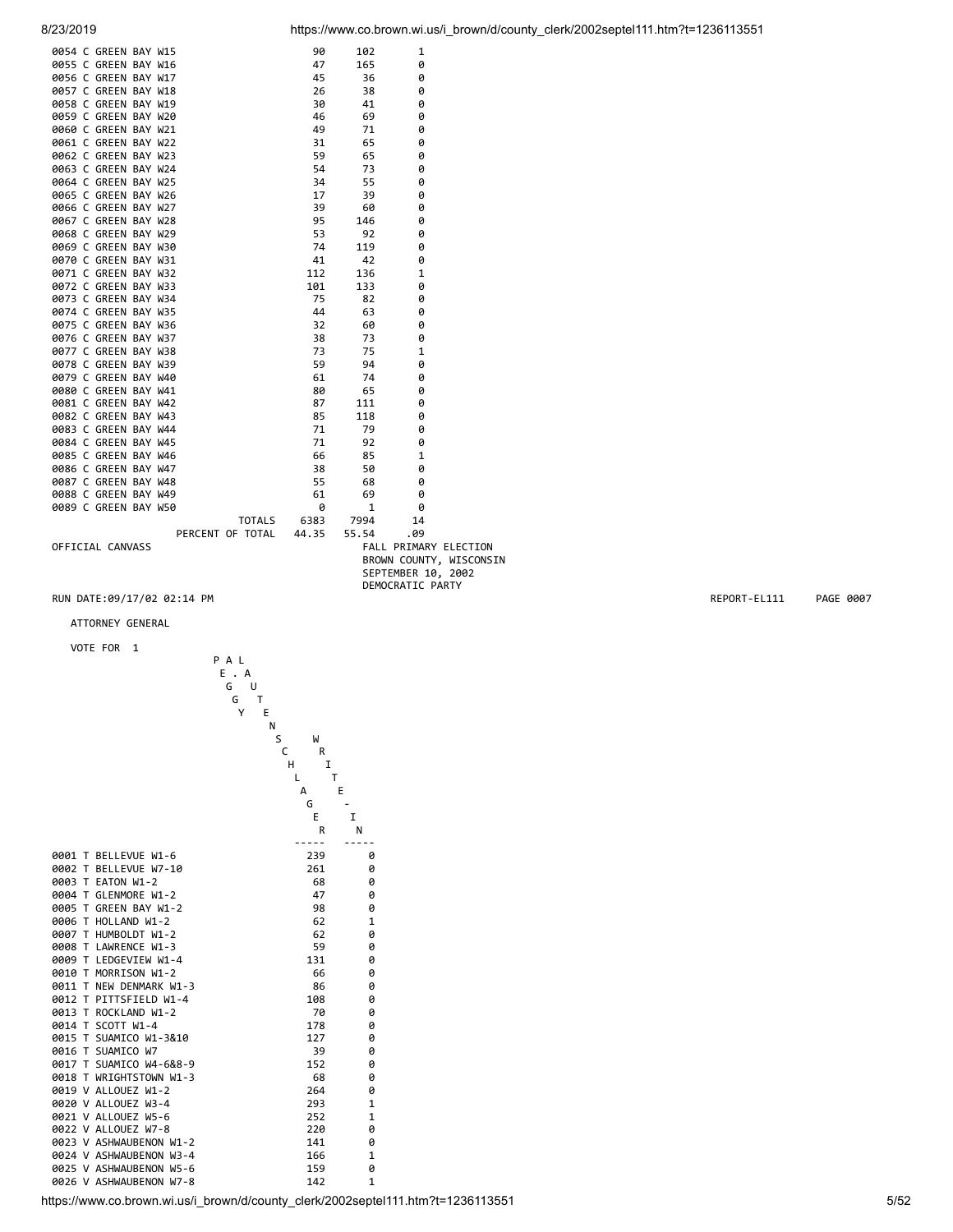| 0027 V ASHWAUBENON W9     | 52  | ø            |
|---------------------------|-----|--------------|
| 0028 V ASHWAUBENON W10    | 124 | ø            |
| 0029 V ASHWAUBENON W11-12 | 121 | ø            |
| 0030 V DENMARK W1-2       | 96  | ø            |
| 0031 V HOBART W1-7        | 217 | $\mathbf{1}$ |
| 0032 V HOWARD W1-8        | 273 | $\mathbf{1}$ |
| 0033 V HOWARD W9-16       | 335 | $\mathbf{1}$ |
| 0034 V PULASKI W1-3&6     | 172 | Ø            |
| 0035 V WRIGHTSTOWN W1-2   | 83  | 0            |
| 0036 C DE PERE W1-3       | 338 | Ø            |
| 0037 C DE PERE W4-7       | 243 | $\mathbf{1}$ |
| 0038 C DE PERE W8-10      | 239 | Ø            |
| 0039 C DE PERE W11-14     | 236 | $\mathbf{1}$ |
| 0040 C GREEN BAY W1       | 143 | Ø            |
| 0041 C GREEN BAY W2       | 7   | ø            |
| 0042 C GREEN BAY W3       | 129 | ø            |
| 0043 C GREEN BAY W4       | 91  | ø            |
| OFFICIAL CANVASS          |     | FALL<br>P    |

8/23/2019 https://www.co.brown.wi.us/i\_brown/d/county\_clerk/2002septel111.htm?t=1236113551

RIMARY ELECTION BROWN COUNTY, WISCONSIN SEPTEMBER 10, 2002 DEMOCRATIC PARTY

### RUN DATE:09/17/02 02:14 PM REPORT-EL111 PAGE 0008

ATTORNEY GENERAL

| VOTE FOR<br>1                                | P A L                |                                                  |
|----------------------------------------------|----------------------|--------------------------------------------------|
|                                              | E . A<br>G<br>U<br>т |                                                  |
|                                              | G<br>Y<br>Е          |                                                  |
|                                              | Ν                    |                                                  |
|                                              | S<br>W<br>C<br>R     |                                                  |
|                                              | н                    | I                                                |
|                                              | L                    | Т                                                |
|                                              | А<br>G               | E                                                |
|                                              | E                    | I                                                |
|                                              | R                    | Ν                                                |
| 0044 C GREEN BAY W5                          | -----<br>114         | -----<br>1                                       |
| 0045 C GREEN BAY W6                          | 84                   | 0                                                |
| 0046 C GREEN BAY W7                          | 152                  | 0                                                |
| 0047 C GREEN BAY W8                          | 199                  | 0                                                |
| 0048 C GREEN BAY W9<br>0049 C GREEN BAY W10  | 88<br>110            | 0<br>0                                           |
| 0050 C GREEN BAY W11                         | 72                   | 0                                                |
| 0051 C GREEN BAY W12                         | 75                   | 0                                                |
| 0052 C GREEN BAY W13                         | 99                   | 0                                                |
| 0053 C GREEN BAY W14                         | 111                  | 0                                                |
| 0054 C GREEN BAY W15<br>0055 C GREEN BAY W16 | 149<br>179           | 0<br>$\mathbf 1$                                 |
| 0056 C GREEN BAY W17                         | 69                   | 0                                                |
| 0057 C GREEN BAY W18                         | 53                   | 0                                                |
| 0058 C GREEN BAY W19                         | 58                   | 0                                                |
| 0059 C GREEN BAY W20                         | 78                   | 0                                                |
| 0060 C GREEN BAY W21<br>0061 C GREEN BAY W22 | 97<br>80             | $\mathbf 1$<br>0                                 |
| 0062 C GREEN BAY W23                         | 105                  | 0                                                |
| 0063 C GREEN BAY W24                         | 105                  | 0                                                |
| 0064 C GREEN BAY W25                         | 77                   | 0                                                |
| 0065 C GREEN BAY W26<br>0066 C GREEN BAY W27 | 48<br>85             | 0<br>0                                           |
| 0067 C GREEN BAY W28                         | 202                  | 0                                                |
| 0068 C GREEN BAY W29                         | 118                  | 1                                                |
| 0069 C GREEN BAY W30                         | 152                  | 0                                                |
| 0070 C GREEN BAY W31<br>0071 C GREEN BAY W32 | 69                   | $\mathbf 1$                                      |
| 0072 C GREEN BAY W33                         | 202<br>190           | 1<br>2                                           |
| 0073 C GREEN BAY W34                         | 126                  | 0                                                |
| 0074 C GREEN BAY W35                         | 88                   | $\mathbf{1}$                                     |
| 0075 C GREEN BAY W36                         | 77                   | 0                                                |
| 0076 C GREEN BAY W37<br>0077 C GREEN BAY W38 | 89<br>121            | 1<br>0                                           |
| 0078 C GREEN BAY W39                         | 127                  | 0                                                |
| 0079 C GREEN BAY W40                         | 115                  | 0                                                |
| 0080 C GREEN BAY W41                         | 115                  | 0                                                |
| 0081 C GREEN BAY W42                         | 147                  | 0                                                |
| 0082 C GREEN BAY W43<br>0083 C GREEN BAY W44 | 165<br>115           | Ø<br>0                                           |
| 0084 C GREEN BAY W45                         | 125                  | 0                                                |
| 0085 C GREEN BAY W46                         | 117                  | 0                                                |
| 0086 C GREEN BAY W47                         | 70                   | 2                                                |
| OFFICIAL CANVASS                             |                      | FALL PRIMARY ELECTION<br>BROWN COUNTY, WISCONSIN |

SEPTEMBER 10, 2002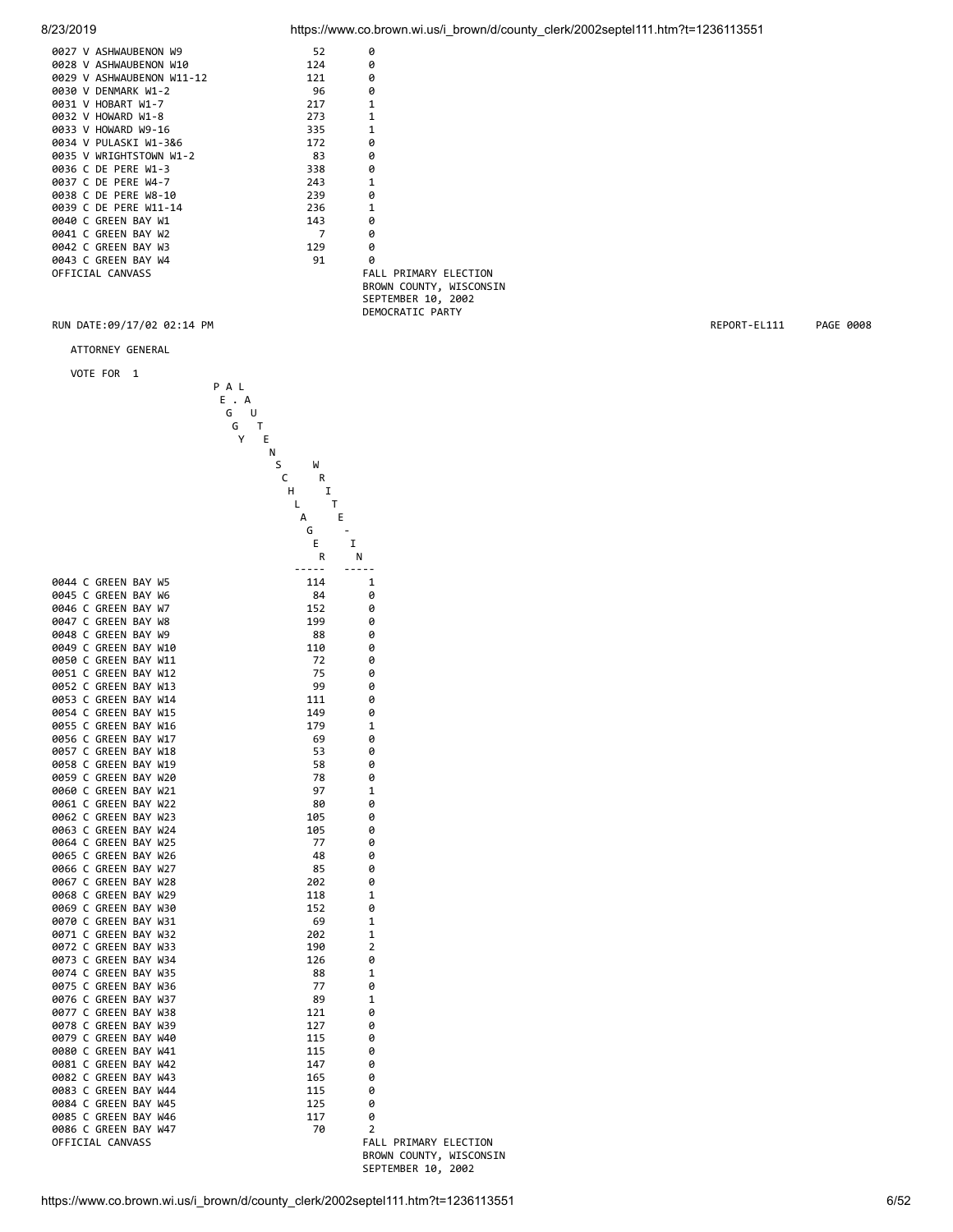

SECRETARY OF STATE

VOTE FOR 1

|                         | DLF<br>W               |                         |
|-------------------------|------------------------|-------------------------|
|                         | 0 A O<br>R             |                         |
|                         | $\mathbf I$<br>U L     |                         |
|                         | T<br>G<br>$\mathsf{L}$ |                         |
|                         | L E                    | E                       |
|                         | T.<br>A                |                         |
|                         | T<br>S.                | I                       |
|                         | E                      | N                       |
|                         |                        |                         |
| 0001 T BELLEVUE W1-6    | 236                    | 0                       |
| 0002 T BELLEVUE W7-10   | 263                    | $\mathbf{1}$            |
| 0003 T EATON W1-2       | 68                     | 0                       |
| 0004 T GLENMORE W1-2    | 46                     | 0                       |
| 0005 T GREEN BAY W1-2   | 98                     | 0                       |
| 0006 T HOLLAND W1-2     | 61                     | $\mathbf{1}$            |
| 0007 T HUMBOLDT W1-2    | 62                     | 0                       |
| 0008 T LAWRENCE W1-3    | 63                     | 0                       |
| 0009 T LEDGEVIEW W1-4   | 134                    | 0                       |
| 0010 T MORRISON W1-2    | 63                     | 0                       |
| 0011 T NEW DENMARK W1-3 | 86                     | 0                       |
| 0012 T PITTSFIELD W1-4  | 108                    | 0                       |
| 0013 T ROCKLAND W1-2    | 70                     | 0                       |
| 0014 T SCOTT W1-4       | 178                    | 0                       |
| 0015 T SUAMICO W1-3&10  | 126                    | 0                       |
| 0016 T SUAMICO W7       | 41                     | 0                       |
| 0017 T SUAMICO W4-6&8-9 | 149                    | 0                       |
| 0018 T WRIGHTSTOWN W1-3 | 74                     | 0                       |
| 0019 V ALLOUEZ W1-2     | 272                    | 0                       |
| 0020 V ALLOUEZ W3-4     | 289                    | 0                       |
| 0021 V ALLOUEZ W5-6     | 254                    | 0                       |
| 0022 V ALLOUEZ W7-8     | 219                    | 0                       |
| 0023 V ASHWAUBENON W1-2 | 141                    | 0                       |
| 0024 V ASHWAUBENON W3-4 | 166                    | 0                       |
| 0025 V ASHWAUBENON W5-6 | 168                    | 0                       |
| OFFICIAL CANVASS        |                        | FALL PRIMARY ELECTION   |
|                         |                        | BROWN COUNTY, WISCONSIN |
|                         |                        | SEPTEMBER 10, 2002      |
|                         |                        | DEMOCRATIC PARTY        |

# RUN DATE:09/17/02 02:14 PM **REPORT-EL111** PAGE 0010

SECRETARY OF STATE

VOTE FOR 1



https://www.co.brown.wi.us/i\_brown/d/county\_clerk/2002septel111.htm?t=1236113551 7/52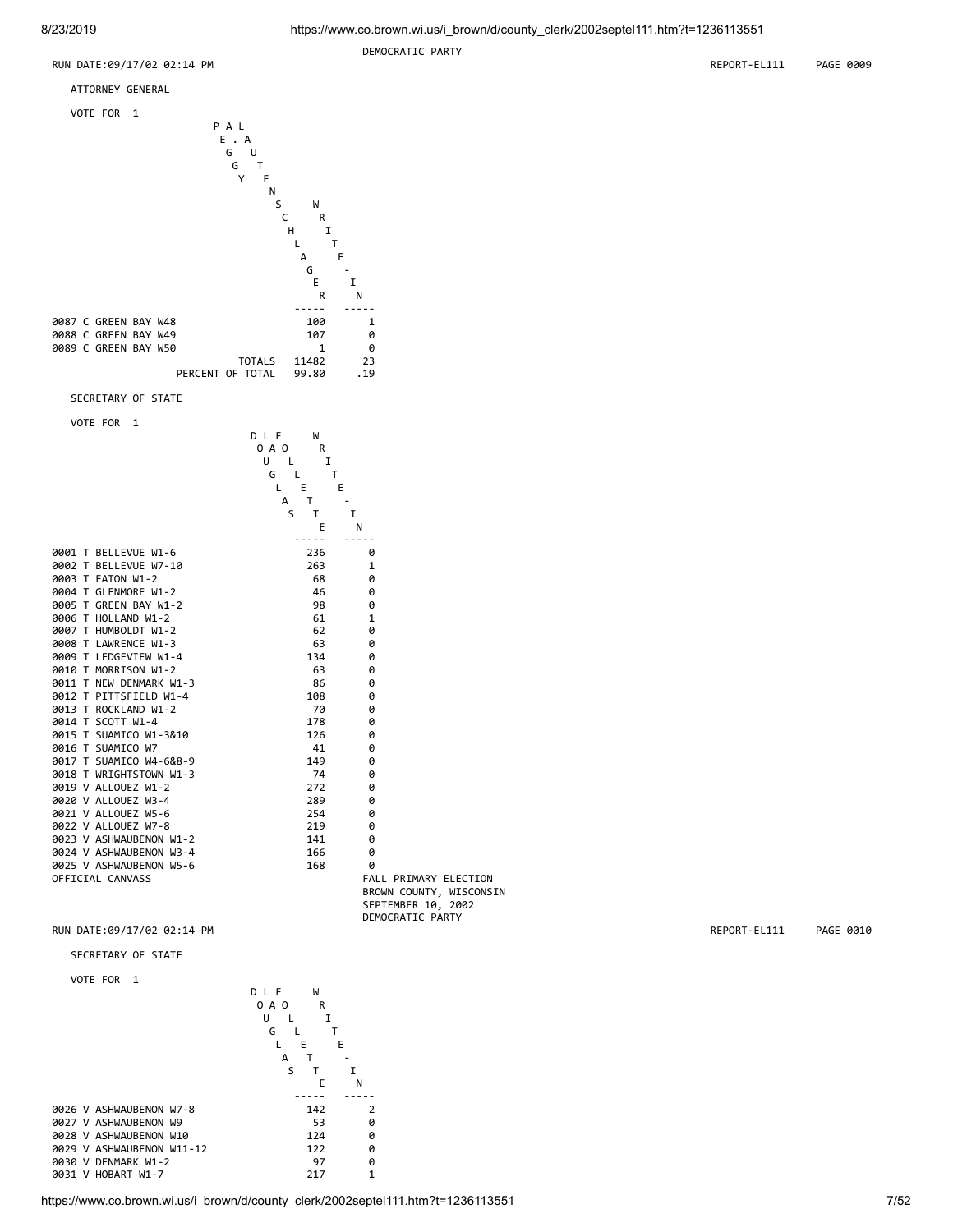| 0032 V HOWARD W1-8                        | 279  | 0                            |
|-------------------------------------------|------|------------------------------|
| 0033 V HOWARD W9-16                       | 344  | 0                            |
| 0034 V PULASKI W1-3&6                     | 173  | 0                            |
| 0034 V ruchung<br>0035 V WRIGHTSTOWN W1-2 | 81   | 0                            |
|                                           | 333  | 0                            |
| 0037 C DE PERE W4-7                       | 249  | 1                            |
| 0038 C DE PERE W8-10                      | 241  | 0                            |
| 0039 C DE PERE W11-14                     | 235  | 0                            |
| 0040 C GREEN BAY W1                       | 139  | 0                            |
| 0041 C GREEN BAY W2                       | 8    | 0                            |
| 0042 C GREEN BAY W3                       | 131  | 0                            |
| 0043 C GREEN BAY W4                       | 92   | 0                            |
| 0044 C GREEN BAY W5                       | 112  | 1                            |
| 0045 C GREEN BAY W6                       | - 83 | 0                            |
| 0046 C GREEN BAY W7                       | 153  | 0                            |
| 0047 C GREEN BAY W8                       | 200  | 0                            |
| 0048 C GREEN BAY W9                       | 86   | 0                            |
| 0049 C GREEN BAY W10                      | 105  | 0                            |
| 0050 C GREEN BAY W11                      | 71   | 0                            |
| 0051 C GREEN BAY W12                      | 76   | 0                            |
| 0052 C GREEN BAY W13                      | 102  | 0                            |
| 0053 C GREEN BAY W14                      | 119  | 0                            |
| 0054 C GREEN BAY W15                      | 154  | 1                            |
| 0055 C GREEN BAY W16                      | 173  | 2                            |
| 0056 C GREEN BAY W17                      | 72   | 0                            |
| 0057 C GREEN BAY W18                      | 56   | 0                            |
| 0058 C GREEN BAY W19                      | 60   | 0                            |
| 0059 C GREEN BAY W20                      | 82   | 0                            |
| 0060 C GREEN BAY W21                      | 100  | 0                            |
| 0061 C GREEN BAY W22                      | 79   | 0                            |
| 0062 C GREEN BAY W23                      | 101  | 0                            |
| 0063 C GREEN BAY W24                      | 106  | 0                            |
| 0064 C GREEN BAY W25                      | 74   | 1                            |
| 0065 C GREEN BAY W26                      | 48   | 0                            |
| 0066 C GREEN BAY W27                      | - 81 | ø                            |
| 0067 C GREEN BAY W28                      | 206  | ø                            |
| 0068 C GREEN BAY W29                      | 121  | 1                            |
| 0069 C GREEN BAY W30                      | 154  | $\mathbf{1}$                 |
| 0070 C GREEN BAY W31                      | - 69 | 0                            |
| 0071 C GREEN BAY W32                      | 204  | 1                            |
| 0072 C GREEN BAY W33                      | 196  | 1                            |
| 0073 C GREEN BAY W34                      | 127  | 0                            |
| 0074 C GREEN BAY W35                      | 95   | ø                            |
| OFFICIAL CANVASS                          |      | <b>FALL PRIMARY ELECTION</b> |
|                                           |      | BROWN COUNTY, WISCONSIN      |

SECRETARY OF STATE

VOTE FOR 1

| VOIE FOR               | ı | DLF              | W            |              |
|------------------------|---|------------------|--------------|--------------|
|                        |   | 0 A O            | R            |              |
|                        |   | U                | I<br>L       |              |
|                        |   | G                |              | т            |
|                        |   | L                | Ε            | E            |
|                        |   |                  | T<br>A       |              |
|                        |   |                  | S<br>т       | I            |
|                        |   |                  | E            | N            |
|                        |   |                  |              |              |
| 0075 C GREEN BAY W36   |   |                  | 77           | 0            |
| 0076 C GREEN BAY W37   |   |                  | 90           | $\mathbf{1}$ |
| 0077 C GREEN BAY W38   |   |                  | 121          | 0            |
| 0078 C GREEN BAY W39   |   |                  | 128          | 0            |
| 0079 C GREEN BAY W40   |   |                  | 113          | 0            |
| 0080 C GREEN BAY W41   |   |                  | 115          | 0            |
| 0081 C GREEN BAY W42   |   |                  | 147          | $\mathbf{1}$ |
| 0082 C GREEN BAY W43   |   |                  | 168          | Ø            |
| 0083 C GREEN BAY W44   |   |                  | 116          | 0            |
| 0084 C GREEN BAY W45   |   |                  | 137          | 0            |
| 0085 C GREEN BAY W46   |   |                  | 118          | 0            |
| 0086 C GREEN BAY W47   |   |                  | 73           | 0            |
| 0087 C GREEN BAY W48   |   |                  | 100          | 0            |
| 0088 C GREEN BAY W49   |   |                  | 104          | 0            |
| 0089 C GREEN BAY W50   |   |                  | $\mathbf{1}$ | Ø            |
|                        |   | <b>TOTALS</b>    | 11568        | 17           |
|                        |   | PERCENT OF TOTAL | 99.85        | .14          |
| <b>STATE TREASURER</b> |   |                  |              |              |
| <b>VOTE FOR</b>        | 1 |                  |              |              |

 SEPTEMBER 10, 2002 DEMOCRATIC PARTY

W<sub>1</sub> **R**  I W<br>
R<br>
D M S R F T<br>
A A A O Y E<br>
W R S B R . A A A O Y E WRS BR -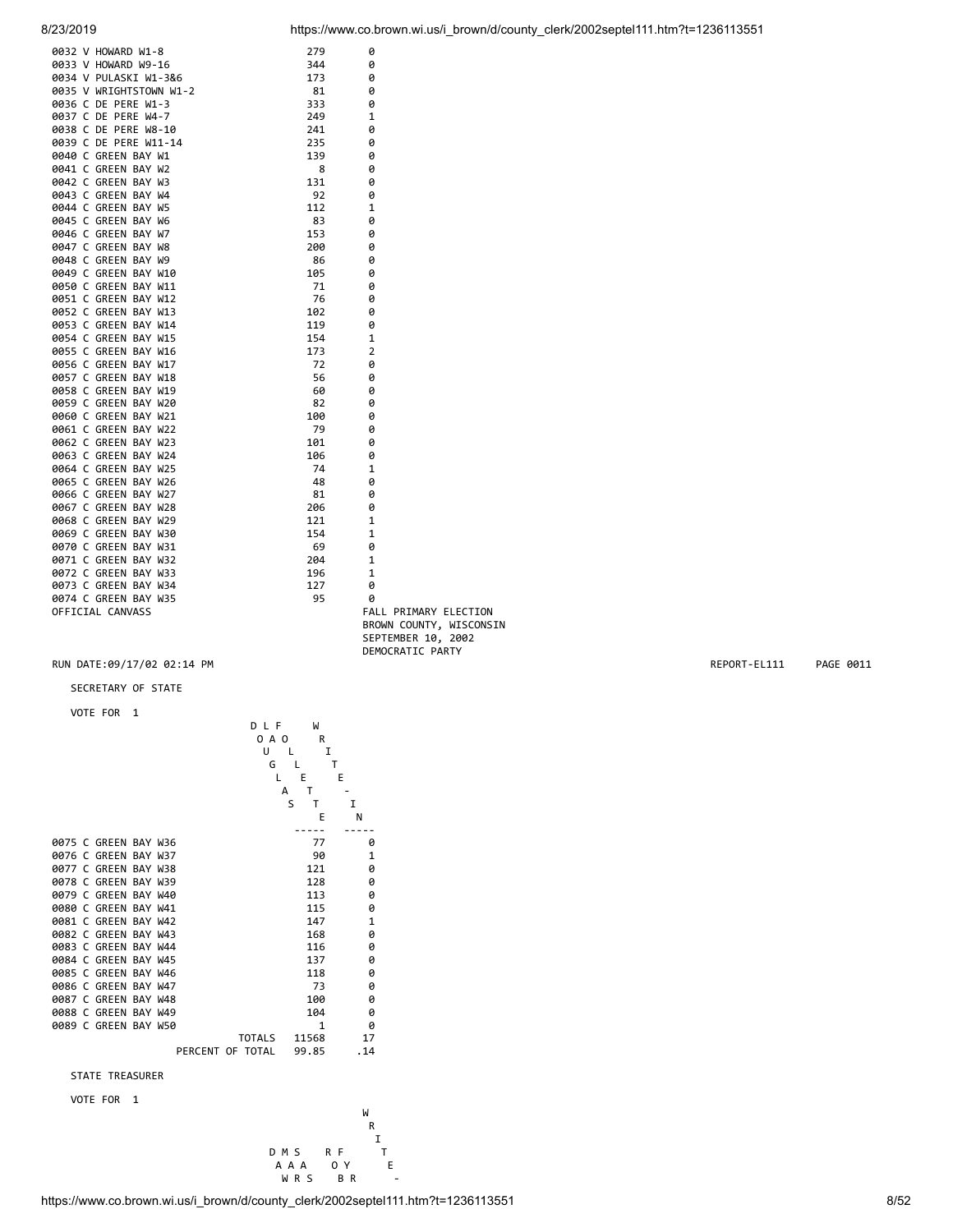# 8/23/2019 https://www.co.brown.wi.us/i\_brown/d/county\_clerk/2002septel111.htm?t=1236113551

|                         | N I S  | S.                    | I.                 |                         |
|-------------------------|--------|-----------------------|--------------------|-------------------------|
|                         | E      | $\mathsf{T}$          | N                  |                         |
|                         |        |                       |                    |                         |
| 0001 T BELLEVUE W1-6    | 152    | 76                    | ø                  |                         |
| 0002 T BELLEVUE W7-10   |        | 175 83                | ø                  |                         |
| 0003 T EATON W1-2       | 51 7   | 16                    | 0                  |                         |
| 0004 T GLENMORE W1-2    | $32 -$ | 18                    | ø                  |                         |
| 0005 T GREEN BAY W1-2   | 58 —   | 43                    | 0                  |                         |
| 0006 T HOLLAND W1-2     | 43     | 18                    | $\overline{2}$     |                         |
| 0007 T HUMBOLDT W1-2    | 32 —   | 33                    | 0                  |                         |
| 0008 T LAWRENCE W1-3    | 39     | 21                    | 0                  |                         |
| 0009 T LEDGEVIEW W1-4   | 80     | 46                    | 0                  |                         |
| 0010 T MORRISON W1-2    | 47     | 20                    | 0                  |                         |
| 0011 T NEW DENMARK W1-3 |        | 36                    | 0                  |                         |
| 0012 T PITTSFIELD W1-4  | 79     | 36                    | 0                  |                         |
| 0013 T ROCKLAND W1-2    | 45     | 24                    | 0                  |                         |
| 0014 T SCOTT W1-4       | 113    | 69                    | 0                  |                         |
| 0015 T SUAMICO W1-3&10  | 79 —   | 55                    | 0                  |                         |
| 0016 T SUAMICO W7       | 25     | 17                    | 0                  |                         |
| 0017 T SUAMICO W4-6&8-9 | 102    | 44                    | 0                  |                         |
| 0018 T WRIGHTSTOWN W1-3 | 51     | 29                    | 0                  |                         |
| 0019 V ALLOUEZ W1-2     | 183    | 87                    | 0                  |                         |
| OFFICIAL CANVASS        |        | FALL PRIMARY ELECTION |                    |                         |
|                         |        |                       |                    | BROWN COUNTY, WISCONSIN |
|                         |        |                       | SEPTEMBER 10, 2002 |                         |

DEMOCRATIC PARTY

### RUN DATE:09/17/02 02:14 PM REPORT-EL111 PAGE 0012

# STATE TREASURER

|                                                                                  | W<br>R                |                     |                          |
|----------------------------------------------------------------------------------|-----------------------|---------------------|--------------------------|
|                                                                                  |                       | I                   |                          |
|                                                                                  | D M S<br>R F<br>A A A | $\mathsf T$<br>0 Y  | Е                        |
|                                                                                  | WRS                   | B R                 | $\overline{\phantom{a}}$ |
|                                                                                  | N I S                 | S                   | I                        |
|                                                                                  | Е<br>$- - - - -$      | Τ                   | N                        |
| 0020 V ALLOUEZ W3-4                                                              | 191                   | $\sim$ $\sim$<br>85 | $ -$<br>0                |
| 0021 V ALLOUEZ W5-6                                                              | 162                   | 89                  | $\mathbf 1$              |
| 0022 V ALLOUEZ W7-8                                                              | 146                   | 68                  | $\mathbf 1$              |
| 0023 V ASHWAUBENON W1-2                                                          | 95                    | 43                  | 0                        |
| 0024 V ASHWAUBENON W3-4                                                          | 124                   | 56                  | 0                        |
| 0025 V ASHWAUBENON W5-6                                                          | 106                   | 65                  | 0                        |
| 0026 V ASHWAUBENON W7-8                                                          | 101                   | 41                  | 0                        |
| 0027 V ASHWAUBENON W9                                                            | 34                    | 17                  | 0                        |
| 0028 V ASHWAUBENON W10                                                           | 82                    | 48                  | 0                        |
| 0029 V ASHWAUBENON W11-12                                                        | 75                    | 41                  | 0                        |
| 0030 V DENMARK W1-2                                                              | 73                    | 34                  | $\mathbf 1$              |
| 0031 V HOBART W1-7                                                               | 130                   | 67                  | 0                        |
| 0032 V HOWARD W1-8                                                               | 171                   | 102                 | 0                        |
| 0033 V HOWARD W9-16                                                              | 230                   | 124                 | 0                        |
| 0034 V PULASKI W1-3&6                                                            | 105                   | 64                  | 0                        |
| 0035 V WRIGHTSTOWN W1-2                                                          | 56                    | 25                  | 0                        |
| 0036 C DE PERE W1-3                                                              | 235                   | 93                  | 0                        |
| 0037 C DE PERE W4-7                                                              | 157                   | 82                  | 0                        |
| 0038 C DE PERE W8-10                                                             | 143                   | 96                  | $\mathbf 1$              |
| 0039 C DE PERE W11-14                                                            | 150                   | 92                  | 0                        |
| 0040 C GREEN BAY W1                                                              | 101                   | 42                  | 0                        |
| 0041 C GREEN BAY W2                                                              | 5                     | $\mathbf{1}$        | 0                        |
| 0042 C GREEN BAY W3                                                              | 78                    | 47                  | 0                        |
| 0043 C GREEN BAY W4                                                              | 59                    | 31                  | 0                        |
| 0044 C GREEN BAY W5                                                              | 77                    | 41                  | 0                        |
| 0045 C GREEN BAY W6                                                              | 60                    | 23                  | 1                        |
| 0046 C GREEN BAY W7                                                              | 108                   | 48                  | 0                        |
| 0047 C GREEN BAY W8                                                              | 133                   | 56                  | 0                        |
| 0048 C GREEN BAY W9                                                              | 62                    | 28                  | 0                        |
| 0049 C GREEN BAY W10                                                             | 82                    | 27                  | $\mathbf 1$              |
| 0050 C GREEN BAY W11                                                             | 45                    | 24                  | 0                        |
| 0051 C GREEN BAY W12                                                             | 47                    | 29                  | 0                        |
| 0052 C GREEN BAY W13                                                             | 58                    | 48                  | 0                        |
| 0053 C GREEN BAY W14                                                             | 71                    | 50                  | 0                        |
| 0054 C GREEN BAY W15                                                             | 102                   | 55                  | 1                        |
| 0055 C GREEN BAY W16                                                             | 116                   | 41                  | 0                        |
| 0056 C GREEN BAY W17                                                             | 47                    | 22                  | 0                        |
| 0057 C GREEN BAY W18                                                             | 40                    | 12                  | 0                        |
| 0058 C GREEN BAY W19                                                             | 34                    | 26                  | 0                        |
| 0059 C GREEN BAY W20                                                             | 60                    | 34                  | 0                        |
| 0060 C GREEN BAY W21                                                             | 68                    | 33                  | $\mathbf 1$              |
| 0061 C GREEN BAY W22                                                             | 56                    | 28                  | 0                        |
|                                                                                  |                       |                     |                          |
| 0062 C GREEN BAY W23                                                             | 74                    | 35                  | 0                        |
| 0063 C GREEN BAY W24                                                             | 73                    | 34                  | 0                        |
| 0064 C GREEN BAY W25                                                             | 56                    | 22                  | 0                        |
| 0065 C GREEN BAY W26                                                             | 36                    | 16                  | 0                        |
| 0066 C GREEN BAY W27                                                             | 59                    | 26                  | 0                        |
| 0067 C GREEN BAY W28                                                             | 128                   | 73                  | 0                        |
| https://www.co.brown.wi.us/i_brown/d/county_clerk/2002septel111.htm?t=1236113551 |                       |                     |                          |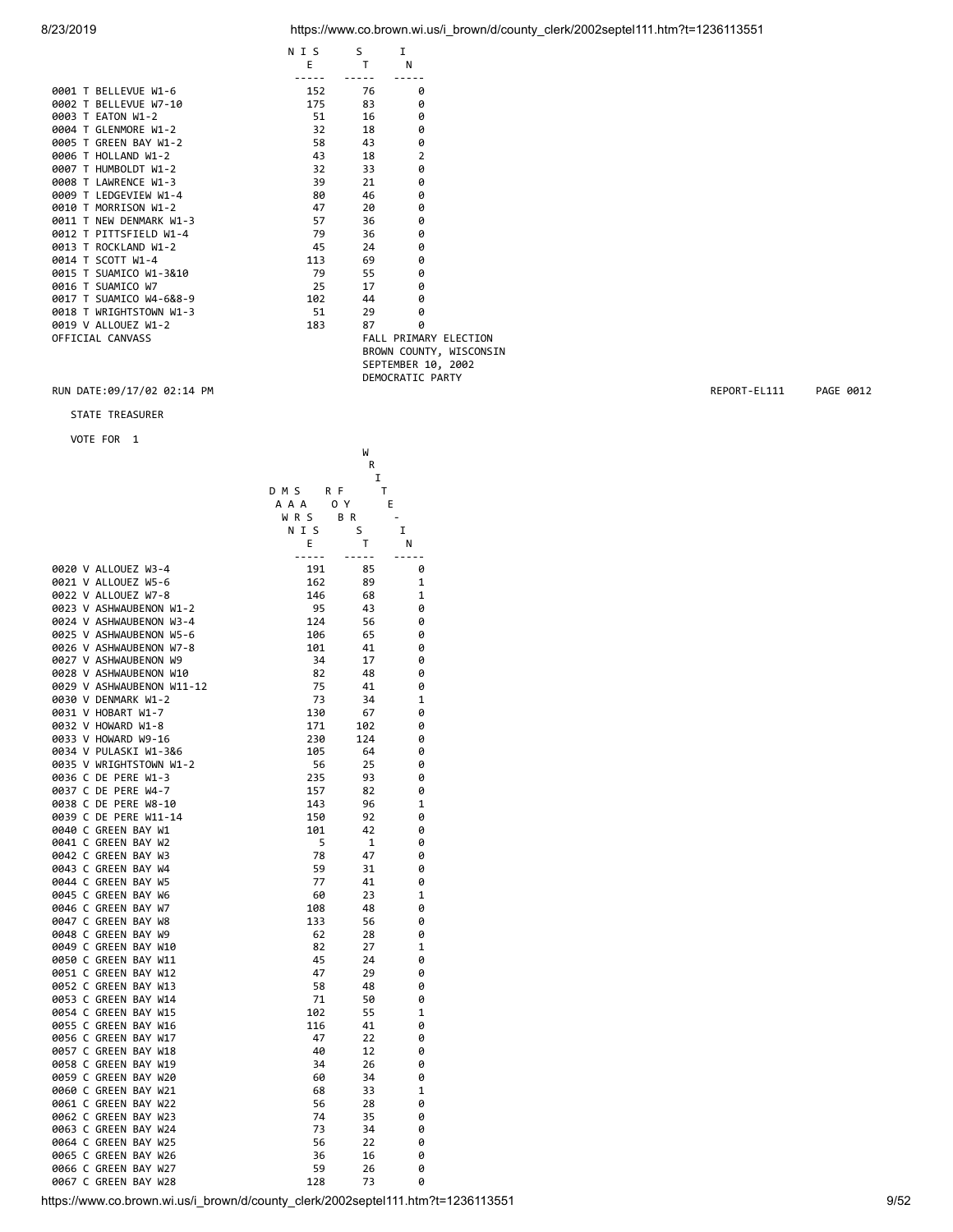0068 C GREEN BAY W29 88 35 1

### OFFICIAL CANVASS **FALL PRIMARY ELECTION** BROWN COUNTY, WISCONSIN SEPTEMBER 10, 2002 DEMOCRATIC PARTY

RUN DATE:09/17/02 02:14 PM REPORT-EL111 PAGE 0013

STATE TREASURER

# VOTE FOR 1

|                      |               |       | W            |                |
|----------------------|---------------|-------|--------------|----------------|
|                      |               |       | R            |                |
|                      |               |       | I            |                |
|                      |               | DMS   | R F          | т              |
|                      |               | A A A | 0 Y          | E              |
|                      |               | WRS   | B R          |                |
|                      |               | N I S | S            | T              |
|                      |               | E     | т            | N              |
|                      |               |       |              |                |
| 0069 C GREEN BAY W30 |               | 103   | 53           | 0              |
| 0070 C GREEN BAY W31 |               | 45    | 25           | 0              |
| 0071 C GREEN BAY W32 |               | 134   | 76           | $\overline{2}$ |
| 0072 C GREEN BAY W33 |               | 136   | 72           | 0              |
| 0073 C GREEN BAY W34 |               | 89    | 47           | 0              |
| 0074 C GREEN BAY W35 |               | 65    | 30           | 0              |
| 0075 C GREEN BAY W36 |               | 58    | 25           | 0              |
| 0076 C GREEN BAY W37 |               | 63    | 30           | $\mathbf{1}$   |
| 0077 C GREEN BAY W38 |               | 72    | 46           | 0              |
| 0078 C GREEN BAY W39 |               | 89    | 47           | 0              |
| 0079 C GREEN BAY W40 |               | 85    | 29           | 0              |
| 0080 C GREEN BAY W41 |               | 82    | 42           | 0              |
| 0081 C GREEN BAY W42 |               | 86    | 65           | 0              |
| 0082 C GREEN BAY W43 |               | 113   | 59           | $\mathbf{1}$   |
| 0083 C GREEN BAY W44 |               | 77    | 35           | 0              |
| 0084 C GREEN BAY W45 |               | 93    | 43           | 0              |
| 0085 C GREEN BAY W46 |               | 82    | 38           | 0              |
| 0086 C GREEN BAY W47 |               | 48    | 21           | $\mathbf{1}$   |
| 0087 C GREEN BAY W48 |               | 70    | 27           | 0              |
| 0088 C GREEN BAY W49 |               | 72    | 31           | 0              |
| 0089 C GREEN BAY W50 |               | 0     | $\mathbf{1}$ | 0              |
|                      | <b>TOTALS</b> | 7694  | 3932         | 16             |
|                      |               |       |              |                |

### REP. CONGRESS - 8TH DISTRICT

VOTE FOR 1



### REP. CONGRESS - 8TH DISTRICT

VOTE FOR 1



0015 T SUAMICO W1-3&10

https://www.co.brown.wi.us/i\_brown/d/county\_clerk/2002septel111.htm?t=1236113551 10/52

RUN DATE:09/17/02 02:14 PM REPORT-EL111 PAGE 0014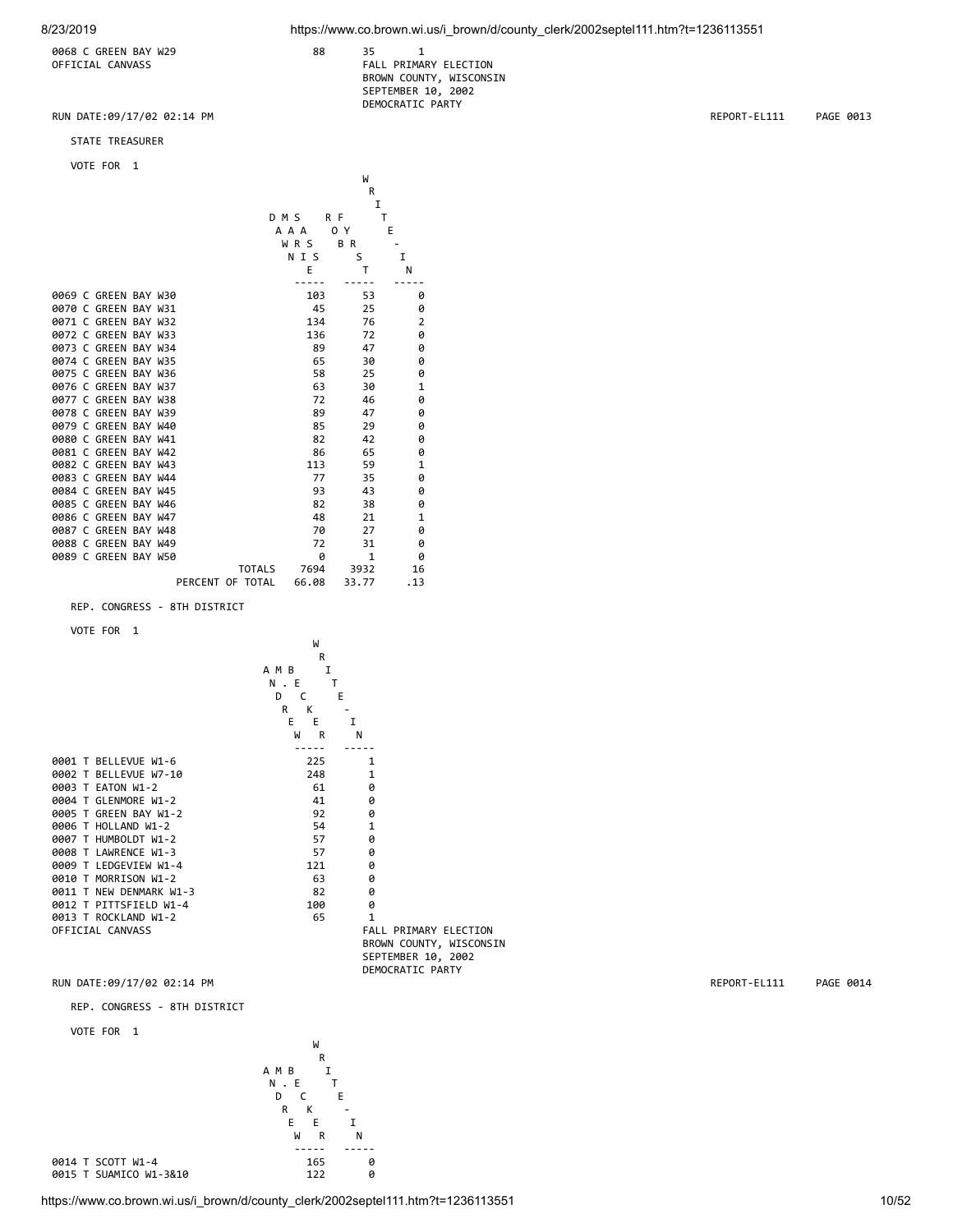| 0016 T SUAMICO W7         | 41  | 0              |
|---------------------------|-----|----------------|
| 0017 T SUAMICO W4-6&8-9   | 143 | 0              |
| 0018 T WRIGHTSTOWN W1-3   | 66  | 0              |
| 0019 V ALLOUEZ W1-2       | 255 | 0              |
| 0020 V ALLOUEZ W3-4       | 263 | 0              |
| 0021 V ALLOUEZ W5-6       | 235 | 0              |
| 0022 V ALLOUEZ W7-8       | 205 | 0              |
| 0023 V ASHWAUBENON W1-2   | 131 | 0              |
| 0024 V ASHWAUBENON W3-4   | 156 | 0              |
| 0025 V ASHWAUBENON W5-6   | 153 | 1              |
| 0026 V ASHWAUBENON W7-8   | 136 | 2              |
| 0027 V ASHWAUBENON W9     | 51  | 0              |
| 0028 V ASHWAUBENON W10    | 115 | 0              |
| 0029 V ASHWAUBENON W11-12 | 99  | 0              |
| 0030 V DENMARK W1-2       | 88  | 0              |
| 0031 V HOBART W1-7        | 199 | 4              |
| 0032 V HOWARD W1-8        | 264 | 0              |
| 0033 V HOWARD W9-16       | 318 | 1              |
| 0034 V PULASKI W1-3&6     | 161 | $\overline{2}$ |
| 0035 V WRIGHTSTOWN W1-2   | 76  | 0              |
| 0036 C DE PERE W1-3       | 314 | 1              |
| 0037 C DE PERE W4-7       | 227 | $\overline{2}$ |
| 0038 C DE PERE W8-10      | 208 | 1              |
| 0039 C DE PERE W11-14     | 225 | 0              |
| 0040 C GREEN BAY W1       | 134 | 0              |
| 0041 C GREEN BAY W2       | 7   | 0              |
| 0042 C GREEN BAY W3       | 117 | 1              |
| 0043 C GREEN BAY W4       | 80  | 2              |
| 0044 C GREEN BAY W5       | 101 | $\mathbf{1}$   |
| 0045 C GREEN BAY W6       | 79  | 0              |
| 0046 C GREEN BAY W7       | 142 | 0              |
| 0047 C GREEN BAY W8       | 181 | 0              |
| 0048 C GREEN BAY W9       | 91  | 0              |
| 0049 C GREEN BAY W10      | 99  | 0              |
| 0050 C GREEN BAY W11      | 67  | 0              |
| 0051 C GREEN BAY W12      | 75  | 0              |
| 0052 C GREEN BAY W13      | 99  | $\mathbf{1}$   |
| 0053 C GREEN BAY W14      | 109 | 0              |
| 0054 C GREEN BAY W15      | 141 | 0              |
| 0055 C GREEN BAY W16      | 161 | 1              |
| 0056 C GREEN BAY W17      | 66  | 0              |
| 0057 C GREEN BAY W18      | 49  | 1              |
| 0058 C GREEN BAY W19      | 54  | 0              |
| 0059 C GREEN BAY W20      | 86  | 0              |
| 0060 C GREEN BAY W21      | 85  | 0              |
| 0061 C GREEN BAY W22      | 74  | 0              |
| 0062 C GREEN BAY W23      | 98  | 0              |
| OFFICIAL CANVASS          |     | FALL PF        |
|                           |     |                |

RIMARY ELECTION BROWN COUNTY, WISCONSIN SEPTEMBER 10, 2002 DEMOCRATIC PARTY

### RUN DATE:09/17/02 02:14 PM REPORT-EL111 PAGE 0015

REP. CONGRESS - 8TH DISTRICT

VOTE FOR 1

|                                              | W          |                |
|----------------------------------------------|------------|----------------|
|                                              | R          |                |
|                                              | I<br>A M B |                |
|                                              | N . E<br>т |                |
|                                              | D<br>C     | E              |
|                                              | R<br>K     |                |
|                                              | E<br>E     | I              |
|                                              | W<br>R     | N              |
|                                              |            |                |
| 0063 C GREEN BAY W24                         | 102        | $\mathbf{1}$   |
| 0064 C GREEN BAY W25                         | 69         | 0              |
| 0065 C GREEN BAY W26                         | 47         | 0              |
| 0066 C GREEN BAY W27                         | 79         | 0              |
| C GREEN BAY W28<br>0067                      | 196        | 0              |
| 0068 C GREEN BAY W29                         | 111        | $\mathbf{1}$   |
| 0069 C GREEN BAY W30                         | 149        | 0              |
| 0070 C GREEN BAY W31                         | 71         | 0              |
| C GREEN BAY W32<br>0071                      | 204        | $\overline{2}$ |
| 0072 C GREEN BAY W33                         | 199        | 0              |
| 0073 C GREEN BAY W34                         | 119        | $\mathbf{1}$   |
| 0074 C GREEN BAY W35                         | 89         | $\mathbf{1}$   |
| 0075 C GREEN BAY W36                         | 71         | $\mathbf{1}$   |
| 0076 C GREEN BAY W37                         | 86         | $\overline{2}$ |
| <b>GREEN BAY W38</b><br>9977<br>$\mathsf{C}$ | 115        | 0              |
| 0078 C GREEN BAY W39                         | 118        | 0              |
| 0079 C GREEN BAY W40                         | 108        | $\mathbf{1}$   |
| GREEN BAY W41<br>9989<br>$\mathcal{C}$       | 111        | $\mathbf{1}$   |
| 0081<br>C GREEN BAY W42                      | 139        | 0              |
| 0082 C GREEN BAY W43                         | 158        | 0              |
| GREEN BAY W44<br>0083<br>$\epsilon$          | 106        | ø              |
| GREEN BAY W45<br>0084<br>C                   | 130        | 0              |
| 0085 C GREEN BAY W46                         | 112        | $\mathbf{1}$   |
|                                              |            |                |

https://www.co.brown.wi.us/i\_brown/d/county\_clerk/2002septel111.htm?t=1236113551 11/52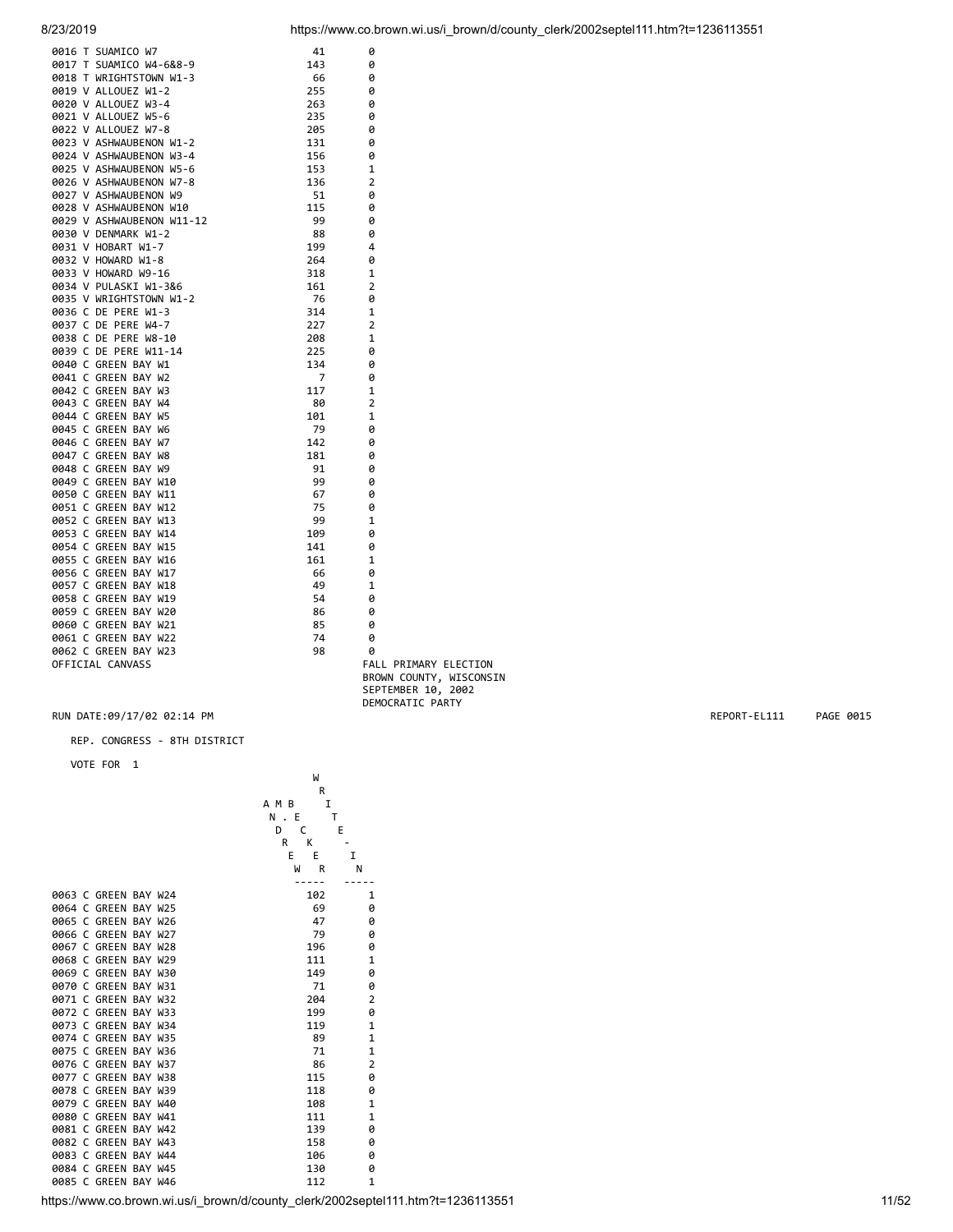



S N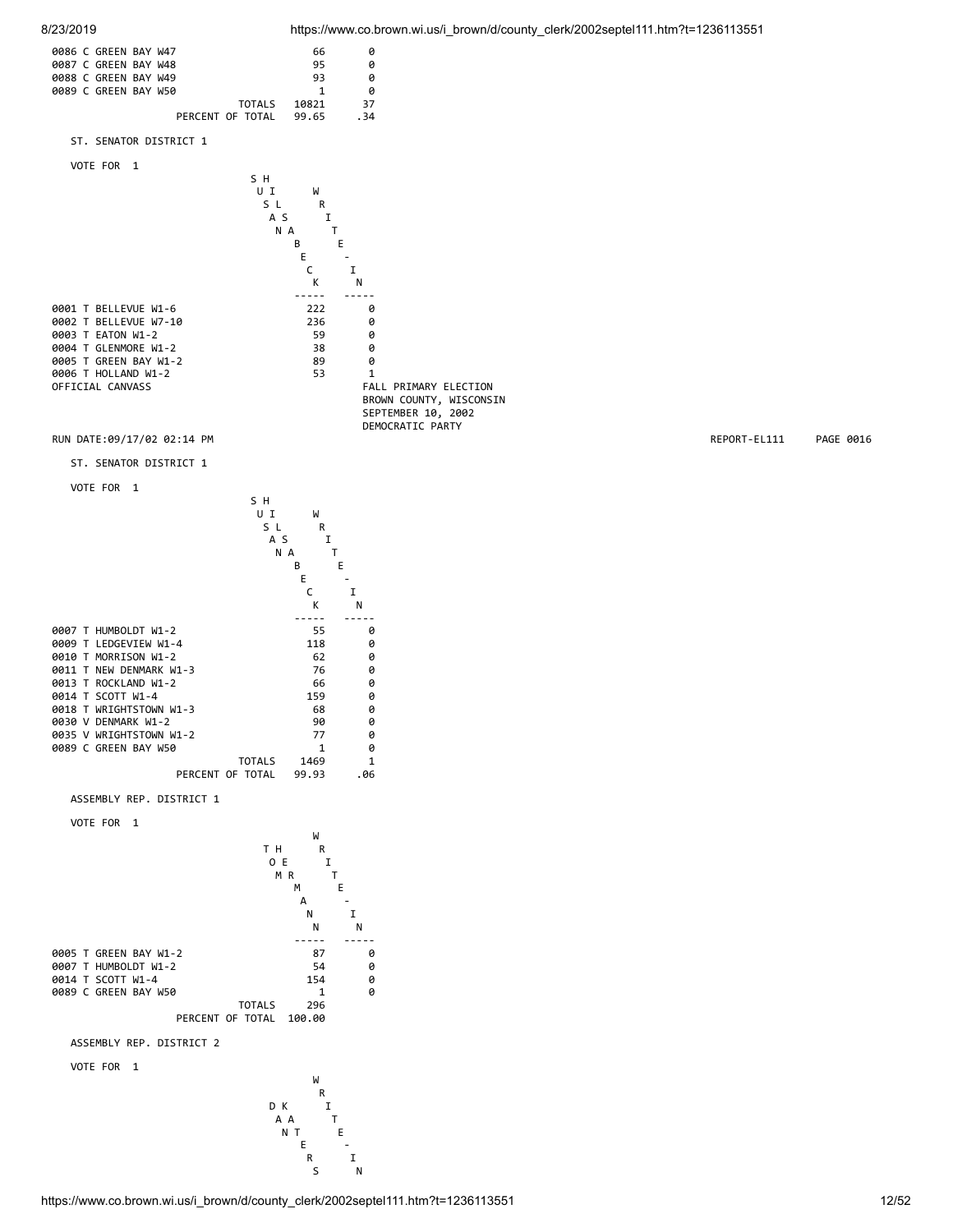







ASSEMBLY REP. DISTRICT 4



DEMOCRATIC PARTY

### RUN DATE:09/17/02 02:14 PM REPORT-EL111 PAGE 0018

ASSEMBLY REP. DISTRICT 5

```
 VOTE FOR 1
```
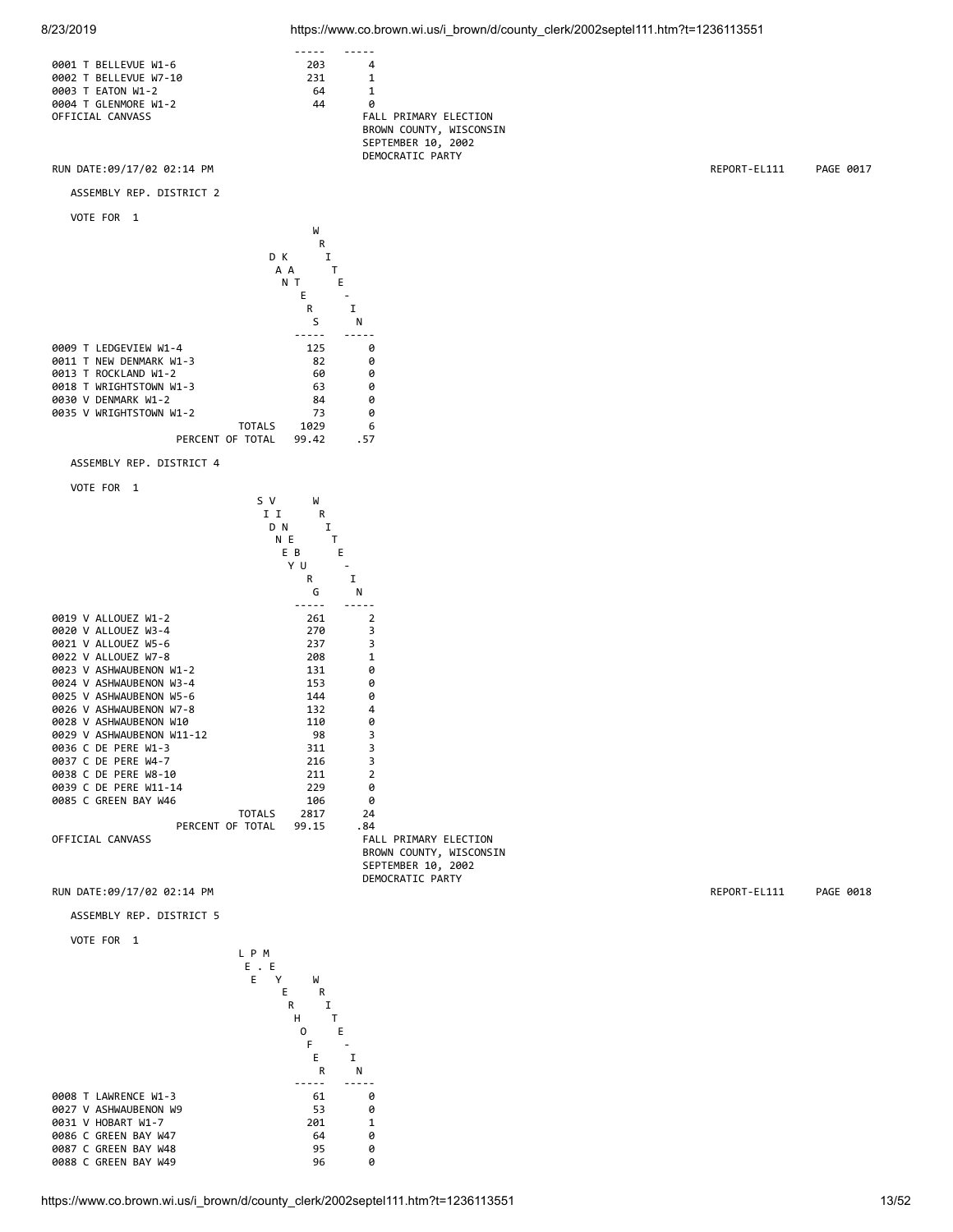

I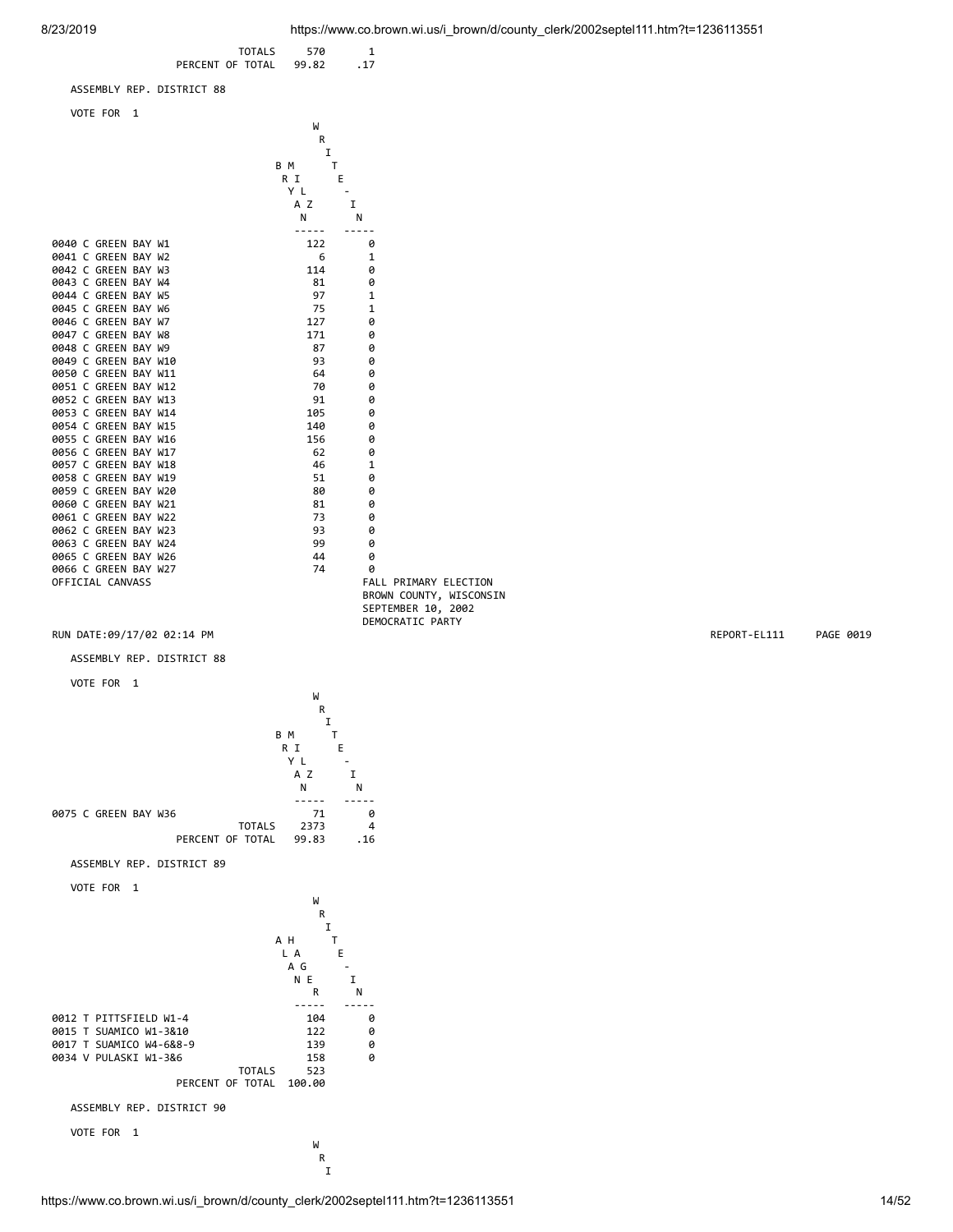| 8/23/2019 | https://www.co.brown.wi.us/i brown/d/county clerk/2002septel111.htm?t=1236113551 |  |
|-----------|----------------------------------------------------------------------------------|--|
|           |                                                                                  |  |

|                      | R D            | т                            |
|----------------------|----------------|------------------------------|
|                      | 0 <sub>I</sub> | E                            |
|                      | G E            |                              |
|                      | E R            | I                            |
|                      | $\mathsf{R}$   | N                            |
|                      |                |                              |
| 0016 T SUAMICO W7    | 38             | ø                            |
| 0032 V HOWARD W1-8   | 267            | ø                            |
| 0033 V HOWARD W9-16  | 314            | 1                            |
| 0064 C GREEN BAY W25 | 70             | ø                            |
| 0067 C GREEN BAY W28 | 200            | 0                            |
| 0068 C GREEN BAY W29 | 117            | 1                            |
| 0069 C GREEN BAY W30 | 147            | 0                            |
| 0070 C GREEN BAY W31 | 67             | 1                            |
| 0071 C GREEN BAY W32 | 207            | 1                            |
| 0072 C GREEN BAY W33 | 193            | 1                            |
| 0073 C GREEN BAY W34 | 120            | 0                            |
| 0074 C GREEN BAY W35 | 86             | $\mathbf{1}$                 |
| 0076 C GREEN BAY W37 | 82             | $\mathbf{1}$                 |
| 0077 C GREEN BAY W38 | 115            | ø                            |
| OFFICIAL CANVASS     |                | <b>FALL PRIMARY ELECTION</b> |
|                      |                | BROWN COUNTY, WISCONSIN      |
|                      |                | SEPTEMBER 10, 2002           |

DEMOCRATIC PARTY RUN DATE:09/17/02 02:14 PM REPORT-EL111 PAGE 0020

ASSEMBLY REP. DISTRICT 90

VOTE FOR 1

| -                    |                           |          |  |  |  |
|----------------------|---------------------------|----------|--|--|--|
|                      |                           | W        |  |  |  |
|                      |                           | R        |  |  |  |
|                      |                           | I        |  |  |  |
|                      | R D                       |          |  |  |  |
|                      |                           |          |  |  |  |
|                      | ΟI                        | E        |  |  |  |
|                      | G E                       |          |  |  |  |
|                      | E R                       | I        |  |  |  |
|                      | R                         | Ν        |  |  |  |
|                      |                           |          |  |  |  |
| 0078 C GREEN BAY W39 |                           | 119<br>0 |  |  |  |
| 0079 C GREEN BAY W40 |                           | 100<br>0 |  |  |  |
| 0080 C GREEN BAY W41 |                           | 105<br>ø |  |  |  |
| 0081 C GREEN BAY W42 |                           | ø<br>141 |  |  |  |
| 0082 C GREEN BAY W43 |                           | 152<br>ø |  |  |  |
| 0083 C GREEN BAY W44 |                           | 106<br>ø |  |  |  |
| 0084 C GREEN BAY W45 |                           | ø<br>123 |  |  |  |
|                      | <b>TOTALS</b><br>2869     | 7        |  |  |  |
|                      | PERCENT OF TOTAL<br>99.75 | . 24     |  |  |  |

COUNTY TREASURER

VOTE FOR 1

|                         | W<br>R<br>K M B<br>I<br>$E \cdot L$ | T            |                              |
|-------------------------|-------------------------------------|--------------|------------------------------|
|                         | R<br>A                              | Ε            |                              |
|                         | R<br>N                              |              |                              |
|                         | Y<br>E                              | I            |                              |
|                         | Υ                                   | N            |                              |
| 0001 T BELLEVUE W1-6    | 238                                 | 0            |                              |
| 0002 T BELLEVUE W7-10   | 253                                 | 1            |                              |
| 0003 T EATON W1-2       | 66                                  | 0            |                              |
| 0004 T GLENMORE W1-2    | 45                                  | ø            |                              |
| 0005 T GREEN BAY W1-2   | 95                                  | 0            |                              |
| 0006 T HOLLAND W1-2     | 56                                  | 1            |                              |
| 0007 T HUMBOLDT W1-2    | 65                                  | Ø            |                              |
| 0008 T LAWRENCE W1-3    | 63                                  | 0            |                              |
| 0009 T LEDGEVIEW W1-4   | 131                                 | 0            |                              |
| 0010 T MORRISON W1-2    | 62                                  | ø            |                              |
| 0011 T NEW DENMARK W1-3 | 86                                  | ø            |                              |
| 0012 T PITTSFIELD W1-4  | 113                                 | 0            |                              |
| 0013 T ROCKLAND W1-2    | 70                                  | ø            |                              |
| 0014 T SCOTT W1-4       | 179                                 | ø            |                              |
| 0015 T SUAMICO W1-3&10  | 129                                 | 0            |                              |
| 0016 T SUAMICO W7       | 39                                  | Ø            |                              |
| 0017 T SUAMICO W4-6&8-9 | 152                                 | 0            |                              |
| 0018 T WRIGHTSTOWN W1-3 | 71                                  | 0            |                              |
| 0019 V ALLOUEZ W1-2     | 275                                 | Ø            |                              |
| 0020 V ALLOUEZ W3-4     | 284                                 | 0            |                              |
| 0021 V ALLOUEZ W5-6     | 259                                 | Ø            |                              |
| 0022 V ALLOUEZ W7-8     | 223                                 | Ø            |                              |
| 0023 V ASHWAUBENON W1-2 | 139                                 | 0            |                              |
| 0024 V ASHWAUBENON W3-4 | 167                                 | Ø            |                              |
| 0025 V ASHWAUBENON W5-6 | 158                                 | 0            |                              |
| 0026 V ASHWAUBENON W7-8 | 144                                 | $\mathbf{1}$ |                              |
| 0027 V ASHWAUBENON W9   | 55                                  | Ø            |                              |
| OFFICIAL CANVASS        |                                     |              | <b>FALL PRIMARY ELECTION</b> |

https://www.co.brown.wi.us/i\_brown/d/county\_clerk/2002septel111.htm?t=1236113551 15/52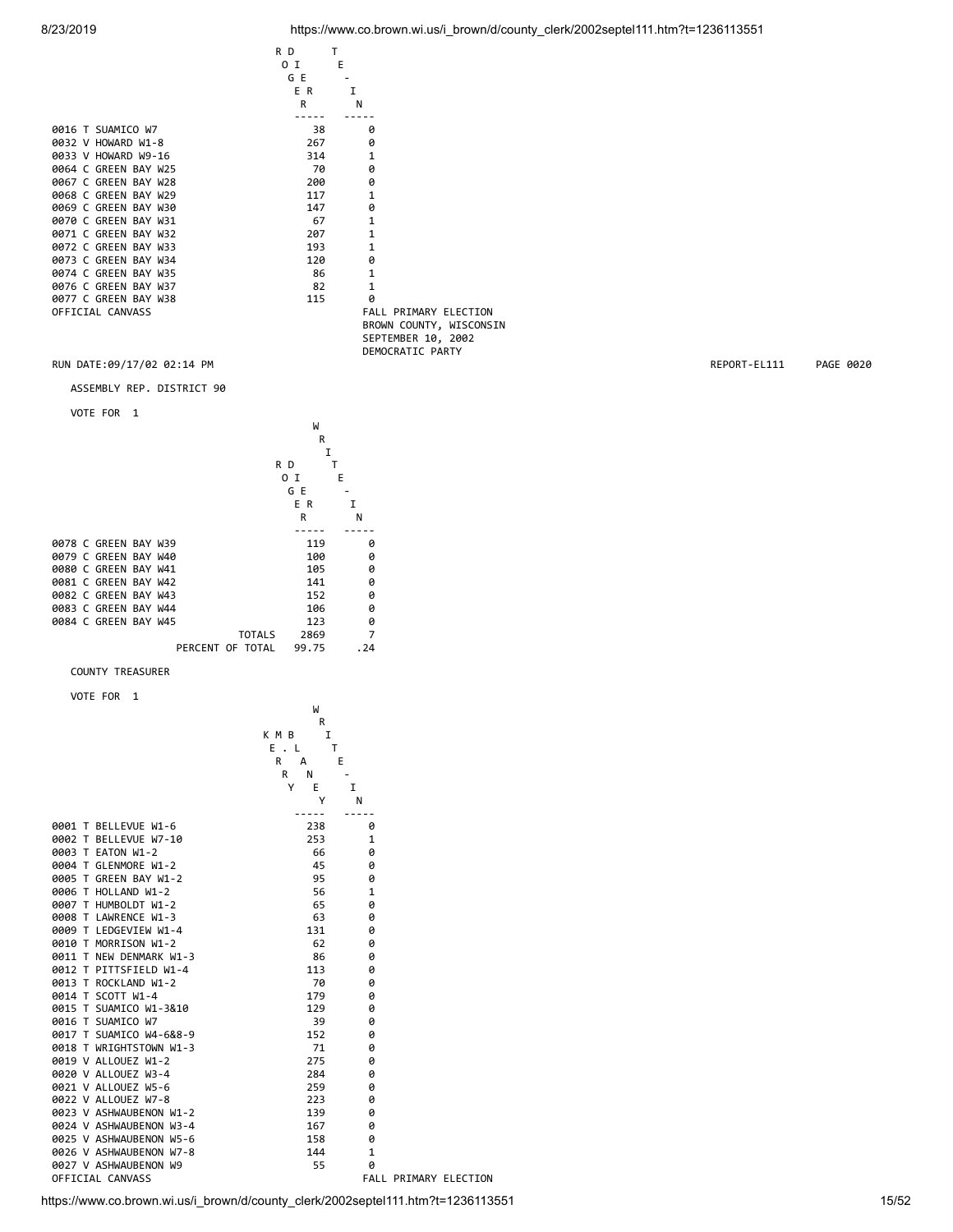BROWN COUNTY, WISCONSIN SEPTEMBER 10, 2002 DEMOCRATIC PARTY

W<sub>1</sub> **R R R** 

K M B I

COUNTY TREASURER

VOTE FOR 1

|                           | E.L<br>т                           |                         |
|---------------------------|------------------------------------|-------------------------|
|                           | R<br>A<br>Ε                        |                         |
|                           | N<br>R<br>$\overline{\phantom{a}}$ |                         |
|                           | Y<br>E                             | I                       |
|                           | Υ                                  | N                       |
|                           | -----                              | -----                   |
| 0028 V ASHWAUBENON W10    | 121                                | 0                       |
| 0029 V ASHWAUBENON W11-12 | 119                                | 0                       |
| 0030 V DENMARK W1-2       | 98                                 | 0                       |
| 0031 V HOBART W1-7        | 215                                | 0                       |
| 0032 V HOWARD W1-8        | 281                                | 0                       |
| 0033 V HOWARD W9-16       | 332                                | ø                       |
| 0034 V PULASKI W1-3&6     | 173                                | 0                       |
| 0035 V WRIGHTSTOWN W1-2   | 80                                 | 0                       |
| 0036 C DE PERE W1-3       |                                    |                         |
|                           | 353                                | 0                       |
| 0037 C DE PERE W4-7       | 236                                | 1                       |
| 0038 C DE PERE W8-10      | 234                                | 1                       |
| 0039 C DE PERE W11-14     | 239                                | 0                       |
| 0040 C GREEN BAY W1       | 141                                | 0                       |
| 0041 C GREEN BAY W2       | 7                                  | ø                       |
| 0042 C GREEN BAY W3       | 125                                | 0                       |
| 0043 C GREEN BAY W4       | 88                                 | 0                       |
| 0044 C GREEN BAY W5       | 108                                | 1                       |
| 0045 C GREEN BAY W6       | 80                                 | 0                       |
| 0046 C GREEN BAY W7       | 159                                | 0                       |
| 0047 C GREEN BAY W8       | 188                                | 1                       |
| 0048 C GREEN BAY W9       | 90                                 | ø                       |
| 0049 C GREEN BAY W10      | 104                                | 0                       |
| 0050 C GREEN BAY W11      | 68                                 | 0                       |
| 0051 C GREEN BAY W12      | 80                                 | 0                       |
| 0052 C GREEN BAY W13      | 98                                 | 0                       |
| 0053 C GREEN BAY W14      | 122                                | 0                       |
| 0054 C GREEN BAY W15      | 159                                | 0                       |
| 0055 C GREEN BAY W16      | 164                                | 2                       |
| 0056 C GREEN BAY W17      | 72                                 | ø                       |
| 0057 C GREEN BAY W18      | 58                                 | 0                       |
| 0058 C GREEN BAY W19      | 58                                 | 0                       |
| 0059 C GREEN BAY W20      | 88                                 | 0                       |
| 0060 C GREEN BAY W21      | 94                                 | 0                       |
| 0061 C GREEN BAY W22      | 76                                 | 0                       |
| 0062 C GREEN BAY W23      |                                    |                         |
|                           | 106                                | 0                       |
| 0063 C GREEN BAY W24      | 103                                | 0                       |
| 0064 C GREEN BAY W25      | 73                                 | 0                       |
| 0065 C GREEN BAY W26      | 46                                 | 0                       |
| 0066 C GREEN BAY W27      | 80                                 | 0                       |
| 0067 C GREEN BAY W28      | 209                                | ø                       |
| 0068 C GREEN BAY W29      | 122                                | $\mathbf{1}$            |
| 0069 C GREEN BAY W30      | 154                                | 1                       |
| 0070 C GREEN BAY W31      | 71                                 | 0                       |
| 0071 C GREEN BAY W32      | 215                                | 0                       |
| 0072 C GREEN BAY W33      | 199                                | 0                       |
| 0073 C GREEN BAY W34      | 127                                | 0                       |
| 0074 C GREEN BAY W35      | 91                                 | 1                       |
| 0075 C GREEN BAY W36      | 81                                 | 0                       |
| 0076 C GREEN BAY W37      | 89                                 | 1                       |
| OFFICIAL CANVASS          |                                    | FALL PRIMARY ELECTION   |
|                           |                                    | BROWN COUNTY, WISCONSIN |

RUN DATE:09/17/02 02:14 PM REPORT-EL111 PAGE 0022

# COUNTY TREASURER

### VOTE FOR 1



https://www.co.brown.wi.us/i\_brown/d/county\_clerk/2002septel111.htm?t=1236113551 16/52

SEPTEMBER 10, 2002

DEMOCRATIC PARTY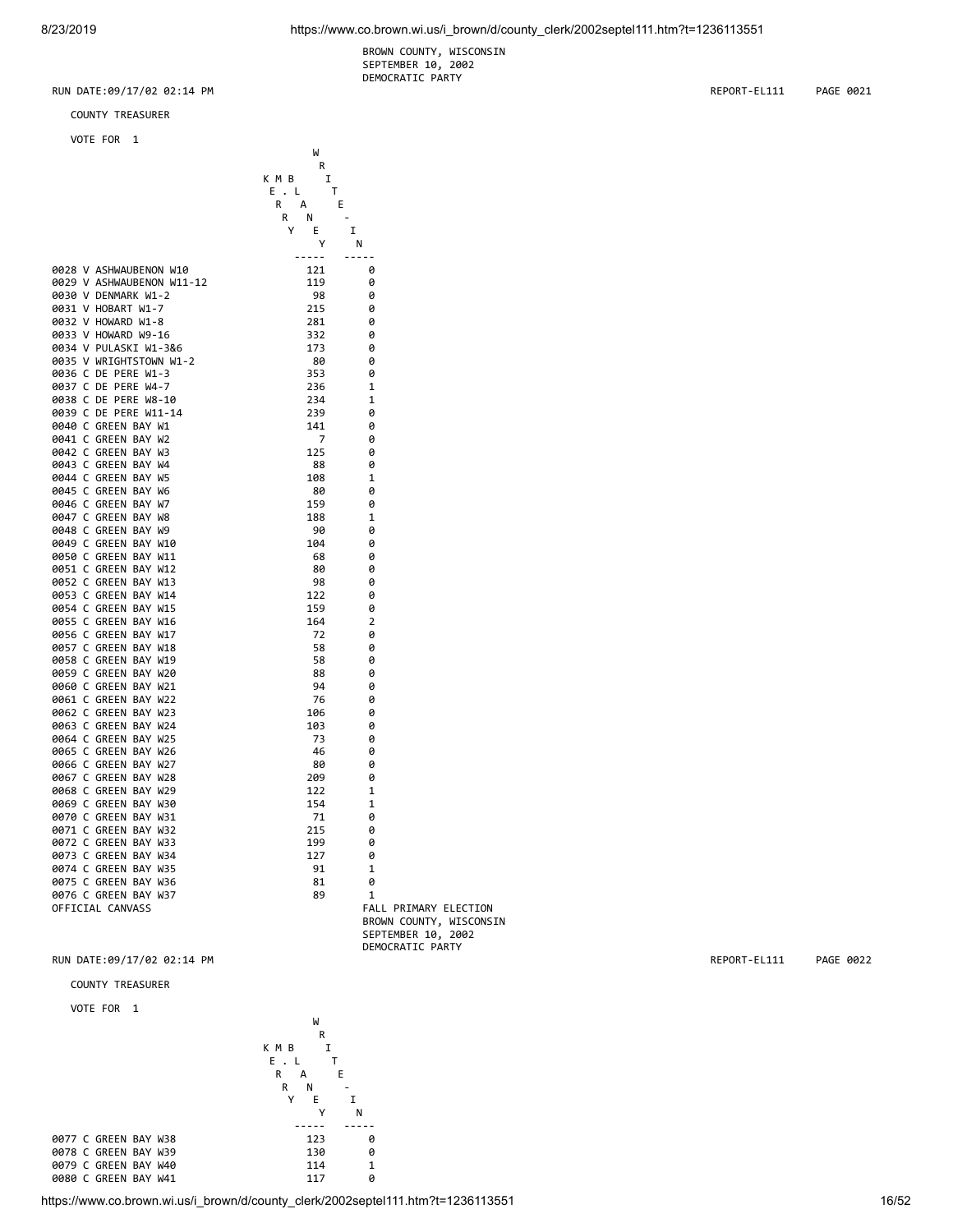| 0081 C GREEN BAY W42<br>0082 C GREEN BAY W43<br>0083 C GREEN BAY W44<br>0084 C GREEN BAY W45<br>0085 C GREEN BAY W46<br>0086 C GREEN BAY W47<br>0087 C GREEN BAY W48<br>0088 C GREEN BAY W49<br>0089 C GREEN BAY W50 | 150<br>160<br>119<br>133<br>112<br>73<br>101<br>102<br>1<br><b>TOTALS</b><br>11526          | 0<br>0<br>0<br>0<br>$\mathbf{1}$<br>0<br>0<br>$\mathbf{1}$<br>0<br>16                      |              |           |
|----------------------------------------------------------------------------------------------------------------------------------------------------------------------------------------------------------------------|---------------------------------------------------------------------------------------------|--------------------------------------------------------------------------------------------|--------------|-----------|
| PERCENT OF TOTAL                                                                                                                                                                                                     | 99.86                                                                                       | .13                                                                                        |              |           |
| CLERK OF COURTS                                                                                                                                                                                                      |                                                                                             |                                                                                            |              |           |
| VOTE FOR 1                                                                                                                                                                                                           | P G J<br>W<br>R<br>A . A<br>U<br>Ν<br>Ι.<br>L<br>Q<br>T<br>U<br>Е<br>А<br>R<br>$\mathsf{T}$ | $\mathbf I$<br>N                                                                           |              |           |
| 0001 T BELLEVUE W1-6                                                                                                                                                                                                 | -----<br>232                                                                                | $- - - - -$<br>0                                                                           |              |           |
| 0002 T BELLEVUE W7-10                                                                                                                                                                                                | 255                                                                                         | 0                                                                                          |              |           |
| 0003 T EATON W1-2                                                                                                                                                                                                    | 64                                                                                          | 0                                                                                          |              |           |
| 0004 T GLENMORE W1-2                                                                                                                                                                                                 | 42                                                                                          | 0                                                                                          |              |           |
| 0005 T GREEN BAY W1-2                                                                                                                                                                                                | 94                                                                                          | 0                                                                                          |              |           |
| 0006 T HOLLAND W1-2<br>0007 T HUMBOLDT W1-2                                                                                                                                                                          | 56<br>60                                                                                    | 1<br>0                                                                                     |              |           |
| 0008 T LAWRENCE W1-3                                                                                                                                                                                                 | 59                                                                                          | 0                                                                                          |              |           |
| 0009 T LEDGEVIEW W1-4                                                                                                                                                                                                | 125                                                                                         | 0                                                                                          |              |           |
| 0010 T MORRISON W1-2                                                                                                                                                                                                 | 62                                                                                          | 0                                                                                          |              |           |
| 0011 T NEW DENMARK W1-3                                                                                                                                                                                              | 85                                                                                          | 1                                                                                          |              |           |
| 0012 T PITTSFIELD W1-4                                                                                                                                                                                               | 111                                                                                         | 0                                                                                          |              |           |
| 0013 T ROCKLAND W1-2                                                                                                                                                                                                 | 73                                                                                          | 0                                                                                          |              |           |
| 0014 T SCOTT W1-4                                                                                                                                                                                                    | 170                                                                                         | 0                                                                                          |              |           |
| 0015 T SUAMICO W1-3&10                                                                                                                                                                                               | 127                                                                                         | 0                                                                                          |              |           |
| 0016 T SUAMICO W7                                                                                                                                                                                                    | 40                                                                                          | 0                                                                                          |              |           |
| 0017 T SUAMICO W4-6&8-9<br>0018 T WRIGHTSTOWN W1-3                                                                                                                                                                   | 149<br>68                                                                                   | 0<br>0                                                                                     |              |           |
| 0019 V ALLOUEZ W1-2                                                                                                                                                                                                  | 269                                                                                         | 0                                                                                          |              |           |
| 0020 V ALLOUEZ W3-4                                                                                                                                                                                                  | 288                                                                                         | $\mathbf{1}$                                                                               |              |           |
| 0021 V ALLOUEZ W5-6                                                                                                                                                                                                  | 260                                                                                         | 0                                                                                          |              |           |
| OFFICIAL CANVASS                                                                                                                                                                                                     |                                                                                             | FALL PRIMARY ELECTION<br>BROWN COUNTY, WISCONSIN<br>SEPTEMBER 10, 2002<br>DEMOCRATIC PARTY |              |           |
| RUN DATE:09/17/02 02:14 PM                                                                                                                                                                                           |                                                                                             |                                                                                            | REPORT-EL111 | PAGE 0023 |
| CLERK OF COURTS                                                                                                                                                                                                      |                                                                                             |                                                                                            |              |           |
| VOTE FOR 1                                                                                                                                                                                                           |                                                                                             |                                                                                            |              |           |

|  | VOTE FOR |  |
|--|----------|--|
|  |          |  |

|        |                           | P G J   | W   |                |
|--------|---------------------------|---------|-----|----------------|
|        |                           | Α.<br>A | R   |                |
|        |                           | U<br>N  | I   |                |
|        |                           | L       | Q   | T              |
|        |                           |         | U   | E              |
|        |                           |         | Α   |                |
|        |                           |         | R   | I              |
|        |                           |         | т   | N              |
|        | 0022 V ALLOUEZ W7-8       |         | 222 | ø              |
|        | 0023 V ASHWAUBENON W1-2   |         | 135 | 0              |
|        | 0024 V ASHWAUBENON W3-4   |         | 168 | 0              |
|        | 0025 V ASHWAUBENON W5-6   |         | 154 | 1              |
|        | 0026 V ASHWAUBENON W7-8   |         | 141 | $\overline{2}$ |
|        | 0027 V ASHWAUBENON W9     |         | 53  | 0              |
|        | 0028 V ASHWAUBENON W10    |         | 120 | 0              |
|        | 0029 V ASHWAUBENON W11-12 |         | 116 | 0              |
|        | 0030 V DENMARK W1-2       |         | 93  | 0              |
|        | 0031 V HOBART W1-7        |         | 210 | $\mathbf{1}$   |
|        | 0032 V HOWARD W1-8        |         | 279 | 0              |
|        | 0033 V HOWARD W9-16       |         | 331 | 0              |
|        | 0034 V PULASKI W1-3&6     |         | 164 | 0              |
|        | 0035 V WRIGHTSTOWN W1-2   |         | 79  | 0              |
|        | 0036 C DE PERE W1-3       |         | 335 | 0              |
| 0037   | C DE<br>PERE W4-7         |         | 231 | $\mathbf{1}$   |
|        | 0038 C DE PERE W8-10      |         | 223 | 0              |
|        | 0039 C DE PERE W11-14     |         | 236 | 0              |
|        | 0040 C GREEN BAY W1       |         | 138 | 0              |
| 0041 C | <b>GREEN BAY W2</b>       |         | 7   | 0              |
|        | 0042 C GREEN BAY W3       |         | 126 | 0              |
|        | 0043 C GREEN BAY W4       |         | 87  | 0              |
|        | 0044 C GREEN BAY W5       |         | 108 | 0              |
|        | 0045 C GREEN BAY W6       |         | 80  | 0              |
|        | 0046 C GREEN BAY W7       |         | 155 | $\mathbf{1}$   |

https://www.co.brown.wi.us/i\_brown/d/county\_clerk/2002septel111.htm?t=1236113551 17/52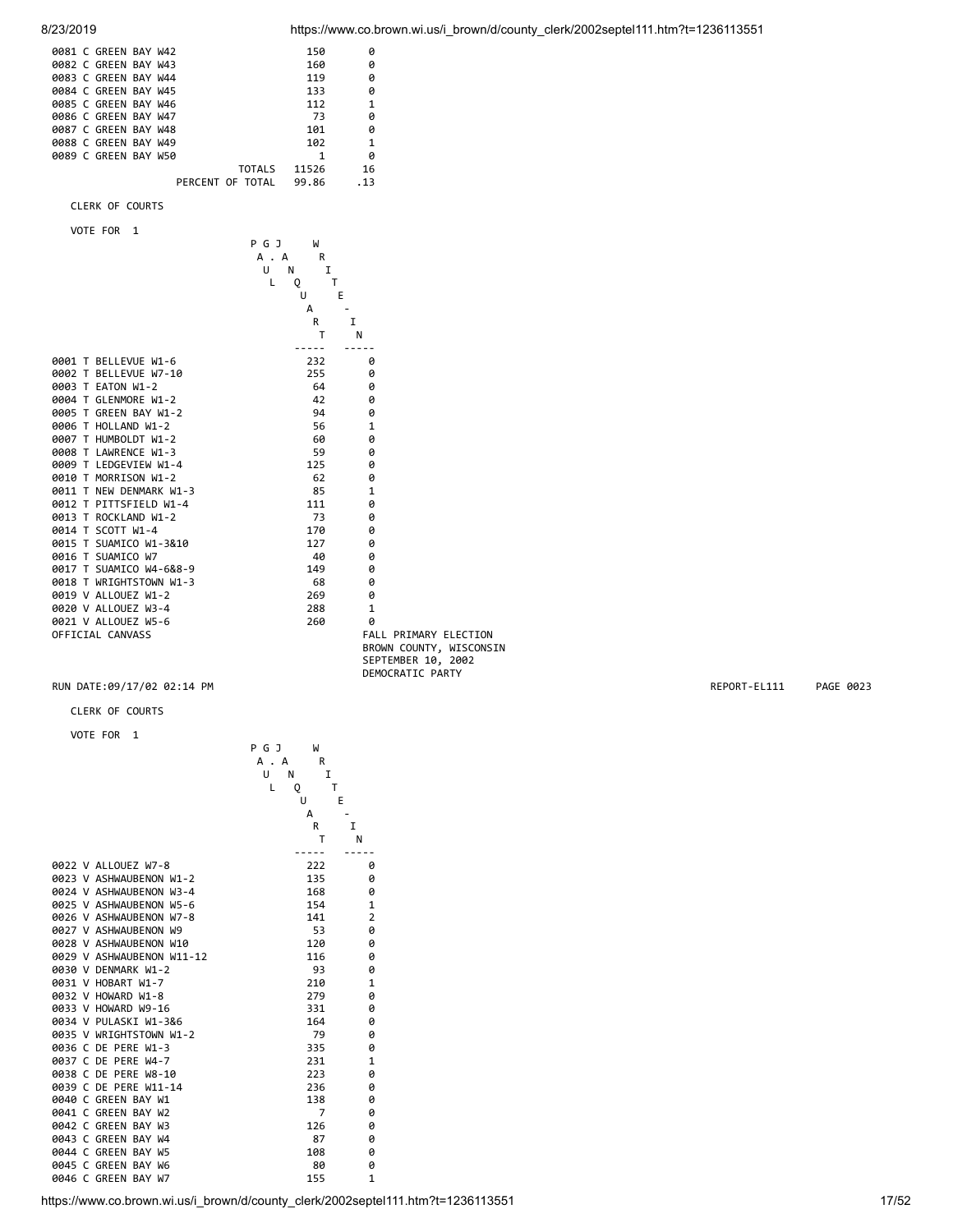|  | 0047 C GREEN BAY W8  |  | 186 | 0                  |
|--|----------------------|--|-----|--------------------|
|  | 0048 C GREEN BAY W9  |  | 91  | 0                  |
|  | 0049 C GREEN BAY W10 |  | 104 | $\mathbf{1}$       |
|  | 0050 C GREEN BAY W11 |  | 68  | 0                  |
|  | 0051 C GREEN BAY W12 |  | 79  | 0                  |
|  | 0052 C GREEN BAY W13 |  | 101 | 0                  |
|  | 0053 C GREEN BAY W14 |  | 117 | $\mathbf{1}$       |
|  | 0054 C GREEN BAY W15 |  | 155 | 0                  |
|  | 0055 C GREEN BAY W16 |  | 169 | $\overline{2}$     |
|  | 0056 C GREEN BAY W17 |  | 70  | 0                  |
|  | 0057 C GREEN BAY W18 |  | 54  | 0                  |
|  | 0058 C GREEN BAY W19 |  | 60  | 0                  |
|  | 0059 C GREEN BAY W20 |  | 95  | ø                  |
|  | 0060 C GREEN BAY W21 |  | 95  | 0                  |
|  | 0061 C GREEN BAY W22 |  | 78  | 0                  |
|  | 0062 C GREEN BAY W23 |  | 106 | 0                  |
|  | 0063 C GREEN BAY W24 |  | 106 | 0                  |
|  | 0064 C GREEN BAY W25 |  | 70  | $\mathbf{1}$       |
|  | 0065 C GREEN BAY W26 |  | 45  | $\mathbf{1}$       |
|  | 0066 C GREEN BAY W27 |  | 79  | 0                  |
|  | 0067 C GREEN BAY W28 |  | 202 | 0                  |
|  | 0068 C GREEN BAY W29 |  | 118 | $\overline{2}$     |
|  | 0069 C GREEN BAY W30 |  | 152 | $\mathbf{1}$       |
|  | 0070 C GREEN BAY W31 |  | 69  | 0                  |
|  | OFFICIAL CANVASS     |  |     | <b>FALL PRIN</b>   |
|  |                      |  |     | <b>DDOLINI COL</b> |

MARY ELECTION BROWN COUNTY, WISCONSIN SEPTEMBER 10, 2002 DEMOCRATIC PARTY

### RUN DATE:09/17/02 02:14 PM REPORT-EL111 PAGE 0024

CLERK OF COURTS

VOTE FOR 1



REGISTER OF DEEDS

VOTE FOR 1



8/23/2019 https://www.co.brown.wi.us/i\_brown/d/county\_clerk/2002septel111.htm?t=1236113551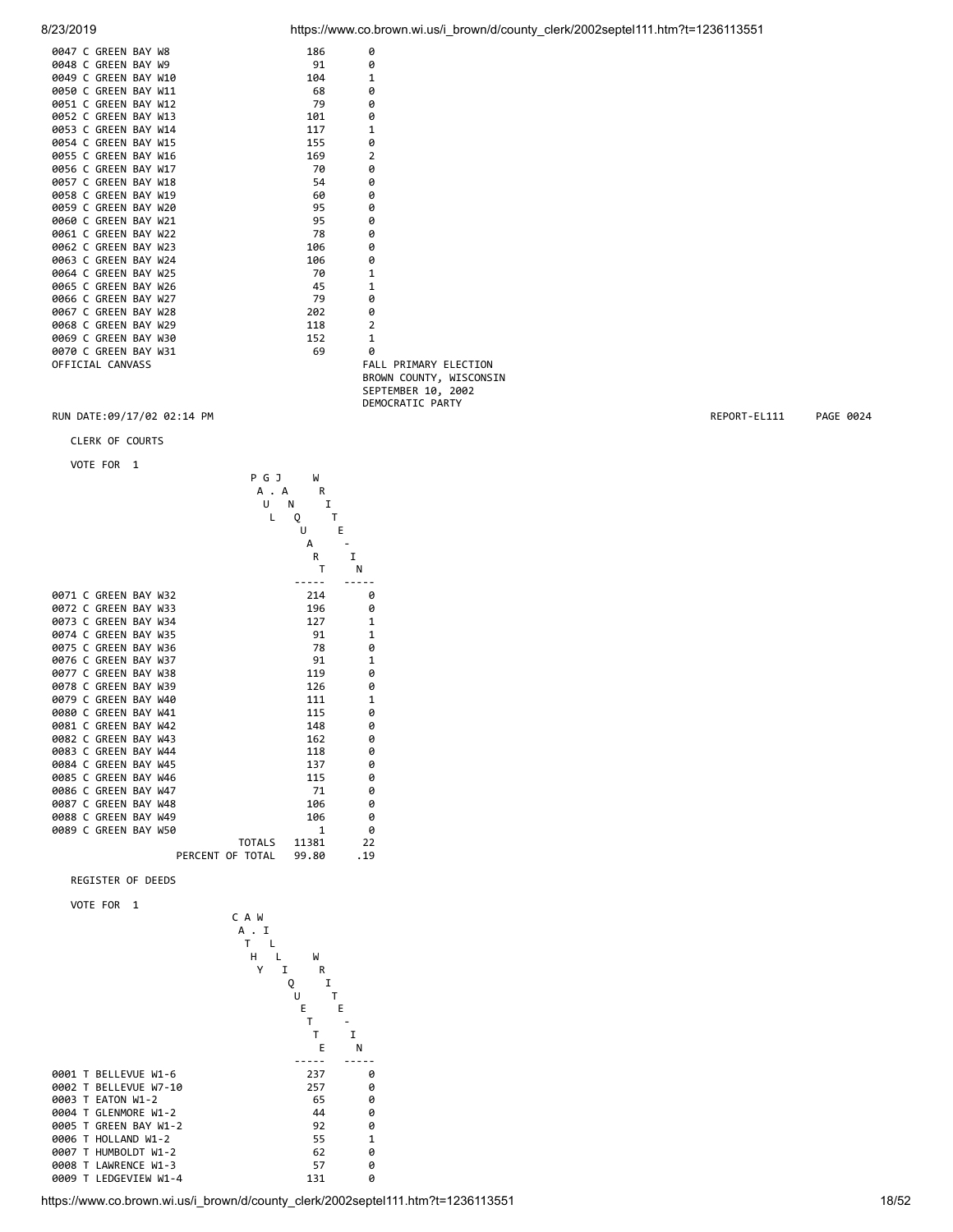8/23/2019 https://www.co.brown.wi.us/i\_brown/d/county\_clerk/2002septel111.htm?t=1236113551

| 0010 T MORRISON W1-2    | 64  |     |
|-------------------------|-----|-----|
| 0011 T NEW DENMARK W1-3 | 86  |     |
| 0012 T PITTSFIELD W1-4  | 112 |     |
| OFFICIAL CANVASS        |     | FAL |

| 0011 T NEW DENMARK W1-3 | 86  |                         |  |
|-------------------------|-----|-------------------------|--|
| 0012 T PITTSFIELD W1-4  | 112 |                         |  |
| OFFICIAL CANVASS        |     | FALL PRIMARY ELECTION   |  |
|                         |     | BROWN COUNTY, WISCONSIN |  |
|                         |     | SEPTEMBER 10, 2002      |  |
|                         |     | DEMOCRATIC PARTY        |  |
|                         |     |                         |  |

RUN DATE:09/17/02 02:14 PM REPORT-EL111 PAGE 0025

### REGISTER OF DEEDS

VOTE FOR 1

|                           | C A W        |                         |
|---------------------------|--------------|-------------------------|
|                           | A . I        |                         |
|                           | T.<br>L      |                         |
|                           | H<br>L.<br>W |                         |
|                           | Y<br>I<br>R  |                         |
|                           | Q<br>I       |                         |
|                           | U<br>Т       |                         |
|                           | E.<br>Е      |                         |
|                           | т            |                         |
|                           | т            | I                       |
|                           | Ε            | N                       |
|                           | -----        | $- - - - -$             |
| 0013 T ROCKLAND W1-2      | 71           | 0                       |
| 0014 T SCOTT W1-4         | 172          | ø                       |
| 0015 T SUAMICO W1-3&10    | 130          | 0                       |
| 0016 T SUAMICO W7         | 40           | 0                       |
| 0017 T SUAMICO W4-6&8-9   |              |                         |
| 0018 T WRIGHTSTOWN W1-3   | 147          | 0                       |
|                           | 73           | 0                       |
| 0019 V ALLOUEZ W1-2       | 269          | 0                       |
| 0020 V ALLOUEZ W3-4       | 286          | 0                       |
| 0021 V ALLOUEZ W5-6       | 256          | 1                       |
| 0022 V ALLOUEZ W7-8       | 219          | 0                       |
| 0023 V ASHWAUBENON W1-2   | 136          | 0                       |
| 0024 V ASHWAUBENON W3-4   | 167          | 0                       |
| 0025 V ASHWAUBENON W5-6   | 154          | 0                       |
| 0026 V ASHWAUBENON W7-8   | 142          | 1                       |
| 0027 V ASHWAUBENON W9     | 53           | ø                       |
| 0028 V ASHWAUBENON W10    | 117          | 0                       |
| 0029 V ASHWAUBENON W11-12 | 115          | ø                       |
| 0030 V DENMARK W1-2       | -95          | 0                       |
| 0031 V HOBART W1-7        | 210          | 1                       |
| 0032 V HOWARD W1-8        | 277          | $\mathbf{1}$            |
| 0033 V HOWARD W9-16       | 337          | 0                       |
| 0034 V PULASKI W1-3&6     | 166          | 0                       |
| 0035 V WRIGHTSTOWN W1-2   | 80           | 0                       |
| 0036 C DE PERE W1-3       | 345          | $\mathbf 1$             |
| 0037 C DE PERE W4-7       | 233          | 1                       |
| 0038 C DE PERE W8-10      | 227          | 0                       |
| 0039 C DE PERE W11-14     | 234          | 0                       |
| 0040 C GREEN BAY W1       | 134          | 0                       |
| 0041 C GREEN BAY W2       | 8            | 0                       |
| 0042 C GREEN BAY W3       | 124          | ø                       |
| 0043 C GREEN BAY W4       | 88           | 0                       |
| 0044 C GREEN BAY W5       | 111          | 0                       |
| 0045 C GREEN BAY W6       | 81           | 0                       |
| 0046 C GREEN BAY W7       | 158          | 0                       |
| 0047 C GREEN BAY W8       | 188          | 0                       |
| 0048 C GREEN BAY W9       | 90           | 0                       |
| 0049 C GREEN BAY W10      | 104          | 0                       |
| 0050 C GREEN BAY W11      | 68           | 0                       |
| 0051 C GREEN BAY W12      | 79           | 0                       |
| 0052 C GREEN BAY W13      | 98           | 0                       |
| 0053 C GREEN BAY W14      | 123          | 0                       |
| 0054 C GREEN BAY W15      | 156          | 0                       |
| 0055 C GREEN BAY W16      | 169          | 1                       |
| 0056 C GREEN BAY W17      | 67           | 0                       |
| 0057 C GREEN BAY W18      | 53           | 0                       |
| 0058 C GREEN BAY W19      | 58           | 0                       |
| OFFICIAL CANVASS          |              | FALL PRIMARY ELECTION   |
|                           |              | BROWN COUNTY, WISCONSIN |
|                           |              | SEPTEMBER 10, 2002      |

RUN DATE:09/17/02 02:14 PM REPORT-EL111 PAGE 0026

REGISTER OF DEEDS

VOTE FOR 1



DEMOCRATIC PARTY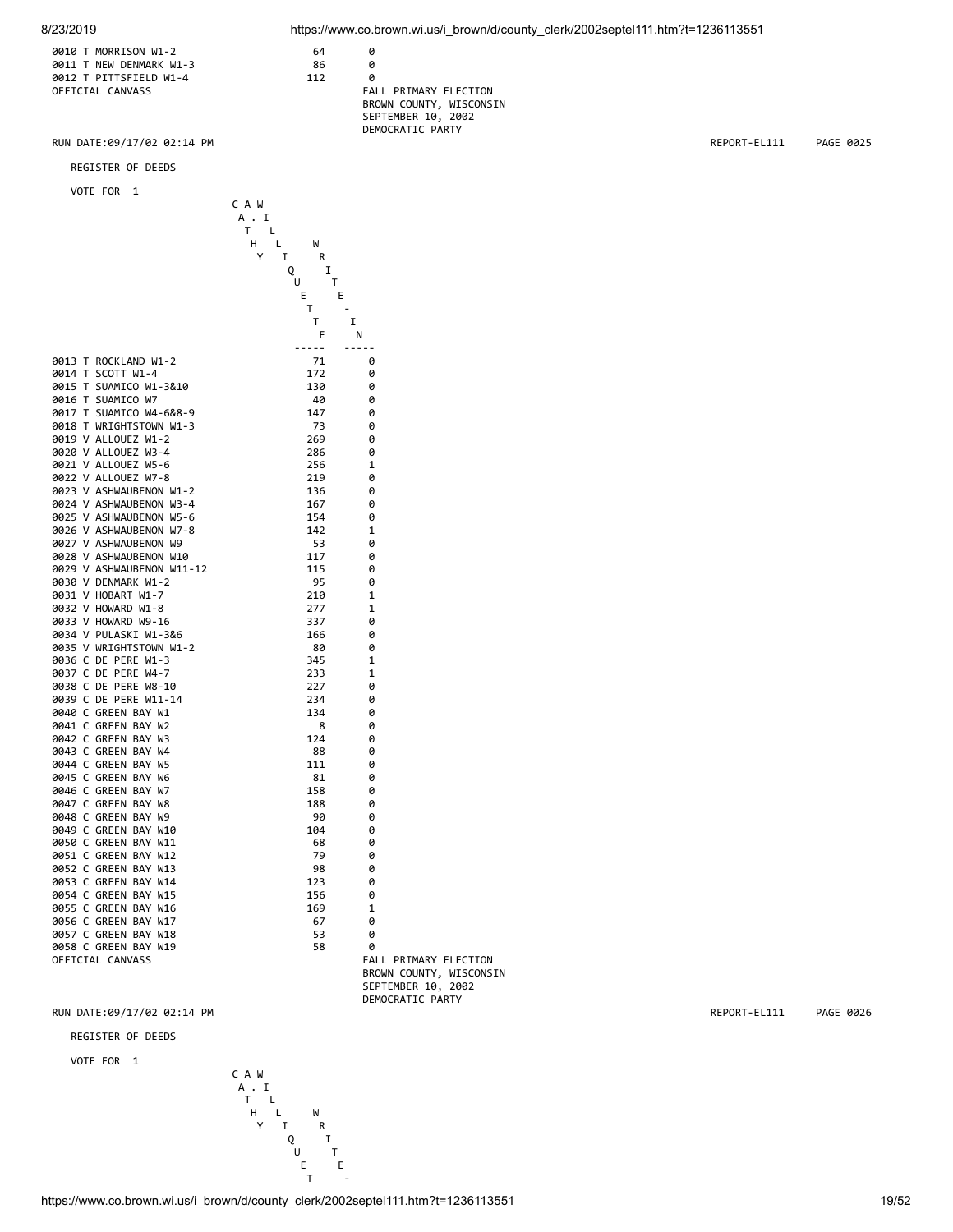|                                              |                    |                | REPUBLICAN PARTY |                         |              |           |
|----------------------------------------------|--------------------|----------------|------------------|-------------------------|--------------|-----------|
| RUN DATE:09/17/02 02:14 PM                   |                    |                |                  |                         | REPORT-EL111 | PAGE 0027 |
| GOVERNOR                                     |                    |                |                  |                         |              |           |
|                                              |                    |                |                  |                         |              |           |
| VOTE FOR 1                                   | S M                |                | W                |                         |              |           |
|                                              | C c                |                | R                |                         |              |           |
|                                              | G P<br>o c         |                | I                |                         |              |           |
|                                              | E O<br>T A         | B L            | T                |                         |              |           |
|                                              | 0 <sub>B</sub>     | T <sub>L</sub> | I 0              | E                       |              |           |
|                                              | R U                | Г              | L R              |                         |              |           |
|                                              | GD                 | U              | L G              | I                       |              |           |
|                                              | E A<br>$- - - - -$ | M<br>-----     | Ε<br>$-$<br>---  | N                       |              |           |
| 0001 T BELLEVUE W1-6                         | 24                 | 238            | 52               | $\overline{2}$          |              |           |
| 0002 T BELLEVUE W7-10                        | 20                 | 301            | 53               | 0                       |              |           |
| 0003 T EATON W1-2                            | 10                 | 75             | 15               | 1                       |              |           |
| 0004 T GLENMORE W1-2                         | 3                  | 60             | 14               | 0                       |              |           |
| 0005 T GREEN BAY W1-2                        | 9                  | 95             | 17               | 0                       |              |           |
| 0006 T HOLLAND W1-2                          | 4                  | 82             | 12               | 0                       |              |           |
| 0007 T HUMBOLDT W1-2                         | 1                  | 74             | 10               | 0                       |              |           |
| 0008 T LAWRENCE W1-3                         | 4                  | 128            | 12               | 0                       |              |           |
| 0009 T LEDGEVIEW W1-4                        | 12                 | 218            | 22               | 1                       |              |           |
| 0010 T MORRISON W1-2                         | 12                 | 139            | 24               | 1                       |              |           |
| 0011 T NEW DENMARK W1-3                      | 5                  | 70             | 18               | 0                       |              |           |
| 0012 T PITTSFIELD W1-4                       | 11                 | 142            | 18               | 0                       |              |           |
| 0013 T ROCKLAND W1-2                         | 10                 | 130            | 11               | 1                       |              |           |
| 0014 T SCOTT W1-4                            | 21                 | 211            | 29               | 3                       |              |           |
| 0015 T SUAMICO W1-3&10                       | 13<br>3            | 220            | 28<br>8          | 0<br>0                  |              |           |
| 0016 T SUAMICO W7<br>0017 T SUAMICO W4-6&8-9 | 18                 | 72<br>337      | 44               | 0                       |              |           |
| 0018 T WRIGHTSTOWN W1-3                      | 12                 | 163            | 27               | 0                       |              |           |
| 0019 V ALLOUEZ W1-2                          | 16                 | 199            | 35               | 0                       |              |           |
| 0020 V ALLOUEZ W3-4                          | 20                 | 268            | 41               | 0                       |              |           |
| 0021 V ALLOUEZ W5-6                          | 10                 | 382            | 35               | 0                       |              |           |
| 0022 V ALLOUEZ W7-8                          | 21                 | 293            | 26               | $\overline{\mathbf{c}}$ |              |           |
| 0023 V ASHWAUBENON W1-2                      | $\overline{7}$     | 94             | 26               | $\mathbf 2$             |              |           |
| 0024 V ASHWAUBENON W3-4                      | 10                 | 140            | 19               | 0                       |              |           |
| 0025 V ASHWAUBENON W5-6                      | 7                  | 154            | 27               | 1                       |              |           |
| 0026 V ASHWAUBENON W7-8                      | 7                  | 143            | 12               | 1                       |              |           |
| 0027 V ASHWAUBENON W9                        | 5                  | 45             | $\overline{2}$   | 0                       |              |           |
| 0028 V ASHWAUBENON W10                       | 9                  | 119            | 13               | 0                       |              |           |
| 0029 V ASHWAUBENON W11-12                    | 8                  | 164            | 29               | 1                       |              |           |
| 0030 V DENMARK W1-2                          | 9                  | 68             | 13               | 0                       |              |           |
| 0031 V HOBART W1-7                           | 12                 | 344            | 47               | 0                       |              |           |
| 0032 V HOWARD W1-8                           | 32                 | 370            | 64               | 1                       |              |           |
| 0033 V HOWARD W9-16                          | 35                 | 499            | 90               | $\mathbf 1$             |              |           |
| 0034 V PULASKI W1-3&6                        | 4                  | 92             | 20               | 0                       |              |           |

### GOVERNOR

### VOTE FOR 1

|  | 0063 C GREEN BAY W24 |  |         | 103   | 1            |  |
|--|----------------------|--|---------|-------|--------------|--|
|  | 0064 C GREEN BAY W25 |  |         | 70    | ø            |  |
|  | 0065 C GREEN BAY W26 |  |         | 47    | ø            |  |
|  | 0066 C GREEN BAY W27 |  |         | 78    | 0            |  |
|  | 0067 C GREEN BAY W28 |  |         | 201   | ø            |  |
|  | 0068 C GREEN BAY W29 |  |         | 114   | ø            |  |
|  | 0069 C GREEN BAY W30 |  |         | 150   | $\mathbf{1}$ |  |
|  | 0070 C GREEN BAY W31 |  |         | 71    | 0            |  |
|  | 0071 C GREEN BAY W32 |  |         | 210   | 0            |  |
|  | 0072 C GREEN BAY W33 |  |         | 196   | ø            |  |
|  | 0073 C GREEN BAY W34 |  |         | 128   | 0            |  |
|  | 0074 C GREEN BAY W35 |  |         | 87    | $\mathbf{1}$ |  |
|  | 0075 C GREEN BAY W36 |  |         | 77    | $\mathbf{1}$ |  |
|  | 0076 C GREEN BAY W37 |  |         | 91    | $\mathbf{1}$ |  |
|  | 0077 C GREEN BAY W38 |  |         | 121   | ø            |  |
|  | 0078 C GREEN BAY W39 |  |         | 130   | 0            |  |
|  | 0079 C GREEN BAY W40 |  |         | 109   | $\mathbf{1}$ |  |
|  | 0080 C GREEN BAY W41 |  |         | 116   | 0            |  |
|  | 0081 C GREEN BAY W42 |  |         | 147   | $\mathbf{1}$ |  |
|  | 0082 C GREEN BAY W43 |  |         | 156   | 0            |  |
|  | 0083 C GREEN BAY W44 |  |         | 115   | ø            |  |
|  | 0084 C GREEN BAY W45 |  |         | 132   | ø            |  |
|  | 0085 C GREEN BAY W46 |  |         | 115   | 0            |  |
|  | 0086 C GREEN BAY W47 |  |         | 71    | ø            |  |
|  | 0087 C GREEN BAY W48 |  |         | 102   | ø            |  |
|  | 0088 C GREEN BAY W49 |  |         | 107   | ø            |  |
|  | 0089 C GREEN BAY W50 |  |         | 1     | 0            |  |
|  |                      |  | TOTAL S | 11375 | 18           |  |

PERCENT OF TOTAL 99.84 .15

TOTALS 11375<br>TOTAL 99.84

FALL PRIMARY ELECTION BROWN COUNTY, WISCONSIN SEPTEMBER 10, 2002

 T I E N ----- ----- 0059 C GREEN BAY W20<br>0060 C GREEN BAY W21 92 1 0060 C GREEN BAY W21 92 1<br>0061 C GREEN BAY W22 73 2

0062 C GREEN BAY W23 103 0<br>0063 C GREEN BAY W24 103 1

0061 C GREEN BAY W22

8/23/2019 https://www.co.brown.wi.us/i\_brown/d/county\_clerk/2002septel111.htm?t=1236113551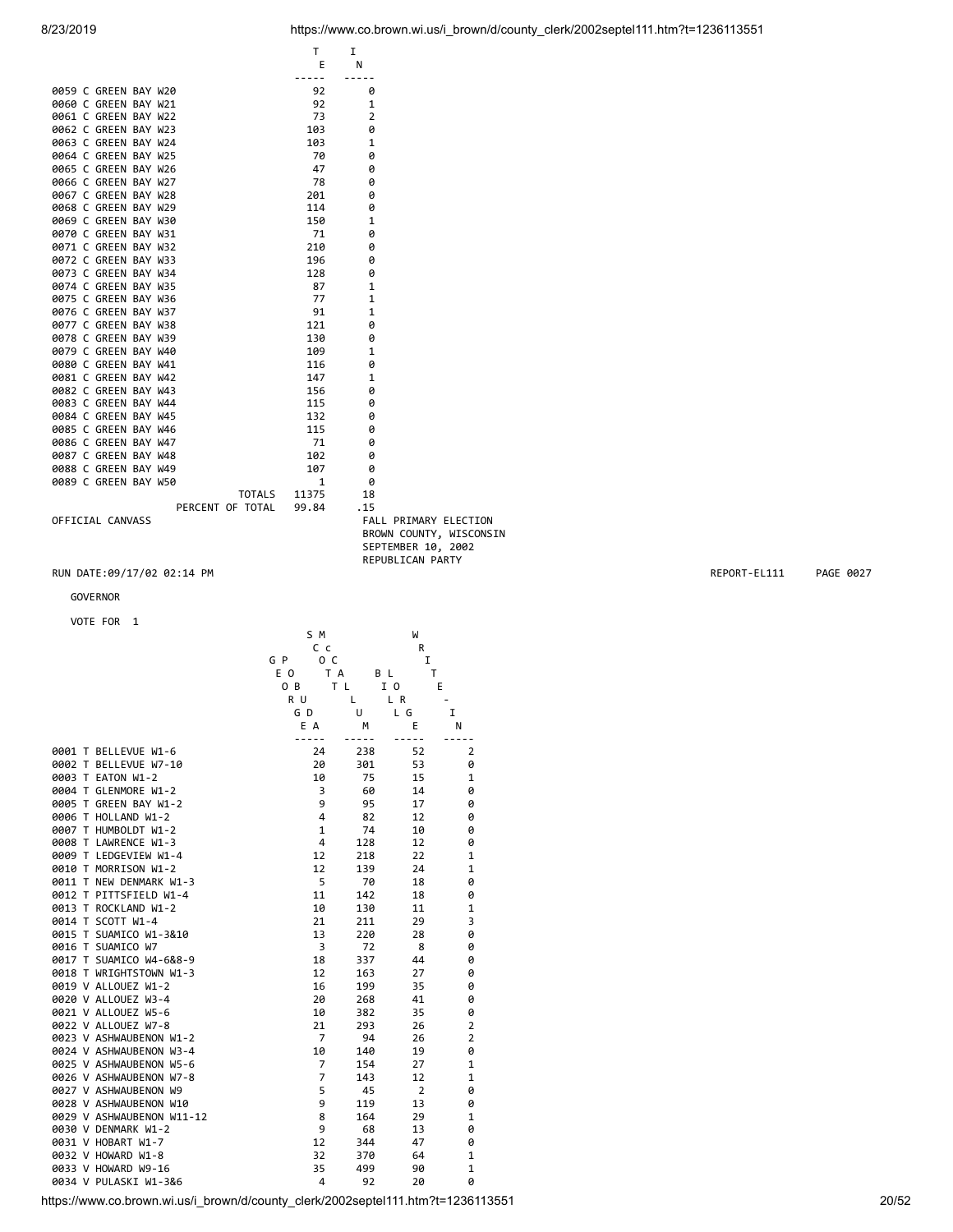| 8/23/2019 | https://www.co.brown.wi.us/i brown/d/county clerk/2002septel111.htm?t=1236113551 |
|-----------|----------------------------------------------------------------------------------|

| 0035 V WRIGHTSTOWN W1-2 | 6  | 81           | 20                           | ø                       |
|-------------------------|----|--------------|------------------------------|-------------------------|
| 0036 C DE PERE W1-3     | 20 | 349          | 39                           | 1                       |
| 0037 C DE PERE W4-7     | 19 | 277          | 55                           | 1                       |
| 0038 C DE PERE W8-10    | 15 | 164          | 26                           | 0                       |
| 0039 C DE PERE W11-14   | 16 | 263          | 46                           | 3                       |
| 0040 C GREEN BAY W1     | 13 | 122          | 22                           | 0                       |
| 0041 C GREEN BAY W2     | 0  | $\mathbf{1}$ | ø                            | 0                       |
| 0042 C GREEN BAY W3     | 5  | 188          | 14                           | ø                       |
| 0043 C GREEN BAY W4     | 12 | 61           | 12                           | 0                       |
| 0044 C GREEN BAY W5     | 8  | 105          | 9                            | 0                       |
| 0045 C GREEN BAY W6     | 4  | 43           | 6                            | 0                       |
| 0046 C GREEN BAY W7     | 9  | 145          | 19                           | 1                       |
| 0047 C GREEN BAY W8     | 8  | 188          | 23                           | 1                       |
| 0048 C GREEN BAY W9     | 4  | 114          | 11                           | 1                       |
| 0049 C GREEN BAY W10    | 9  | 140          | 15                           | 0                       |
| OFFICIAL CANVASS        |    |              | <b>FALL PRIMARY ELECTION</b> |                         |
|                         |    |              |                              | BROWN COUNTY, WISCONSIN |
|                         |    |              | SEPTEMBER 10, 2002           |                         |
|                         |    |              | REPUBLICAN PARTY             |                         |

GOVERNOR

VOTE FOR 1

|                      |  |                  |               |     | S M            |       | W                     |                         |
|----------------------|--|------------------|---------------|-----|----------------|-------|-----------------------|-------------------------|
|                      |  |                  |               |     | Сc             |       | R                     |                         |
|                      |  |                  |               | G P | o c            |       | I                     |                         |
|                      |  |                  |               | E O | T A            | B L   | т                     |                         |
|                      |  |                  |               | O B |                | T L   | E<br>1 O              |                         |
|                      |  |                  |               | R U |                | Г     | L R                   |                         |
|                      |  |                  |               |     | GD             | U     | L G                   | I                       |
|                      |  |                  |               |     | E A            | М     | Ε                     | Ν                       |
|                      |  |                  |               |     | -----          | ----- | -----                 |                         |
| 0050 C GREEN BAY W11 |  |                  |               |     | 7              | 61    | 9                     | 0                       |
| 0051 C GREEN BAY W12 |  |                  |               |     | 7              | 62    | 9                     | 0                       |
| 0052 C GREEN BAY W13 |  |                  |               |     | $\overline{7}$ | 72    | 12                    | 1                       |
| 0053 C GREEN BAY W14 |  |                  |               |     | 6              | 85    | 12                    | 0                       |
| 0054 C GREEN BAY W15 |  |                  |               |     | 12             | 111   | 13                    | 2                       |
| 0055 C GREEN BAY W16 |  |                  |               |     | 7              | 108   | 18                    | $\mathbf{1}$            |
| 0056 C GREEN BAY W17 |  |                  |               |     | 7              | 42    | 12                    | 0                       |
| 0057 C GREEN BAY W18 |  |                  |               |     | 0              | 28    | 10                    | 0                       |
| 0058 C GREEN BAY W19 |  |                  |               |     | 1              | 26    | 4                     | 1                       |
| 0059 C GREEN BAY W20 |  |                  |               |     | 5              | 60    | 6                     | 0                       |
| 0060 C GREEN BAY W21 |  |                  |               |     | 6              | 59    | 6                     | 0                       |
| 0061 C GREEN BAY W22 |  |                  |               |     | 3              | 55    | 8                     | 0                       |
| 0062 C GREEN BAY W23 |  |                  |               |     | $\overline{7}$ | 43    | 14                    | 0                       |
| 0063 C GREEN BAY W24 |  |                  |               |     | 6              | 52    | 7                     | 0                       |
| 0064 C GREEN BAY W25 |  |                  |               |     | 4              | 36    | 3                     | 0                       |
| 0065 C GREEN BAY W26 |  |                  |               |     | 1              | 15    | 4                     | 0                       |
| 0066 C GREEN BAY W27 |  |                  |               |     | 3              | 64    | 17                    | 0                       |
| 0067 C GREEN BAY W28 |  |                  |               |     | 13             | 130   | 23                    | 1                       |
|                      |  |                  |               |     |                |       |                       |                         |
| 0068 C GREEN BAY W29 |  |                  |               |     | 7              | 64    | 21                    | 0                       |
| 0069 C GREEN BAY W30 |  |                  |               |     | 10             | 108   | 21                    | 1                       |
| 0070 C GREEN BAY W31 |  |                  |               |     | 1              | 36    | 4                     | 0                       |
| 0071 C GREEN BAY W32 |  |                  |               |     | 15             | 127   | 30                    | 2                       |
| 0072 C GREEN BAY W33 |  |                  |               |     | 13             | 182   | 36                    | 2                       |
| 0073 C GREEN BAY W34 |  |                  |               |     | 4              | 73    | 14                    | 1                       |
| 0074 C GREEN BAY W35 |  |                  |               |     | 8              | 79    | 18                    | 0                       |
| 0075 C GREEN BAY W36 |  |                  |               |     | $\mathbf{1}$   | 51    | 9                     | ø                       |
| 0076 C GREEN BAY W37 |  |                  |               |     | 6              | 47    | 9                     | 1                       |
| 0077 C GREEN BAY W38 |  |                  |               |     | 7              | 109   | 17                    | 1                       |
| 0078 C GREEN BAY W39 |  |                  |               |     | 3              | 60    | 3                     | 0                       |
| 0079 C GREEN BAY W40 |  |                  |               |     | 6              | 72    | 13                    | 0                       |
| 0080 C GREEN BAY W41 |  |                  |               |     | 4              | 104   | 18                    | 0                       |
| 0081 C GREEN BAY W42 |  |                  |               |     | 6              | 159   | 21                    | 1                       |
| 0082 C GREEN BAY W43 |  |                  |               |     | 11             | 196   | 21                    | 2                       |
| 0083 C GREEN BAY W44 |  |                  |               |     | 11             | 125   | 23                    | 1                       |
| 0084 C GREEN BAY W45 |  |                  |               |     | 8              | 97    | 27                    | 1                       |
| 0085 C GREEN BAY W46 |  |                  |               |     | 11             | 150   | 23                    | 1                       |
| 0086 C GREEN BAY W47 |  |                  |               |     | 6              | 73    | 15                    | 0                       |
| 0087 C GREEN BAY W48 |  |                  |               |     | 10             | 184   | 20                    | 0                       |
| 0088 C GREEN BAY W49 |  |                  |               |     | 15             | 153   | 18                    | 0                       |
| 0089 C GREEN BAY W50 |  |                  |               |     | 0              | 7     | 0                     | 0                       |
|                      |  |                  | <b>TOTALS</b> |     | 817            | 11735 | 1798                  | 46                      |
|                      |  | PERCENT OF TOTAL |               |     | 5.67           | 81.51 | 12.48                 | . 31                    |
| OFFICIAL CANVASS     |  |                  |               |     |                |       | FALL PRIMARY ELECTION |                         |
|                      |  |                  |               |     |                |       |                       | BROWN COUNTY, WISCONSIN |
|                      |  |                  |               |     |                |       | SEPTEMBER 10, 2002    |                         |
|                      |  |                  |               |     |                |       | REPUBLICAN PARTY      |                         |

RUN DATE:09/17/02 02:14 PM REPORT-EL111 PAGE 0029

LT GOVERNOR

VOTE FOR 1

MAF W<br>A.A R<br>RRI A . A R R R I G R T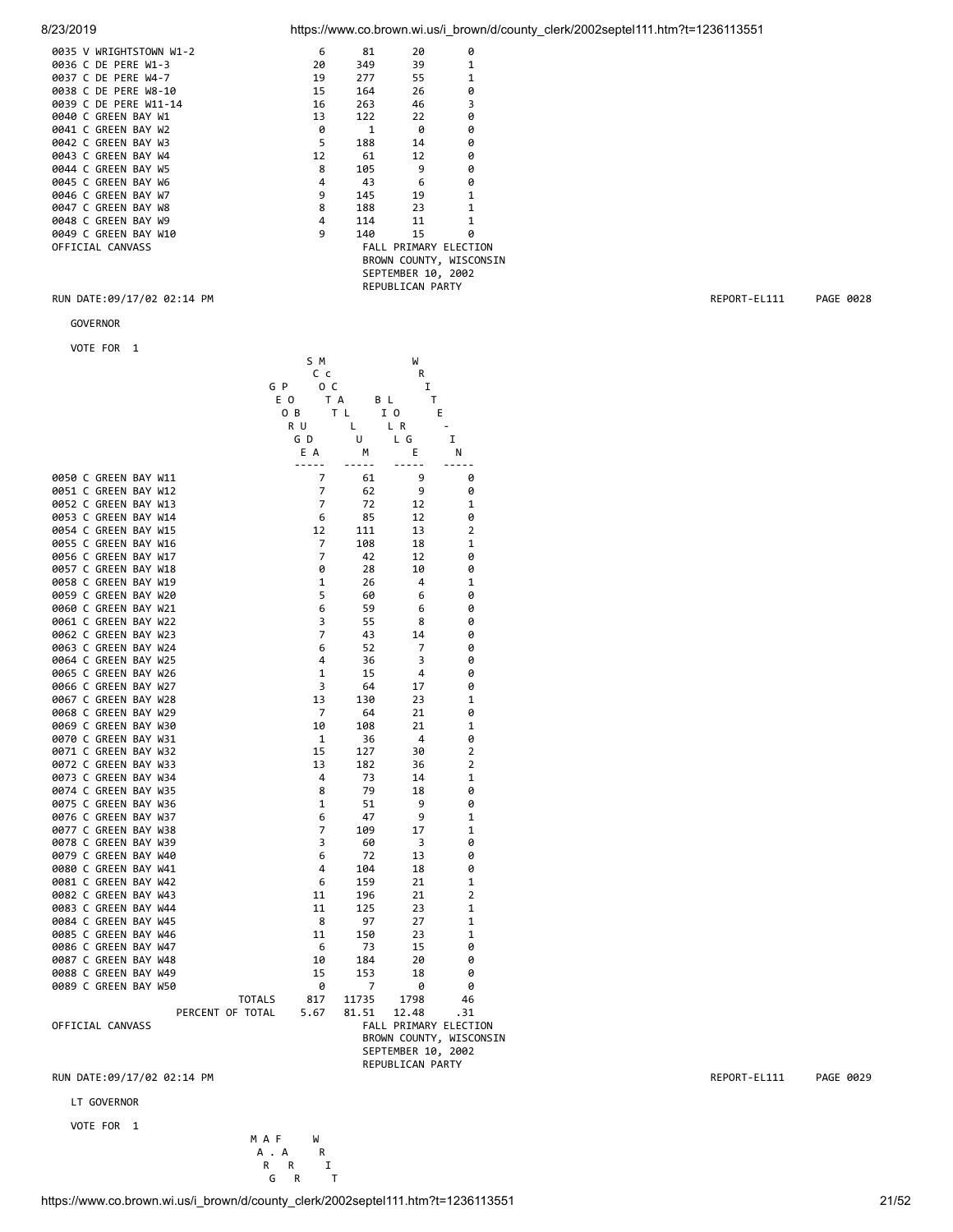| R<br>W<br>E<br>I<br>т<br>N<br>$- - - - -$<br>-----<br>0001 T BELLEVUE W1-6<br>239<br>1<br>270<br>0002 T BELLEVUE W7-10<br>0<br>0003 T EATON W1-2<br>70<br>0<br>0004 T GLENMORE W1-2<br>53<br>0<br>0005 T GREEN BAY W1-2<br>89<br>0<br>0006 T HOLLAND W1-2<br>78<br>$\mathbf{1}$<br>0007 T HUMBOLDT W1-2<br>60<br>0<br>0008 T LAWRENCE W1-3<br>105<br>0<br>0009 T LEDGEVIEW W1-4<br>198<br>2<br>0010 T MORRISON W1-2<br>140<br>1<br>0011 T NEW DENMARK W1-3<br>69<br>0<br>0012 T PITTSFIELD W1-4<br>127<br>0<br>0013 T ROCKLAND W1-2<br>122<br>0<br>0014 T SCOTT W1-4<br>208<br>1<br>0015 T SUAMICO W1-3&10<br>200<br>0<br>0016 T SUAMICO W7<br>69<br>0<br>0017 T SUAMICO W4-6&8-9<br>291<br>0<br>0018 T WRIGHTSTOWN W1-3<br>150<br>0<br>0019 V ALLOUEZ W1-2<br>191<br>0<br>0020 V ALLOUEZ W3-4<br>254<br>0<br>0021 V ALLOUEZ W5-6<br>343<br>0<br>0022 V ALLOUEZ W7-8<br>285<br>0<br>0023 V ASHWAUBENON W1-2<br>94<br>1<br>0024 V ASHWAUBENON W3-4<br>127<br>0<br>0025 V ASHWAUBENON W5-6<br>139<br>0<br>0026 V ASHWAUBENON W7-8<br>116<br>$\overline{2}$<br>0027 V ASHWAUBENON W9<br>39<br>0<br>0028 V ASHWAUBENON W10<br>105<br>0<br>0029 V ASHWAUBENON W11-12<br>161<br>0<br>0030 V DENMARK W1-2<br>59<br>0<br>0031 V HOBART W1-7<br>321<br>0<br>0032 V HOWARD W1-8<br>331<br>4<br>0033 V HOWARD W9-16<br>469<br>0<br>0034 V PULASKI W1-3&6<br>89<br>0<br>0035 V WRIGHTSTOWN W1-2<br>81<br>0<br>0036 C DE PERE W1-3<br>330<br>0<br>0037 C DE PERE W4-7<br>253<br>1<br>0038 C DE PERE W8-10<br>133<br>0<br>0039 C DE PERE W11-14<br>254<br>1<br>0040 C GREEN BAY W1<br>123<br>0<br>0041 C GREEN BAY W2<br>1<br>0<br>0042 C GREEN BAY W3<br>157<br>0<br>0043 C GREEN BAY W4<br>63<br>0<br>0044 C GREEN BAY W5<br>95<br>0<br>0045 C GREEN BAY W6<br>41<br>0<br>0046 C GREEN BAY W7<br>141<br>0<br>0047 C GREEN BAY W8<br>175<br>0<br>0048 C GREEN BAY W9<br>100<br>0<br>0049 C GREEN BAY W10<br>140<br>0<br>OFFICIAL CANVASS | А<br>0 | Е |  |
|-----------------------------------------------------------------------------------------------------------------------------------------------------------------------------------------------------------------------------------------------------------------------------------------------------------------------------------------------------------------------------------------------------------------------------------------------------------------------------------------------------------------------------------------------------------------------------------------------------------------------------------------------------------------------------------------------------------------------------------------------------------------------------------------------------------------------------------------------------------------------------------------------------------------------------------------------------------------------------------------------------------------------------------------------------------------------------------------------------------------------------------------------------------------------------------------------------------------------------------------------------------------------------------------------------------------------------------------------------------------------------------------------------------------------------------------------------------------------------------------------------------------------------------------------------------------------------------------------------------------------------------------------------------------------------------------------------------------------------------------------------------------------------------------------------------------------------------------------------------------------------------------------------------------------------|--------|---|--|
|                                                                                                                                                                                                                                                                                                                                                                                                                                                                                                                                                                                                                                                                                                                                                                                                                                                                                                                                                                                                                                                                                                                                                                                                                                                                                                                                                                                                                                                                                                                                                                                                                                                                                                                                                                                                                                                                                                                             |        |   |  |
|                                                                                                                                                                                                                                                                                                                                                                                                                                                                                                                                                                                                                                                                                                                                                                                                                                                                                                                                                                                                                                                                                                                                                                                                                                                                                                                                                                                                                                                                                                                                                                                                                                                                                                                                                                                                                                                                                                                             |        |   |  |
|                                                                                                                                                                                                                                                                                                                                                                                                                                                                                                                                                                                                                                                                                                                                                                                                                                                                                                                                                                                                                                                                                                                                                                                                                                                                                                                                                                                                                                                                                                                                                                                                                                                                                                                                                                                                                                                                                                                             |        |   |  |
|                                                                                                                                                                                                                                                                                                                                                                                                                                                                                                                                                                                                                                                                                                                                                                                                                                                                                                                                                                                                                                                                                                                                                                                                                                                                                                                                                                                                                                                                                                                                                                                                                                                                                                                                                                                                                                                                                                                             |        |   |  |
|                                                                                                                                                                                                                                                                                                                                                                                                                                                                                                                                                                                                                                                                                                                                                                                                                                                                                                                                                                                                                                                                                                                                                                                                                                                                                                                                                                                                                                                                                                                                                                                                                                                                                                                                                                                                                                                                                                                             |        |   |  |
|                                                                                                                                                                                                                                                                                                                                                                                                                                                                                                                                                                                                                                                                                                                                                                                                                                                                                                                                                                                                                                                                                                                                                                                                                                                                                                                                                                                                                                                                                                                                                                                                                                                                                                                                                                                                                                                                                                                             |        |   |  |
|                                                                                                                                                                                                                                                                                                                                                                                                                                                                                                                                                                                                                                                                                                                                                                                                                                                                                                                                                                                                                                                                                                                                                                                                                                                                                                                                                                                                                                                                                                                                                                                                                                                                                                                                                                                                                                                                                                                             |        |   |  |
|                                                                                                                                                                                                                                                                                                                                                                                                                                                                                                                                                                                                                                                                                                                                                                                                                                                                                                                                                                                                                                                                                                                                                                                                                                                                                                                                                                                                                                                                                                                                                                                                                                                                                                                                                                                                                                                                                                                             |        |   |  |
|                                                                                                                                                                                                                                                                                                                                                                                                                                                                                                                                                                                                                                                                                                                                                                                                                                                                                                                                                                                                                                                                                                                                                                                                                                                                                                                                                                                                                                                                                                                                                                                                                                                                                                                                                                                                                                                                                                                             |        |   |  |
|                                                                                                                                                                                                                                                                                                                                                                                                                                                                                                                                                                                                                                                                                                                                                                                                                                                                                                                                                                                                                                                                                                                                                                                                                                                                                                                                                                                                                                                                                                                                                                                                                                                                                                                                                                                                                                                                                                                             |        |   |  |
|                                                                                                                                                                                                                                                                                                                                                                                                                                                                                                                                                                                                                                                                                                                                                                                                                                                                                                                                                                                                                                                                                                                                                                                                                                                                                                                                                                                                                                                                                                                                                                                                                                                                                                                                                                                                                                                                                                                             |        |   |  |
|                                                                                                                                                                                                                                                                                                                                                                                                                                                                                                                                                                                                                                                                                                                                                                                                                                                                                                                                                                                                                                                                                                                                                                                                                                                                                                                                                                                                                                                                                                                                                                                                                                                                                                                                                                                                                                                                                                                             |        |   |  |
|                                                                                                                                                                                                                                                                                                                                                                                                                                                                                                                                                                                                                                                                                                                                                                                                                                                                                                                                                                                                                                                                                                                                                                                                                                                                                                                                                                                                                                                                                                                                                                                                                                                                                                                                                                                                                                                                                                                             |        |   |  |
|                                                                                                                                                                                                                                                                                                                                                                                                                                                                                                                                                                                                                                                                                                                                                                                                                                                                                                                                                                                                                                                                                                                                                                                                                                                                                                                                                                                                                                                                                                                                                                                                                                                                                                                                                                                                                                                                                                                             |        |   |  |
|                                                                                                                                                                                                                                                                                                                                                                                                                                                                                                                                                                                                                                                                                                                                                                                                                                                                                                                                                                                                                                                                                                                                                                                                                                                                                                                                                                                                                                                                                                                                                                                                                                                                                                                                                                                                                                                                                                                             |        |   |  |
|                                                                                                                                                                                                                                                                                                                                                                                                                                                                                                                                                                                                                                                                                                                                                                                                                                                                                                                                                                                                                                                                                                                                                                                                                                                                                                                                                                                                                                                                                                                                                                                                                                                                                                                                                                                                                                                                                                                             |        |   |  |
|                                                                                                                                                                                                                                                                                                                                                                                                                                                                                                                                                                                                                                                                                                                                                                                                                                                                                                                                                                                                                                                                                                                                                                                                                                                                                                                                                                                                                                                                                                                                                                                                                                                                                                                                                                                                                                                                                                                             |        |   |  |
|                                                                                                                                                                                                                                                                                                                                                                                                                                                                                                                                                                                                                                                                                                                                                                                                                                                                                                                                                                                                                                                                                                                                                                                                                                                                                                                                                                                                                                                                                                                                                                                                                                                                                                                                                                                                                                                                                                                             |        |   |  |
|                                                                                                                                                                                                                                                                                                                                                                                                                                                                                                                                                                                                                                                                                                                                                                                                                                                                                                                                                                                                                                                                                                                                                                                                                                                                                                                                                                                                                                                                                                                                                                                                                                                                                                                                                                                                                                                                                                                             |        |   |  |
|                                                                                                                                                                                                                                                                                                                                                                                                                                                                                                                                                                                                                                                                                                                                                                                                                                                                                                                                                                                                                                                                                                                                                                                                                                                                                                                                                                                                                                                                                                                                                                                                                                                                                                                                                                                                                                                                                                                             |        |   |  |
|                                                                                                                                                                                                                                                                                                                                                                                                                                                                                                                                                                                                                                                                                                                                                                                                                                                                                                                                                                                                                                                                                                                                                                                                                                                                                                                                                                                                                                                                                                                                                                                                                                                                                                                                                                                                                                                                                                                             |        |   |  |
|                                                                                                                                                                                                                                                                                                                                                                                                                                                                                                                                                                                                                                                                                                                                                                                                                                                                                                                                                                                                                                                                                                                                                                                                                                                                                                                                                                                                                                                                                                                                                                                                                                                                                                                                                                                                                                                                                                                             |        |   |  |
|                                                                                                                                                                                                                                                                                                                                                                                                                                                                                                                                                                                                                                                                                                                                                                                                                                                                                                                                                                                                                                                                                                                                                                                                                                                                                                                                                                                                                                                                                                                                                                                                                                                                                                                                                                                                                                                                                                                             |        |   |  |
|                                                                                                                                                                                                                                                                                                                                                                                                                                                                                                                                                                                                                                                                                                                                                                                                                                                                                                                                                                                                                                                                                                                                                                                                                                                                                                                                                                                                                                                                                                                                                                                                                                                                                                                                                                                                                                                                                                                             |        |   |  |
|                                                                                                                                                                                                                                                                                                                                                                                                                                                                                                                                                                                                                                                                                                                                                                                                                                                                                                                                                                                                                                                                                                                                                                                                                                                                                                                                                                                                                                                                                                                                                                                                                                                                                                                                                                                                                                                                                                                             |        |   |  |
|                                                                                                                                                                                                                                                                                                                                                                                                                                                                                                                                                                                                                                                                                                                                                                                                                                                                                                                                                                                                                                                                                                                                                                                                                                                                                                                                                                                                                                                                                                                                                                                                                                                                                                                                                                                                                                                                                                                             |        |   |  |
|                                                                                                                                                                                                                                                                                                                                                                                                                                                                                                                                                                                                                                                                                                                                                                                                                                                                                                                                                                                                                                                                                                                                                                                                                                                                                                                                                                                                                                                                                                                                                                                                                                                                                                                                                                                                                                                                                                                             |        |   |  |
|                                                                                                                                                                                                                                                                                                                                                                                                                                                                                                                                                                                                                                                                                                                                                                                                                                                                                                                                                                                                                                                                                                                                                                                                                                                                                                                                                                                                                                                                                                                                                                                                                                                                                                                                                                                                                                                                                                                             |        |   |  |
|                                                                                                                                                                                                                                                                                                                                                                                                                                                                                                                                                                                                                                                                                                                                                                                                                                                                                                                                                                                                                                                                                                                                                                                                                                                                                                                                                                                                                                                                                                                                                                                                                                                                                                                                                                                                                                                                                                                             |        |   |  |
|                                                                                                                                                                                                                                                                                                                                                                                                                                                                                                                                                                                                                                                                                                                                                                                                                                                                                                                                                                                                                                                                                                                                                                                                                                                                                                                                                                                                                                                                                                                                                                                                                                                                                                                                                                                                                                                                                                                             |        |   |  |
|                                                                                                                                                                                                                                                                                                                                                                                                                                                                                                                                                                                                                                                                                                                                                                                                                                                                                                                                                                                                                                                                                                                                                                                                                                                                                                                                                                                                                                                                                                                                                                                                                                                                                                                                                                                                                                                                                                                             |        |   |  |
|                                                                                                                                                                                                                                                                                                                                                                                                                                                                                                                                                                                                                                                                                                                                                                                                                                                                                                                                                                                                                                                                                                                                                                                                                                                                                                                                                                                                                                                                                                                                                                                                                                                                                                                                                                                                                                                                                                                             |        |   |  |
|                                                                                                                                                                                                                                                                                                                                                                                                                                                                                                                                                                                                                                                                                                                                                                                                                                                                                                                                                                                                                                                                                                                                                                                                                                                                                                                                                                                                                                                                                                                                                                                                                                                                                                                                                                                                                                                                                                                             |        |   |  |
|                                                                                                                                                                                                                                                                                                                                                                                                                                                                                                                                                                                                                                                                                                                                                                                                                                                                                                                                                                                                                                                                                                                                                                                                                                                                                                                                                                                                                                                                                                                                                                                                                                                                                                                                                                                                                                                                                                                             |        |   |  |
|                                                                                                                                                                                                                                                                                                                                                                                                                                                                                                                                                                                                                                                                                                                                                                                                                                                                                                                                                                                                                                                                                                                                                                                                                                                                                                                                                                                                                                                                                                                                                                                                                                                                                                                                                                                                                                                                                                                             |        |   |  |
|                                                                                                                                                                                                                                                                                                                                                                                                                                                                                                                                                                                                                                                                                                                                                                                                                                                                                                                                                                                                                                                                                                                                                                                                                                                                                                                                                                                                                                                                                                                                                                                                                                                                                                                                                                                                                                                                                                                             |        |   |  |
|                                                                                                                                                                                                                                                                                                                                                                                                                                                                                                                                                                                                                                                                                                                                                                                                                                                                                                                                                                                                                                                                                                                                                                                                                                                                                                                                                                                                                                                                                                                                                                                                                                                                                                                                                                                                                                                                                                                             |        |   |  |
|                                                                                                                                                                                                                                                                                                                                                                                                                                                                                                                                                                                                                                                                                                                                                                                                                                                                                                                                                                                                                                                                                                                                                                                                                                                                                                                                                                                                                                                                                                                                                                                                                                                                                                                                                                                                                                                                                                                             |        |   |  |
|                                                                                                                                                                                                                                                                                                                                                                                                                                                                                                                                                                                                                                                                                                                                                                                                                                                                                                                                                                                                                                                                                                                                                                                                                                                                                                                                                                                                                                                                                                                                                                                                                                                                                                                                                                                                                                                                                                                             |        |   |  |
|                                                                                                                                                                                                                                                                                                                                                                                                                                                                                                                                                                                                                                                                                                                                                                                                                                                                                                                                                                                                                                                                                                                                                                                                                                                                                                                                                                                                                                                                                                                                                                                                                                                                                                                                                                                                                                                                                                                             |        |   |  |
|                                                                                                                                                                                                                                                                                                                                                                                                                                                                                                                                                                                                                                                                                                                                                                                                                                                                                                                                                                                                                                                                                                                                                                                                                                                                                                                                                                                                                                                                                                                                                                                                                                                                                                                                                                                                                                                                                                                             |        |   |  |
|                                                                                                                                                                                                                                                                                                                                                                                                                                                                                                                                                                                                                                                                                                                                                                                                                                                                                                                                                                                                                                                                                                                                                                                                                                                                                                                                                                                                                                                                                                                                                                                                                                                                                                                                                                                                                                                                                                                             |        |   |  |
|                                                                                                                                                                                                                                                                                                                                                                                                                                                                                                                                                                                                                                                                                                                                                                                                                                                                                                                                                                                                                                                                                                                                                                                                                                                                                                                                                                                                                                                                                                                                                                                                                                                                                                                                                                                                                                                                                                                             |        |   |  |
|                                                                                                                                                                                                                                                                                                                                                                                                                                                                                                                                                                                                                                                                                                                                                                                                                                                                                                                                                                                                                                                                                                                                                                                                                                                                                                                                                                                                                                                                                                                                                                                                                                                                                                                                                                                                                                                                                                                             |        |   |  |
|                                                                                                                                                                                                                                                                                                                                                                                                                                                                                                                                                                                                                                                                                                                                                                                                                                                                                                                                                                                                                                                                                                                                                                                                                                                                                                                                                                                                                                                                                                                                                                                                                                                                                                                                                                                                                                                                                                                             |        |   |  |
|                                                                                                                                                                                                                                                                                                                                                                                                                                                                                                                                                                                                                                                                                                                                                                                                                                                                                                                                                                                                                                                                                                                                                                                                                                                                                                                                                                                                                                                                                                                                                                                                                                                                                                                                                                                                                                                                                                                             |        |   |  |
|                                                                                                                                                                                                                                                                                                                                                                                                                                                                                                                                                                                                                                                                                                                                                                                                                                                                                                                                                                                                                                                                                                                                                                                                                                                                                                                                                                                                                                                                                                                                                                                                                                                                                                                                                                                                                                                                                                                             |        |   |  |
|                                                                                                                                                                                                                                                                                                                                                                                                                                                                                                                                                                                                                                                                                                                                                                                                                                                                                                                                                                                                                                                                                                                                                                                                                                                                                                                                                                                                                                                                                                                                                                                                                                                                                                                                                                                                                                                                                                                             |        |   |  |
|                                                                                                                                                                                                                                                                                                                                                                                                                                                                                                                                                                                                                                                                                                                                                                                                                                                                                                                                                                                                                                                                                                                                                                                                                                                                                                                                                                                                                                                                                                                                                                                                                                                                                                                                                                                                                                                                                                                             |        |   |  |
|                                                                                                                                                                                                                                                                                                                                                                                                                                                                                                                                                                                                                                                                                                                                                                                                                                                                                                                                                                                                                                                                                                                                                                                                                                                                                                                                                                                                                                                                                                                                                                                                                                                                                                                                                                                                                                                                                                                             |        |   |  |
|                                                                                                                                                                                                                                                                                                                                                                                                                                                                                                                                                                                                                                                                                                                                                                                                                                                                                                                                                                                                                                                                                                                                                                                                                                                                                                                                                                                                                                                                                                                                                                                                                                                                                                                                                                                                                                                                                                                             |        |   |  |
|                                                                                                                                                                                                                                                                                                                                                                                                                                                                                                                                                                                                                                                                                                                                                                                                                                                                                                                                                                                                                                                                                                                                                                                                                                                                                                                                                                                                                                                                                                                                                                                                                                                                                                                                                                                                                                                                                                                             |        |   |  |
|                                                                                                                                                                                                                                                                                                                                                                                                                                                                                                                                                                                                                                                                                                                                                                                                                                                                                                                                                                                                                                                                                                                                                                                                                                                                                                                                                                                                                                                                                                                                                                                                                                                                                                                                                                                                                                                                                                                             |        |   |  |
| FALL PRIMARY ELECTION                                                                                                                                                                                                                                                                                                                                                                                                                                                                                                                                                                                                                                                                                                                                                                                                                                                                                                                                                                                                                                                                                                                                                                                                                                                                                                                                                                                                                                                                                                                                                                                                                                                                                                                                                                                                                                                                                                       |        |   |  |
| BROWN COUNTY, WISCONSIN                                                                                                                                                                                                                                                                                                                                                                                                                                                                                                                                                                                                                                                                                                                                                                                                                                                                                                                                                                                                                                                                                                                                                                                                                                                                                                                                                                                                                                                                                                                                                                                                                                                                                                                                                                                                                                                                                                     |        |   |  |
|                                                                                                                                                                                                                                                                                                                                                                                                                                                                                                                                                                                                                                                                                                                                                                                                                                                                                                                                                                                                                                                                                                                                                                                                                                                                                                                                                                                                                                                                                                                                                                                                                                                                                                                                                                                                                                                                                                                             |        |   |  |

# LT GOVERNOR

VOTE FOR 1

|                      | M<br>MAF     |              |
|----------------------|--------------|--------------|
|                      | А.<br>R<br>A |              |
|                      | R<br>I<br>R  |              |
|                      | R<br>G       | т            |
|                      | А<br>O       | E            |
|                      | R<br>W       |              |
|                      | E            | I            |
|                      | Т            | N            |
|                      |              |              |
| 0050 C GREEN BAY W11 | 63           | 0            |
| 0051 C GREEN BAY W12 | 61           | 0            |
| 0052 C GREEN BAY W13 | 69           | 0            |
| 0053 C GREEN BAY W14 | 73           | $\mathbf{1}$ |
| 0054 C GREEN BAY W15 | 98           | $\mathbf{1}$ |
| 0055 C GREEN BAY W16 | 104          | $\mathbf{1}$ |
| 0056 C GREEN BAY W17 | 45           | 0            |
| 0057 C GREEN BAY W18 | 25           | 0            |
| 0058 C GREEN BAY W19 | 25           | $\mathbf{1}$ |
| 0059 C GREEN BAY W20 | 55           | 0            |
| 0060 C GREEN BAY W21 | 56           | 0            |
| 0061 C GREEN BAY W22 | 57           | Ø            |
| 0062 C GREEN BAY W23 | 46           | 0            |
| 0063 C GREEN BAY W24 | 52           | 0            |
| 0064 C GREEN BAY W25 | 37           | 0            |
| 0065 C GREEN BAY W26 | 15           | Ø            |
|                      |              |              |

https://www.co.brown.wi.us/i\_brown/d/county\_clerk/2002septel111.htm?t=1236113551

SEPTEMBER 10, 2002 REPUBLICAN PARTY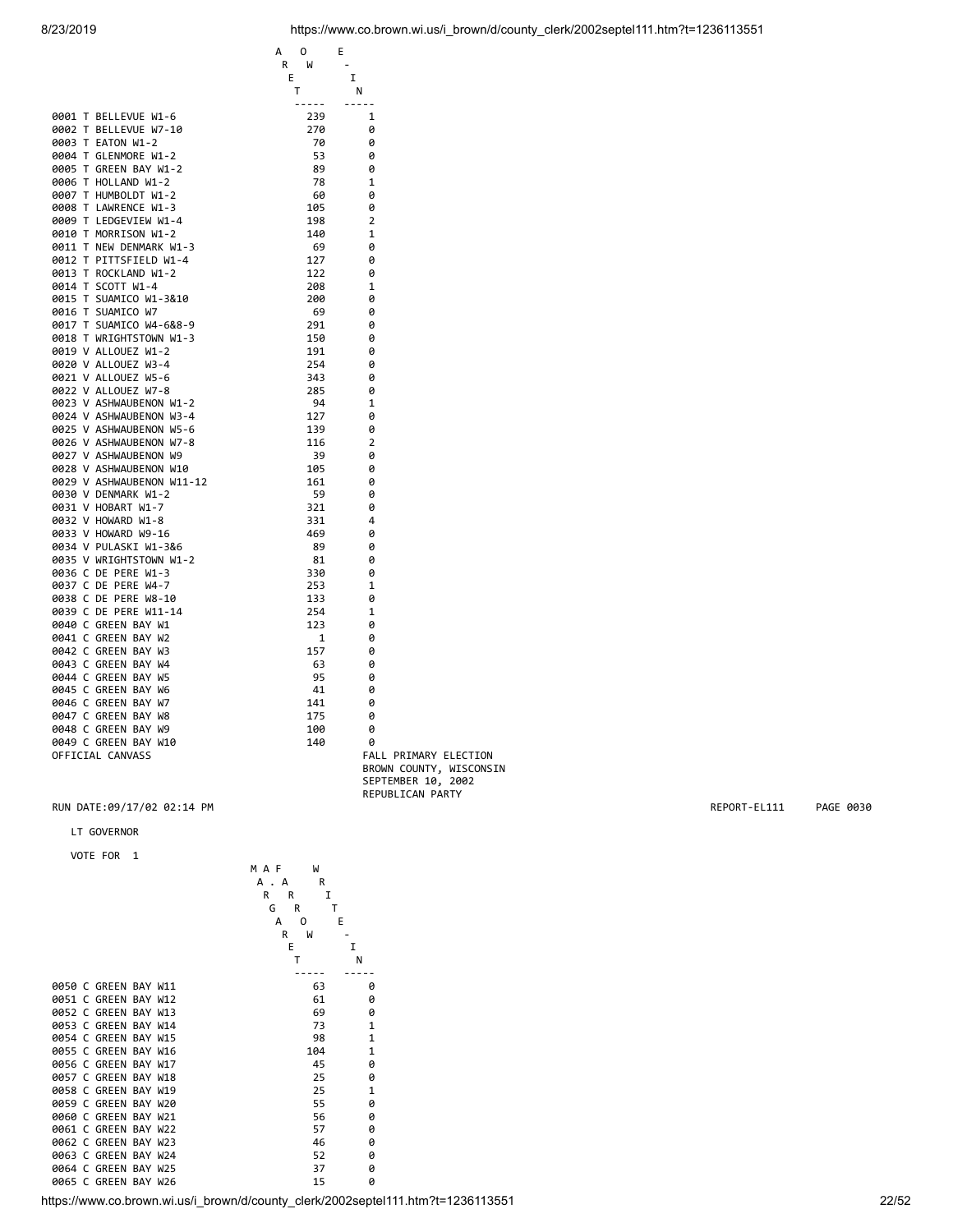| 8/23/2019 | https://www.co.brown.wi.us/i brown/d/county clerk/2002septel111.htm?t=1236113551 |  |
|-----------|----------------------------------------------------------------------------------|--|
|           |                                                                                  |  |

|  | 0066 C GREEN BAY W27 |                  |        | 63    | 0                            |  |
|--|----------------------|------------------|--------|-------|------------------------------|--|
|  | 0067 C GREEN BAY W28 |                  |        | 122   | $\mathbf{1}$                 |  |
|  | 0068 C GREEN BAY W29 |                  |        | 72    | 0                            |  |
|  | 0069 C GREEN BAY W30 |                  |        | 103   | $\mathbf{1}$                 |  |
|  | 0070 C GREEN BAY W31 |                  |        | 35    | Ø                            |  |
|  | 0071 C GREEN BAY W32 |                  |        | 128   | $\mathbf{1}$                 |  |
|  | 0072 C GREEN BAY W33 |                  |        | 180   | $\mathbf{1}$                 |  |
|  | 0073 C GREEN BAY W34 |                  |        | 68    | 0                            |  |
|  | 0074 C GREEN BAY W35 |                  |        | 82    | $\mathbf{1}$                 |  |
|  | 0075 C GREEN BAY W36 |                  |        | 46    | 0                            |  |
|  | 0076 C GREEN BAY W37 |                  |        | 47    | 0                            |  |
|  | 0077 C GREEN BAY W38 |                  |        | 100   | Ø                            |  |
|  | 0078 C GREEN BAY W39 |                  |        | 51    | 0                            |  |
|  | 0079 C GREEN BAY W40 |                  |        | 72    | 0                            |  |
|  | 0080 C GREEN BAY W41 |                  |        | 98    | 0                            |  |
|  | 0081 C GREEN BAY W42 |                  |        | 146   | Ø                            |  |
|  | 0082 C GREEN BAY W43 |                  |        | 183   | 0                            |  |
|  | 0083 C GREEN BAY W44 |                  |        | 126   | 0                            |  |
|  | 0084 C GREEN BAY W45 |                  |        | 103   | $\mathbf{1}$                 |  |
|  | 0085 C GREEN BAY W46 |                  |        | 133   | $\mathbf{1}$                 |  |
|  | 0086 C GREEN BAY W47 |                  |        | 69    | 0                            |  |
|  | 0087 C GREEN BAY W48 |                  |        | 170   | 0                            |  |
|  | 0088 C GREEN BAY W49 |                  |        | 156   | $\overline{2}$               |  |
|  | 0089 C GREEN BAY W50 |                  |        | 3     | 0                            |  |
|  |                      |                  | TOTALS | 10985 | 28                           |  |
|  |                      | PERCENT OF TOTAL |        | 99.74 | .25                          |  |
|  | OFFICIAL CANVASS     |                  |        |       | <b>FALL PRIMARY ELECTION</b> |  |
|  |                      |                  |        |       | BROWN COUNTY, WISCONSIN      |  |
|  |                      |                  |        |       | SEPTEMBER 10, 2002           |  |

REPUBLICAN PARTY

# RUN DATE:09/17/02 02:14 PM REPORT-EL111 PAGE 0031

ATTORNEY GENERAL

|              |    | VUIE FUR                     |     |                       |                |
|--------------|----|------------------------------|-----|-----------------------|----------------|
|              |    |                              | V B | W                     |                |
|              |    |                              | I I | R                     |                |
|              |    |                              | ΝS  | I                     |                |
|              |    |                              | ск  | Т                     |                |
|              |    |                              | ΕU  | E                     |                |
|              |    |                              |     | P                     |                |
|              |    |                              |     | I                     | I              |
|              |    |                              |     | c<br>.                | Ν              |
| 0001         | T  | BELLEVUE W1-6                |     | 260                   | 1              |
| 0002         | T  | BELLEVUE W7-10               |     | 292                   | 0              |
| 0003         | T. | EATON W1-2                   |     | 76                    | 0              |
| 0004         | T. | GLENMORE W1-2                |     | 58                    | 0              |
| 0005         | T. | GREEN BAY W1-2               |     | 102                   | 0              |
| 0006         | т  | HOLLAND W1-2                 |     | 87                    | 0              |
| 0007         | т  | HUMBOLDT W1-2                |     | 70                    | 0              |
| 0008         | т  | LAWRENCE W1-3                |     | 113                   | 0              |
| 0009         | T. | LEDGEVIEW W1-4               |     | 203                   | 1              |
| 0010         | T  | MORRISON W1-2                |     | 152                   | 1              |
| 0011         | T  | NEW DENMARK W1-3             |     | 69                    | 0              |
| 0012         | T. | PITTSFIELD W1-4              |     | 140                   | 0              |
| 0013         | T. | ROCKLAND W1-2                |     | 132                   | 0              |
| 0014         | T. | SCOTT W1-4                   |     | 222                   | 0              |
| 0015         | T. | SUAMICO W1-3&10              |     | 216                   | $\overline{2}$ |
| 0016         | т  | SUAMICO W7                   |     | 67                    | 0              |
| 0017         |    | T SUAMICO W4-6&8-9           |     | 313                   | 0              |
| 0018         |    | T WRIGHTSTOWN W1-3           |     | 165                   | 0              |
|              |    | 0019 V ALLOUEZ W1-2          |     | 201                   | 0              |
|              |    | 0020 V ALLOUEZ W3-4          |     | 276                   | 1              |
|              |    | 0021 V ALLOUEZ W5-6          |     | 370                   | 1              |
|              |    | 0022 V ALLOUEZ W7-8          |     | 294                   | 1              |
|              |    | 0023 V ASHWAUBENON W1-2      |     | 100                   | 1              |
|              |    | 0024 V ASHWAUBENON W3-4      |     | 137                   | 0              |
|              |    | 0025 V ASHWAUBENON W5-6      |     | 143                   | 0              |
|              |    | 0026 V ASHWAUBENON W7-8      |     | 120                   | 1              |
|              |    | 0027 V ASHWAUBENON W9        |     | 36                    | 0              |
|              |    | 0028 V ASHWAUBENON W10       |     | 110                   | 0              |
|              |    | 0029 V ASHWAUBENON W11-12    |     | 163                   | 0              |
|              |    | 0030 V DENMARK W1-2          |     | 63                    | 0              |
|              |    | 0031 V HOBART W1-7           |     | 342                   | 0              |
|              |    | 0032 V HOWARD W1-8           |     | 368                   | 3              |
|              |    | 0033 V HOWARD W9-16          |     | 482                   | 1              |
|              |    | 0034 V PULASKI W1-3&6        |     | 91                    | 0              |
|              |    | 0035 V WRIGHTSTOWN W1-2      |     | 84                    | 0              |
| 0036         |    | C DE<br>PERE W1-3            |     | 343                   | 3              |
| 0037         | C  | DE PERE W4-7                 |     | 283                   | 1              |
| 0038         | C  | DE PERE W8-10                |     | 150                   | 1              |
| 0039 C       |    | DE PERE W11-14               |     | 263                   | 1              |
| 0040 C       | C  | GREEN BAY W1                 |     | 131<br>$\overline{2}$ | 1              |
| 0041<br>0042 | C  | GREEN BAY W2<br>GREEN BAY W3 |     | 165                   | 0              |
| 0043         | С  | GREEN BAY W4                 |     | 68                    | 0<br>0         |
| 0044 C       |    | GREEN BAY W5                 |     | 103                   | 0              |
|              |    |                              |     |                       |                |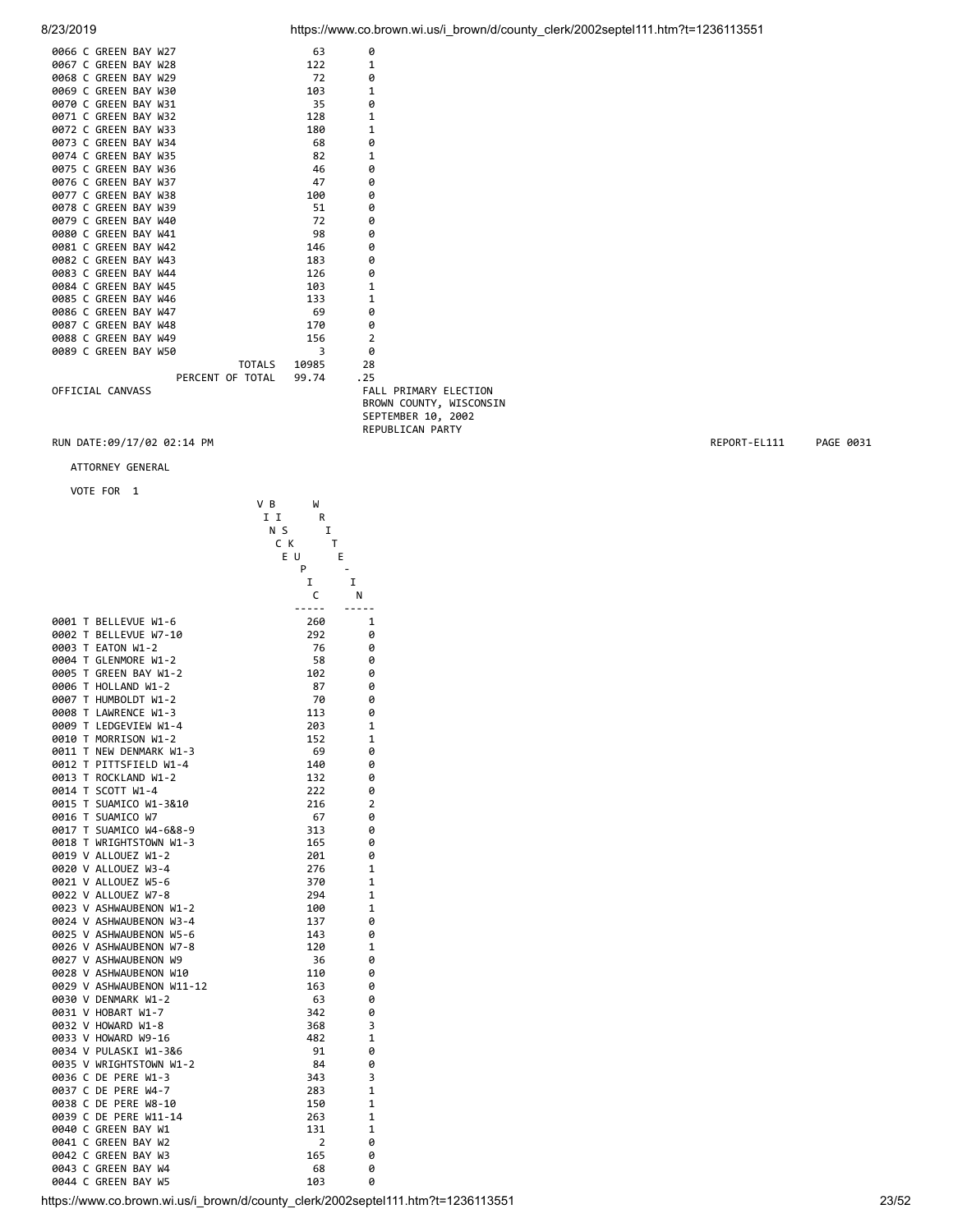8/23/2019 https://www.co.brown.wi.us/i\_brown/d/county\_clerk/2002septel111.htm?t=1236113551

|  | 0045 C GREEN BAY W6  |  | 46  |     |
|--|----------------------|--|-----|-----|
|  | 0046 C GREEN BAY W7  |  | 144 |     |
|  | 0047 C GREEN BAY W8  |  | 180 |     |
|  | 0048 C GREEN BAY W9  |  | 109 |     |
|  | 0049 C GREEN BAY W10 |  | 142 |     |
|  | OFFICIAL CANVASS     |  |     | FAL |

FALL PRIMARY ELECTION BROWN COUNTY, WISCONSIN SEPTEMBER 10, 2002 REPUBLICAN PARTY

RUN DATE:09/17/02 02:14 PM REPORT-EL111 PAGE 0032

ATTORNEY GENERAL

VOTE FOR 1

|  |                      |  | VВ               | W     |                |                              |                         |
|--|----------------------|--|------------------|-------|----------------|------------------------------|-------------------------|
|  |                      |  | II               | R     |                |                              |                         |
|  |                      |  | N S              | I     |                |                              |                         |
|  |                      |  | C K              | т     |                |                              |                         |
|  |                      |  |                  | ΕU    | Ε              |                              |                         |
|  |                      |  |                  | P     |                |                              |                         |
|  |                      |  |                  | I     | I              |                              |                         |
|  |                      |  |                  | C     | N              |                              |                         |
|  |                      |  |                  | ----- |                |                              |                         |
|  | 0050 C GREEN BAY W11 |  |                  | 68    | 0              |                              |                         |
|  | 0051 C GREEN BAY W12 |  |                  | 60    | 0              |                              |                         |
|  | 0052 C GREEN BAY W13 |  |                  | 77    | 0              |                              |                         |
|  | 0053 C GREEN BAY W14 |  |                  | 77    | 1              |                              |                         |
|  | 0054 C GREEN BAY W15 |  |                  | 117   | 1              |                              |                         |
|  | 0055 C GREEN BAY W16 |  |                  | 116   | $\overline{2}$ |                              |                         |
|  | 0056 C GREEN BAY W17 |  |                  | 56    | Ø              |                              |                         |
|  | 0057 C GREEN BAY W18 |  |                  | 31    | 0              |                              |                         |
|  | 0058 C GREEN BAY W19 |  |                  | 29    | ø              |                              |                         |
|  | 0059 C GREEN BAY W20 |  |                  | 61    | 0              |                              |                         |
|  | 0060 C GREEN BAY W21 |  |                  | 63    | 0              |                              |                         |
|  | 0061 C GREEN BAY W22 |  |                  | 59    | 0              |                              |                         |
|  | 0062 C GREEN BAY W23 |  |                  | 54    | 0              |                              |                         |
|  | 0063 C GREEN BAY W24 |  |                  | 55    | 0              |                              |                         |
|  | 0064 C GREEN BAY W25 |  |                  | 36    | 0              |                              |                         |
|  | 0065 C GREEN BAY W26 |  |                  | 21    | 0              |                              |                         |
|  | 0066 C GREEN BAY W27 |  |                  | 66    | 0              |                              |                         |
|  | 0067 C GREEN BAY W28 |  |                  | 135   | 1              |                              |                         |
|  | 0068 C GREEN BAY W29 |  |                  | 81    | 0              |                              |                         |
|  | 0069 C GREEN BAY W30 |  |                  | 117   | 0              |                              |                         |
|  | 0070 C GREEN BAY W31 |  |                  | 35    | 0              |                              |                         |
|  | 0071 C GREEN BAY W32 |  |                  | 147   | $\overline{2}$ |                              |                         |
|  | 0072 C GREEN BAY W33 |  |                  | 195   | $\mathbf{1}$   |                              |                         |
|  | 0073 C GREEN BAY W34 |  |                  | 76    | 0              |                              |                         |
|  | 0074 C GREEN BAY W35 |  |                  | 94    | ø              |                              |                         |
|  | 0075 C GREEN BAY W36 |  |                  | 55    | 0              |                              |                         |
|  | 0076 C GREEN BAY W37 |  |                  | 57    | 0              |                              |                         |
|  | 0077 C GREEN BAY W38 |  |                  | 99    | 0              |                              |                         |
|  | 0078 C GREEN BAY W39 |  |                  | 60    | 0              |                              |                         |
|  | 0079 C GREEN BAY W40 |  |                  | 71    | 0              |                              |                         |
|  | 0080 C GREEN BAY W41 |  |                  | 103   | 1              |                              |                         |
|  | 0081 C GREEN BAY W42 |  |                  | 152   | 0              |                              |                         |
|  | 0082 C GREEN BAY W43 |  |                  | 196   | 0              |                              |                         |
|  | 0083 C GREEN BAY W44 |  |                  | 131   | 1              |                              |                         |
|  | 0084 C GREEN BAY W45 |  |                  | 115   | 1              |                              |                         |
|  | 0085 C GREEN BAY W46 |  |                  | 154   | 0              |                              |                         |
|  | 0086 C GREEN BAY W47 |  |                  | 78    | 0              |                              |                         |
|  | 0087 C GREEN BAY W48 |  |                  | 179   | 0              |                              |                         |
|  | 0088 C GREEN BAY W49 |  |                  | 159   | $\mathbf{1}$   |                              |                         |
|  | 0089 C GREEN BAY W50 |  |                  | 5     | 0              |                              |                         |
|  |                      |  | <b>TOTALS</b>    | 11786 | 39             |                              |                         |
|  |                      |  | PERCENT OF TOTAL | 99.67 | . 32           |                              |                         |
|  | OFFICIAL CANVASS     |  |                  |       |                | <b>FALL PRIMARY ELECTION</b> |                         |
|  |                      |  |                  |       |                |                              | BROWN COUNTY, WISCONSIN |
|  |                      |  |                  |       |                | SEPTEMBER 10, 2002           |                         |

ARY ELECTION REPUBLICAN PARTY

RUN DATE:09/17/02 02:14 PM REPORT-EL111 PAGE 0033

SECRETARY OF STATE

|                       | W            |            |   |  |  |  |
|-----------------------|--------------|------------|---|--|--|--|
|                       | R            |            |   |  |  |  |
|                       | R G L<br>W N | I          |   |  |  |  |
|                       | 0 E 0<br>A O |            |   |  |  |  |
|                       | L C          | <b>BRR</b> | E |  |  |  |
|                       | ТI           | E A G      |   |  |  |  |
|                       |              | RLE        | т |  |  |  |
|                       | 0            | тD         | N |  |  |  |
|                       |              |            |   |  |  |  |
| 0001 T BELLEVUE W1-6  | 54           | 200        | 0 |  |  |  |
| 0002 T BELLEVUE W7-10 | 74           | 205        | 0 |  |  |  |
| 0003 T EATON W1-2     | 24           | 53         | 0 |  |  |  |
| 0004 T GLENMORE W1-2  | 10           | 45         | 0 |  |  |  |
| 0005 T GREEN BAY W1-2 | 21           | 90         | 0 |  |  |  |
|                       |              |            |   |  |  |  |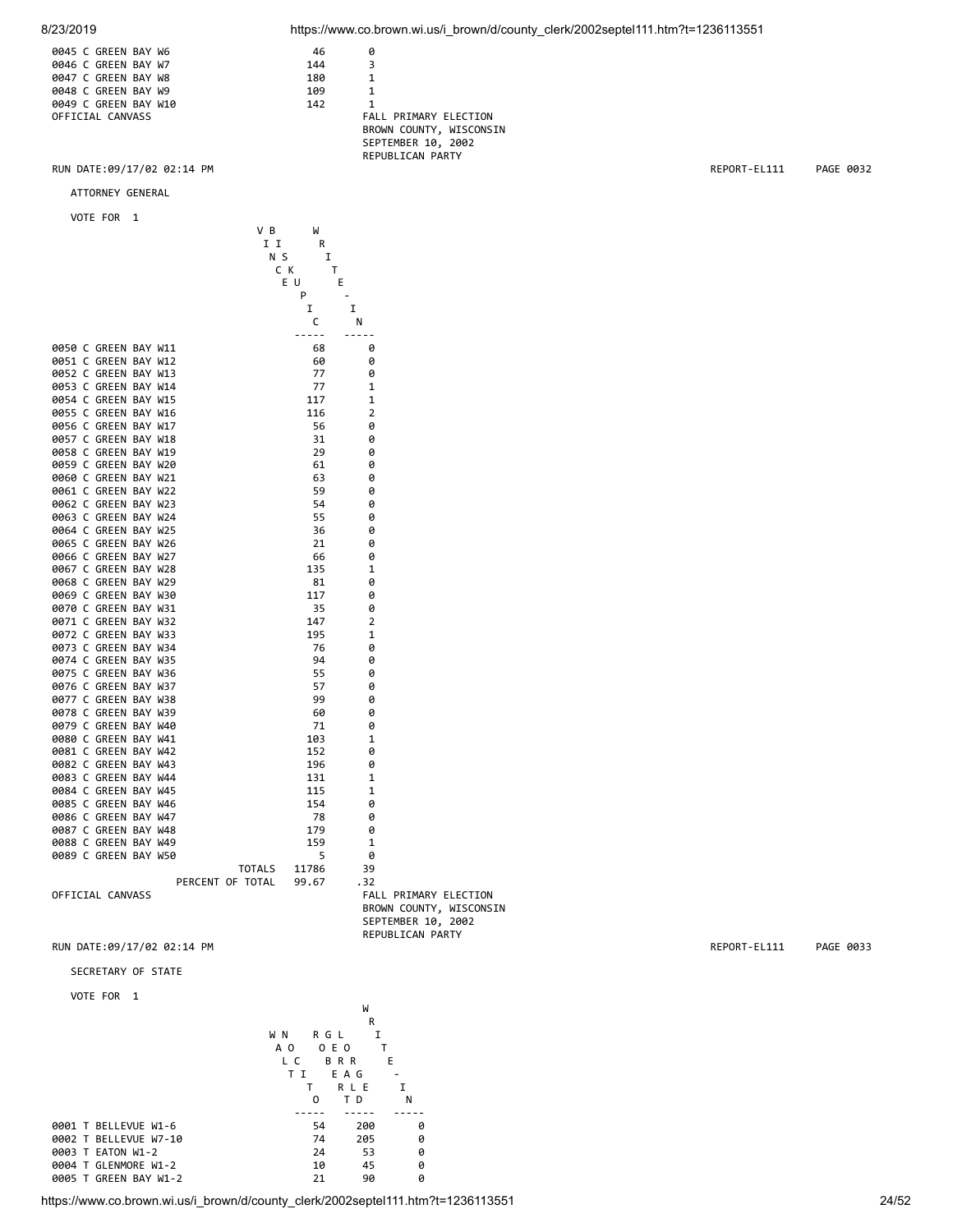| 8/23/2019 | https://www.co.brown.wi.us/i brown/d/county clerk/2002septel111.htm?t=1236113551 |  |
|-----------|----------------------------------------------------------------------------------|--|
|           |                                                                                  |  |

|                                                                                                                                                                                                                                                 |              | 74           | 0                       |  |
|-------------------------------------------------------------------------------------------------------------------------------------------------------------------------------------------------------------------------------------------------|--------------|--------------|-------------------------|--|
|                                                                                                                                                                                                                                                 |              | 62           | 0                       |  |
|                                                                                                                                                                                                                                                 |              | 86           | 0                       |  |
|                                                                                                                                                                                                                                                 |              | 149          | $\overline{2}$          |  |
|                                                                                                                                                                                                                                                 |              |              | 0                       |  |
|                                                                                                                                                                                                                                                 |              | 115          |                         |  |
|                                                                                                                                                                                                                                                 |              | -48          | 0                       |  |
|                                                                                                                                                                                                                                                 |              | 106          | 0                       |  |
|                                                                                                                                                                                                                                                 |              | 91           | ø                       |  |
|                                                                                                                                                                                                                                                 |              | 159          | 0                       |  |
|                                                                                                                                                                                                                                                 |              | 153          | 0                       |  |
|                                                                                                                                                                                                                                                 |              | 49           | 1                       |  |
|                                                                                                                                                                                                                                                 |              | 215          | $\mathbf{1}$            |  |
|                                                                                                                                                                                                                                                 |              | 126          | $\mathbf{1}$            |  |
|                                                                                                                                                                                                                                                 |              | 147          | 0                       |  |
|                                                                                                                                                                                                                                                 |              | 205          | 0                       |  |
|                                                                                                                                                                                                                                                 |              | 258          | $\mathbf{1}$            |  |
|                                                                                                                                                                                                                                                 |              | 208          | 0                       |  |
|                                                                                                                                                                                                                                                 |              | 73           | 0                       |  |
|                                                                                                                                                                                                                                                 |              | 110          | 0                       |  |
|                                                                                                                                                                                                                                                 |              | 112          | 0                       |  |
|                                                                                                                                                                                                                                                 |              | 87           | ø                       |  |
|                                                                                                                                                                                                                                                 |              | 22           | 0                       |  |
|                                                                                                                                                                                                                                                 |              | 83           | 0                       |  |
|                                                                                                                                                                                                                                                 |              | 114          | 1                       |  |
|                                                                                                                                                                                                                                                 |              | 55           | 0                       |  |
|                                                                                                                                                                                                                                                 |              | 251          | 0                       |  |
|                                                                                                                                                                                                                                                 |              | 267          | 2                       |  |
|                                                                                                                                                                                                                                                 |              | 342          | 0                       |  |
|                                                                                                                                                                                                                                                 |              | 78           | ø                       |  |
|                                                                                                                                                                                                                                                 |              | 71           | 0                       |  |
|                                                                                                                                                                                                                                                 |              | 242          | 2                       |  |
|                                                                                                                                                                                                                                                 |              | 214          | 0                       |  |
|                                                                                                                                                                                                                                                 |              | 123          | $\mathbf{1}$            |  |
|                                                                                                                                                                                                                                                 |              | 176          | 0                       |  |
|                                                                                                                                                                                                                                                 |              | 95           | 1                       |  |
|                                                                                                                                                                                                                                                 | $\mathbf{1}$ | $\mathbf{1}$ | 0                       |  |
|                                                                                                                                                                                                                                                 |              | 128          | 0                       |  |
|                                                                                                                                                                                                                                                 |              | 50           | 0                       |  |
|                                                                                                                                                                                                                                                 |              | 81           | 0                       |  |
|                                                                                                                                                                                                                                                 |              | 27           | 0                       |  |
|                                                                                                                                                                                                                                                 |              | 107          | 0                       |  |
|                                                                                                                                                                                                                                                 |              | 132          | 0                       |  |
|                                                                                                                                                                                                                                                 |              | 75           | 0                       |  |
| 0006 T HOLLAND W1-2<br>0007 T HUMBOLDT W1-2<br>0009 T LAMRENCE W1-3<br>0009 T LEADGEVIEW W1-4<br>0010 T LEADGEVIEW W1-4<br>0011 T NGR NESPANARK W1-3<br>0011 T NGR NESPANARK W1-3<br>0011 T NGR NESPANARK W1-2<br>0011 T NGR NESPANA W1-2<br>00 |              | 98           | ø                       |  |
| OFFICIAL CANVASS                                                                                                                                                                                                                                |              |              | FALL PRIMARY ELECTION   |  |
|                                                                                                                                                                                                                                                 |              |              | BROWN COUNTY, WISCONSIN |  |
|                                                                                                                                                                                                                                                 |              |              |                         |  |

 SEPTEMBER 10, 2002 REPUBLICAN PARTY

### RUN DATE:09/17/02 02:14 PM REPORT-EL111 PAGE 0034

SECRETARY OF STATE

|                                                                                  |                | W            |                |       |
|----------------------------------------------------------------------------------|----------------|--------------|----------------|-------|
|                                                                                  |                | R            |                |       |
|                                                                                  | R G L<br>W N   | $\mathbf I$  |                |       |
|                                                                                  | 0 E 0<br>A O   | $\mathsf{T}$ |                |       |
|                                                                                  | L C            | <b>BRR</b>   | E              |       |
|                                                                                  | T I            | E A G        |                |       |
|                                                                                  | T.             | R L E        | $\mathbf I$    |       |
|                                                                                  | 0              | T D          | N              |       |
|                                                                                  |                |              |                |       |
| 0050 C GREEN BAY W11                                                             | 17             | 48           | 0              |       |
| 0051 C GREEN BAY W12                                                             | 16             | 49           | 0              |       |
| 0052 C GREEN BAY W13                                                             | 18             | 64           | 0              |       |
| 0053 C GREEN BAY W14                                                             | 16             | 65           | 0              |       |
| 0054 C GREEN BAY W15                                                             | 34             | 84           | 0              |       |
| 0055 C GREEN BAY W16                                                             | 23             | 84           | 1              |       |
| 0056 C GREEN BAY W17                                                             | 14             | 37           | 0              |       |
| 0057 C GREEN BAY W18                                                             | 8              | 23           | 0              |       |
| 0058 C GREEN BAY W19                                                             | 6              | 25           | 0              |       |
| 0059 C GREEN BAY W20                                                             | 13             | 48           | 0              |       |
| 0060 C GREEN BAY W21                                                             | 14             | 54           | 0              |       |
| 0061 C GREEN BAY W22                                                             | 14             | 43           | 0              |       |
| 0062 C GREEN BAY W23                                                             | 13             | 42           | $\mathbf 1$    |       |
| 0063 C GREEN BAY W24                                                             | 18             | 34           | 0              |       |
| 0064 C GREEN BAY W25                                                             | 7              | 25           | 0              |       |
| 0065 C GREEN BAY W26                                                             | $\overline{4}$ | 16           | 0              |       |
| 0066 C GREEN BAY W27                                                             | 15             | 55           | 0              |       |
| 0067 C GREEN BAY W28                                                             | 23             | 121          | $\mathbf 1$    |       |
| 0068 C GREEN BAY W29                                                             | 15             | 62           | 0              |       |
| 0069 C GREEN BAY W30                                                             | 37             | 78           | $\overline{2}$ |       |
| 0070 C GREEN BAY W31                                                             | 9              | 27           | 0              |       |
| 0071 C GREEN BAY W32                                                             | 36             | 114          | $\mathbf 1$    |       |
| 0072 C GREEN BAY W33                                                             | 46             | 159          | 0              |       |
| 0073 C GREEN BAY W34                                                             | 21             | 56           | 0              |       |
| 0074 C GREEN BAY W35                                                             | 27             | 63           | 0              |       |
| 0075 C GREEN BAY W36                                                             | 12             | 43           | 0              |       |
| https://www.co.brown.wi.us/i brown/d/county clerk/2002septel111.htm?t=1236113551 |                |              |                | 25/52 |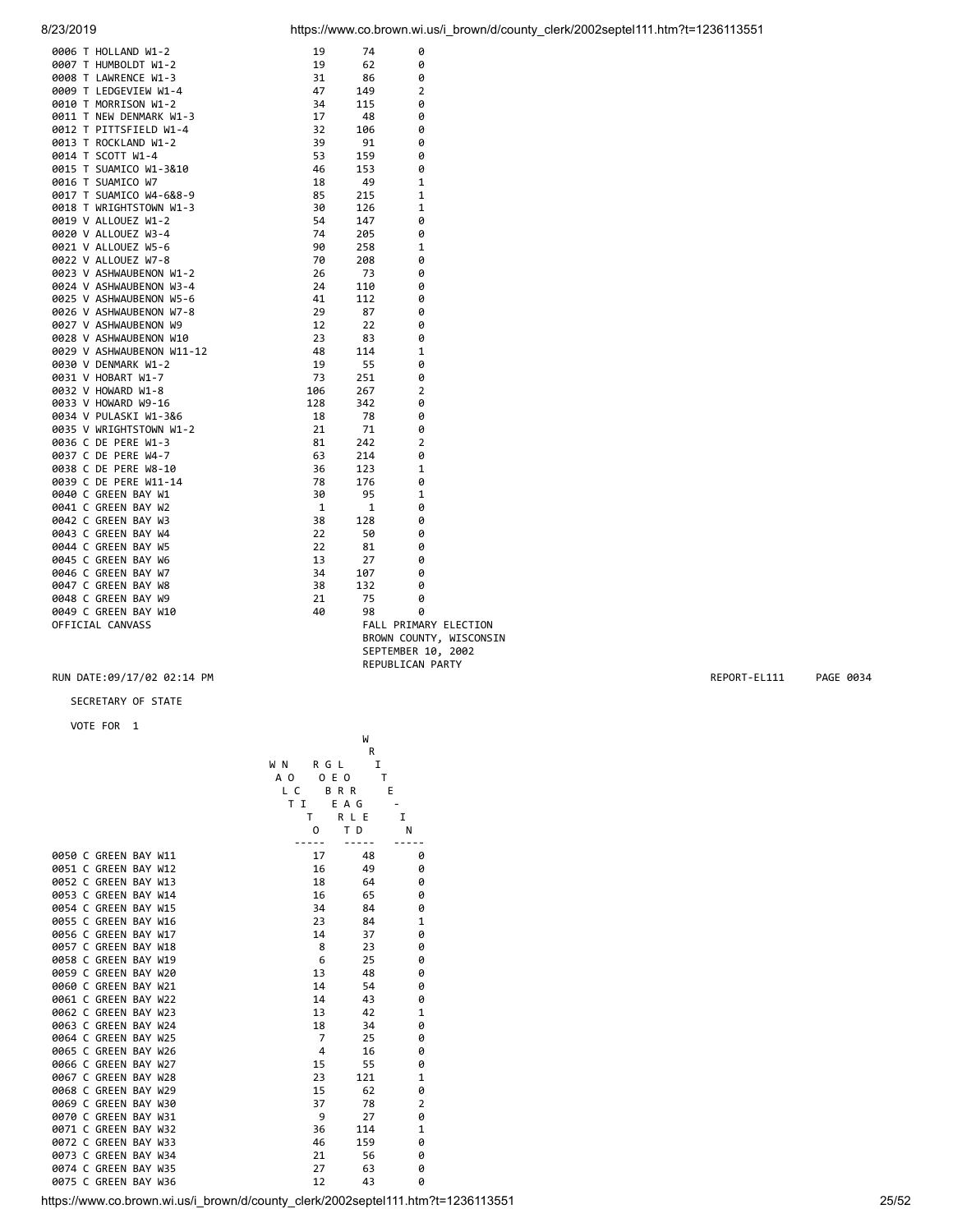8/23/2019 https://www.co.brown.wi.us/i\_brown/d/county\_clerk/2002septel111.htm?t=1236113551

|  | 0076 C GREEN BAY W37 |  |                        |  | 13 | 42               | 0                     |                         |
|--|----------------------|--|------------------------|--|----|------------------|-----------------------|-------------------------|
|  | 0077 C GREEN BAY W38 |  |                        |  | 27 | 79               | 0                     |                         |
|  | 0078 C GREEN BAY W39 |  |                        |  | 14 | 44               | 0                     |                         |
|  | 0079 C GREEN BAY W40 |  |                        |  | 22 | 55               | 0                     |                         |
|  | 0080 C GREEN BAY W41 |  |                        |  | 37 | 70               | 0                     |                         |
|  | 0081 C GREEN BAY W42 |  |                        |  | 36 | 118              | 1                     |                         |
|  | 0082 C GREEN BAY W43 |  |                        |  | 41 | 147              | 0                     |                         |
|  | 0083 C GREEN BAY W44 |  |                        |  | 28 | 96               | $\mathbf{1}$          |                         |
|  | 0084 C GREEN BAY W45 |  |                        |  | 33 | 88               | $\mathbf{1}$          |                         |
|  | 0085 C GREEN BAY W46 |  |                        |  | 32 | 107              | 0                     |                         |
|  | 0086 C GREEN BAY W47 |  |                        |  | 18 | - 51             | 0                     |                         |
|  | 0087 C GREEN BAY W48 |  |                        |  | 48 | 109              | 0                     |                         |
|  | 0088 C GREEN BAY W49 |  |                        |  | 39 | 100              | 0                     |                         |
|  | 0089 C GREEN BAY W50 |  |                        |  | ø  | 4                | 0                     |                         |
|  |                      |  |                        |  |    | TOTALS 2890 8687 | 22                    |                         |
|  |                      |  | PERCENT OF TOTAL 24.91 |  |    | 74.89            | .18                   |                         |
|  | OFFICIAL CANVASS     |  |                        |  |    |                  | FALL PRIMARY ELECTION |                         |
|  |                      |  |                        |  |    |                  |                       | BROWN COUNTY, WISCONSIN |
|  |                      |  |                        |  |    |                  | SEPTEMBER 10, 2002    |                         |

REPUBLICAN PARTY

where the contract of the contract of the contract of the contract of the contract of the contract of the contract of the contract of the contract of the contract of the contract of the contract of the contract of the cont

STATE TREASURER

VOTE FOR 1

|                           | R                      |                            |
|---------------------------|------------------------|----------------------------|
|                           | J C V<br>I             |                            |
|                           | A . O<br>т             |                            |
|                           | $\mathsf{C}$<br>I<br>E |                            |
|                           | К<br>G                 | $\overline{\phantom{a}}$   |
|                           | H.                     | I                          |
|                           | т                      | N                          |
|                           | -----                  |                            |
| 0001 T BELLEVUE W1-6      | 235                    | 1                          |
| 0002 T BELLEVUE W7-10     | 270                    | 0                          |
| 0003 T EATON W1-2         | 72                     | 0                          |
| 0004 T GLENMORE W1-2      | 52                     | 0                          |
| 0005 T GREEN BAY W1-2     | 102                    | 0                          |
| 0006 T HOLLAND W1-2       | 84                     | 0                          |
| 0007 T HUMBOLDT W1-2      | 71                     | 0                          |
| 0008 T LAWRENCE W1-3      | 110                    | 0                          |
| 0009 T LEDGEVIEW W1-4     | 194                    | 1                          |
| 0010 T MORRISON W1-2      | 144                    | ø                          |
| 0011 T NEW DENMARK W1-3   | 60                     | ø                          |
| 0012 T PITTSFIELD W1-4    | 130                    | ø                          |
| 0013 T ROCKLAND W1-2      | 126                    | 0                          |
| 0014 T SCOTT W1-4         | 206                    | 0                          |
| 0015 T SUAMICO W1-3&10    | 208                    | 0                          |
| 0016 T SUAMICO W7         | 64                     | 0                          |
| 0017 T SUAMICO W4-6&8-9   | 293                    | 0                          |
| 0018 T WRIGHTSTOWN W1-3   | 149                    | 0                          |
| 0019 V ALLOUEZ W1-2       | 190                    | 0                          |
| 0020 V ALLOUEZ W3-4       | 264                    | 0                          |
| 0021 V ALLOUEZ W5-6       | 355                    | 1                          |
| 0022 V ALLOUEZ W7-8       | 280                    | ø                          |
| 0023 V ASHWAUBENON W1-2   | 93                     | 1                          |
| 0024 V ASHWAUBENON W3-4   | 129                    | 0                          |
| 0025 V ASHWAUBENON W5-6   | 132                    | 0                          |
| 0026 V ASHWAUBENON W7-8   | 112                    | 1                          |
| 0027 V ASHWAUBENON W9     | 37                     | 0                          |
| 0028 V ASHWAUBENON W10    | 104                    | 0                          |
| 0029 V ASHWAUBENON W11-12 | 149                    | 1                          |
| 0030 V DENMARK W1-2       | 63                     | 0                          |
| 0031 V HOBART W1-7        | 316                    | 0                          |
| 0032 V HOWARD W1-8        | 353                    | 2                          |
| 0033 V HOWARD W9-16       | 458                    | 1                          |
| 0034 V PULASKI W1-3&6     | 91                     | 0                          |
| 0035 V WRIGHTSTOWN W1-2   | 78                     | 0                          |
| 0036 C DE PERE W1-3       | 325                    | 0                          |
| 0037 C DE PERE W4-7       | 266                    | 1                          |
| 0038 C DE PERE W8-10      | 142                    | 0                          |
| 0039 C DE PERE W11-14     | 256                    | 1                          |
| 0040 C GREEN BAY W1       | 121                    | 0                          |
| 0041 C GREEN BAY W2       | 2                      | 0                          |
| 0042 C GREEN BAY W3       | 163                    | 0                          |
| 0043 C GREEN BAY W4       | 62                     | ø                          |
| 0044 C GREEN BAY W5       | 95                     | ø                          |
| 0045 C GREEN BAY W6       | 41                     | ø                          |
| 0046 C GREEN BAY W7       | 141                    | 2                          |
| 0047 C GREEN BAY W8       | 172                    | 0                          |
| 0048 C GREEN BAY W9       |                        | 0                          |
| 0049 C GREEN BAY W10      | 103                    |                            |
| OFFICIAL CANVASS          | 130                    | 0<br>FALL PRIMARY ELECTION |
|                           |                        | BROWN COUNTY, WISCONSIN    |

https://www.co.brown.wi.us/i\_brown/d/county\_clerk/2002septel111.htm?t=1236113551 RUN DATE:09/17/02 02:14 PM REPORT-EL111 PAGE 0036

 SEPTEMBER 10, 2002 REPUBLICAN PARTY

RUN DATE:09/17/02 02:14 PM REPORT-EL111 PAGE 0035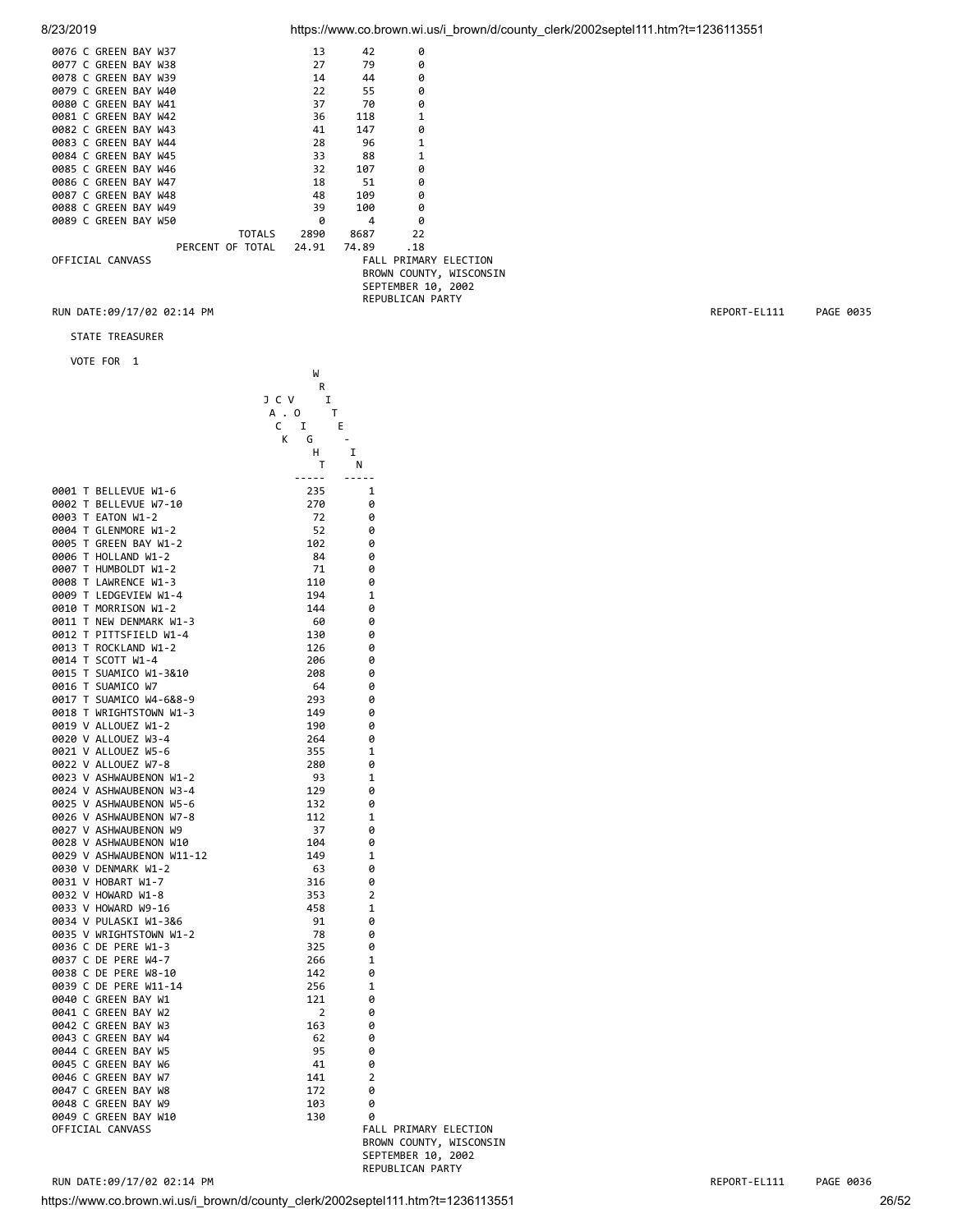STATE TREASURER

### VOTE FOR 1

|                      |  |                  | W      |              |                       |
|----------------------|--|------------------|--------|--------------|-----------------------|
|                      |  |                  | R      |              |                       |
|                      |  | J C V            | I      |              |                       |
|                      |  |                  | A . O  | T            |                       |
|                      |  | C                | I      | E            |                       |
|                      |  |                  | K<br>G |              |                       |
|                      |  |                  | н      | I            |                       |
|                      |  |                  | т      | N            |                       |
|                      |  |                  | -----  | -----        |                       |
| 0050 C GREEN BAY W11 |  |                  | 64     | 0            |                       |
| 0051 C GREEN BAY W12 |  |                  | 59     | 0            |                       |
| 0052 C GREEN BAY W13 |  |                  | 73     | 0            |                       |
| 0053 C GREEN BAY W14 |  |                  | 74     | ø            |                       |
| 0054 C GREEN BAY W15 |  |                  | 107    | 0            |                       |
| 0055 C GREEN BAY W16 |  |                  | 108    | 1            |                       |
| 0056 C GREEN BAY W17 |  |                  | 51     | 0            |                       |
| 0057 C GREEN BAY W18 |  |                  | 24     | 0            |                       |
| 0058 C GREEN BAY W19 |  |                  | 28     | ø            |                       |
| 0059 C GREEN BAY W20 |  |                  | 62     | 0            |                       |
| 0060 C GREEN BAY W21 |  |                  | 62     | 0            |                       |
| 0061 C GREEN BAY W22 |  |                  | 56     |              |                       |
| 0062 C GREEN BAY W23 |  |                  |        | 0            |                       |
|                      |  |                  | 53     | ø            |                       |
| 0063 C GREEN BAY W24 |  |                  | 52     | 0            |                       |
| 0064 C GREEN BAY W25 |  |                  | 32     | 0            |                       |
| 0065 C GREEN BAY W26 |  |                  | 20     | 0            |                       |
| 0066 C GREEN BAY W27 |  |                  | 59     | 0            |                       |
| 0067 C GREEN BAY W28 |  |                  | 122    | ø            |                       |
| 0068 C GREEN BAY W29 |  |                  | 75     | 0            |                       |
| 0069 C GREEN BAY W30 |  |                  | 109    | 0            |                       |
| 0070 C GREEN BAY W31 |  |                  | 33     | 0            |                       |
| 0071 C GREEN BAY W32 |  |                  | 138    | $\mathbf{1}$ |                       |
| 0072 C GREEN BAY W33 |  |                  | 191    | $\mathbf{1}$ |                       |
| 0073 C GREEN BAY W34 |  |                  | 68     | 0            |                       |
| 0074 C GREEN BAY W35 |  |                  | 88     | 0            |                       |
| 0075 C GREEN BAY W36 |  |                  | 52     | 0            |                       |
| 0076 C GREEN BAY W37 |  |                  | 53     | 0            |                       |
| 0077 C GREEN BAY W38 |  |                  | 96     | ø            |                       |
| 0078 C GREEN BAY W39 |  |                  | 57     | 0            |                       |
| 0079 C GREEN BAY W40 |  |                  | 68     | 0            |                       |
| 0080 C GREEN BAY W41 |  |                  | 100    | ø            |                       |
| 0081 C GREEN BAY W42 |  |                  | 142    | ø            |                       |
| 0082 C GREEN BAY W43 |  |                  | 186    | 0            |                       |
| 0083 C GREEN BAY W44 |  |                  | 121    | 0            |                       |
| 0084 C GREEN BAY W45 |  |                  | 113    | 1            |                       |
| 0085 C GREEN BAY W46 |  |                  | 144    | 0            |                       |
| 0086 C GREEN BAY W47 |  |                  | 68     | 0            |                       |
| 0087 C GREEN BAY W48 |  |                  | 171    | 0            |                       |
| 0088 C GREEN BAY W49 |  |                  | 153    | 0            |                       |
| 0089 C GREEN BAY W50 |  |                  | 5      | 0            |                       |
|                      |  | <b>TOTALS</b>    | 11130  | 17           |                       |
|                      |  | PERCENT OF TOTAL | 99.84  | .15          |                       |
| OFFICIAL CANVASS     |  |                  |        |              | FALL PRIMARY ELECTION |
|                      |  |                  |        |              |                       |

 BROWN COUNTY, WISCONSIN SEPTEMBER 10, 2002 REPUBLICAN PARTY

RUN DATE:09/17/02 02:14 PM **REPORT-EL111** PAGE 0037

REP. CONGRESS - 8TH DISTRICT

VOTE FOR 1

| VUIE FUR<br>÷.          | W<br>R<br>I<br>ΜG | т            |
|-------------------------|-------------------|--------------|
|                         | A R<br>R E        | Ε            |
|                         | K E               | T            |
|                         | N                 | N            |
|                         |                   |              |
| 0001 T BELLEVUE W1-6    | 315               | 1            |
| 0002 T BELLEVUE W7-10   | 359               | $\mathbf{1}$ |
| 0003 T EATON W1-2       | 88                | 0            |
| 0004 T GLENMORE W1-2    | 63                | 0            |
| 0005 T GREEN BAY W1-2   | 117               | 0            |
| 0006 T HOLLAND W1-2     | 93                | 0            |
| 0007 T HUMBOLDT W1-2    | 87                | 0            |
| 0008 T LAWRENCE W1-3    | 142               | $\mathbf{1}$ |
| 0009 T LEDGEVIEW W1-4   | 255               | ø            |
| 0010 T MORRISON W1-2    | 168               | 0            |
| 0011 T NEW DENMARK W1-3 | 87                | 0            |
| 0012 T PITTSFIELD W1-4  | 165               | 0            |
| 0013 T ROCKLAND W1-2    | 154               | ø            |
| 0014 T SCOTT W1-4       | 266               | 0            |
| 0015 T SUAMICO W1-3&10  | 272               | $\mathbf{1}$ |
| 0016 T SUAMICO W7       | 74                | ø            |

https://www.co.brown.wi.us/i\_brown/d/county\_clerk/2002septel111.htm?t=1236113551 27/52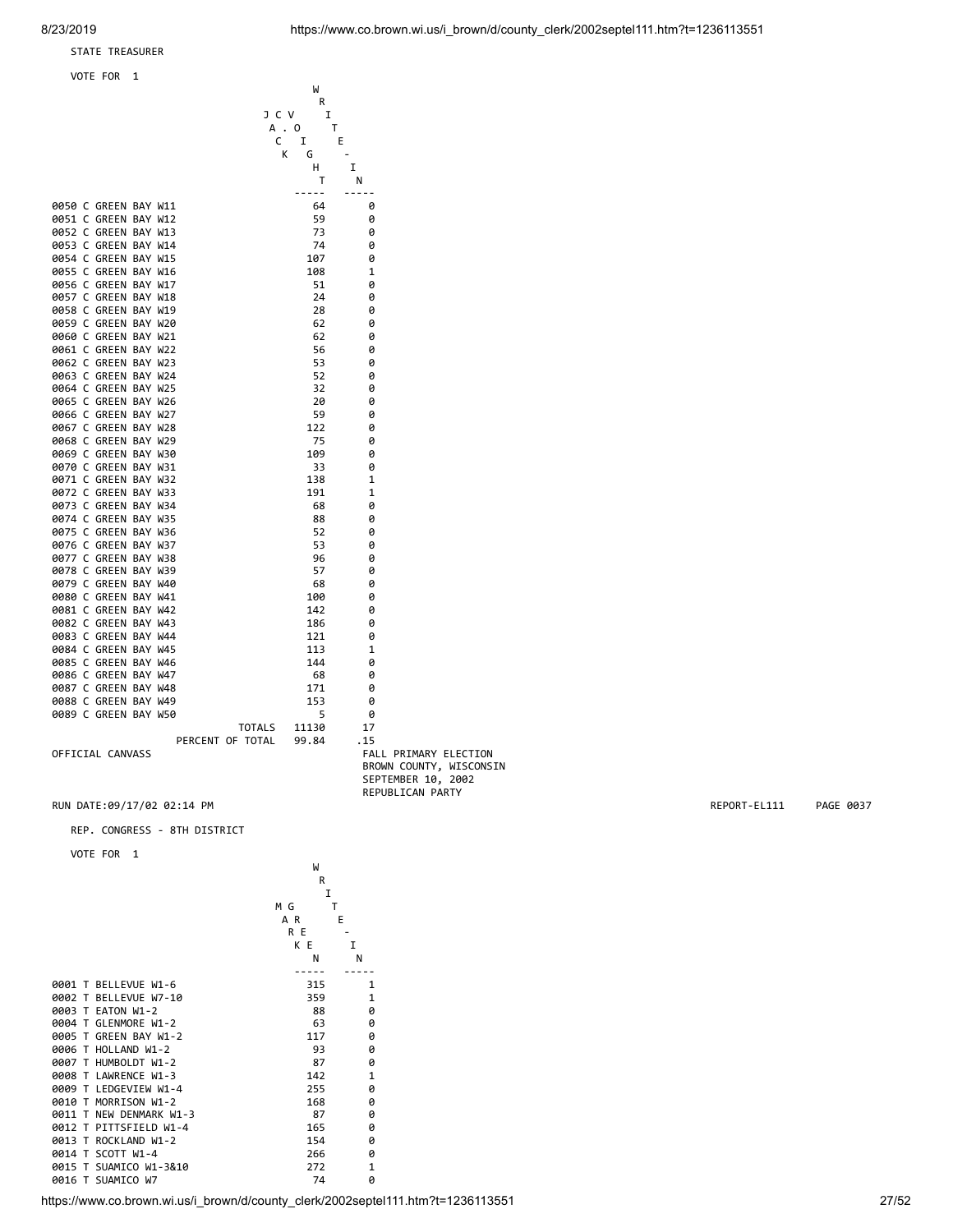| 0017 T SUAMICO W4-6&8-9                                                                                                                                                                                                                           | 398   | 1                       |
|---------------------------------------------------------------------------------------------------------------------------------------------------------------------------------------------------------------------------------------------------|-------|-------------------------|
|                                                                                                                                                                                                                                                   | 191   | 0                       |
|                                                                                                                                                                                                                                                   | 230   | 3                       |
| <b>0017 T SUAMICO W4-6&amp;8-9<br/> 0018 T WALOUEZ W1-2<br/> 0020 V ALLOUEZ W1-2<br/> 0020 V ALLOUEZ W3-4<br/> 0021 V ALLOUEZ W3-6<br/> 0022 V ALLOUEZ W7-8<br/> 0023 V ASHWAUBENON W1-2</b>                                                      | 332   | 0                       |
|                                                                                                                                                                                                                                                   | 440   | ø                       |
|                                                                                                                                                                                                                                                   | 337   | 0                       |
|                                                                                                                                                                                                                                                   | 119   | $\mathbf{1}$            |
| 0024 V ASHWAUBENON W3-4                                                                                                                                                                                                                           | 160   | $\mathbf{1}$            |
| 0025 V ASHWAUBENON W5-6                                                                                                                                                                                                                           | 168   | $\mathbf{1}$            |
| 0026 V ASHWAUBENON W7-8                                                                                                                                                                                                                           | 155   | $\mathbf{1}$            |
| 0027 V ASHWAUBENON W9                                                                                                                                                                                                                             | 49    | 0                       |
| 0028 V ASHWAUBENON W10                                                                                                                                                                                                                            | 138   | 0                       |
| 0029 V ASHWAUBENON W11-12                                                                                                                                                                                                                         | 204   | 0                       |
|                                                                                                                                                                                                                                                   | 87    | 0                       |
|                                                                                                                                                                                                                                                   | 404   | 0                       |
|                                                                                                                                                                                                                                                   | 448 0 |                         |
|                                                                                                                                                                                                                                                   | 597   | $\overline{2}$          |
|                                                                                                                                                                                                                                                   | 112   | 0                       |
|                                                                                                                                                                                                                                                   | 98    | 0                       |
| 0029 V ASHWAUBENON W11-12<br>0030 V DENMARK W1-2<br>0031 V HOBART W1-7<br>0032 V HOWARD W1-8<br>0033 V HOWARD W1-8<br>0033 V HOWARD W9-16<br>0033 V WRIGHTSTOWN W1-2<br>0036 C DE PERE W1-3<br>0037 C DE PERE W4-7<br>0037 C DE PERE W4-7<br>0039 | 415   | $\overline{3}$          |
|                                                                                                                                                                                                                                                   | 362   | 0                       |
|                                                                                                                                                                                                                                                   | 180   | 0                       |
|                                                                                                                                                                                                                                                   | 313   | $\mathbf{1}$            |
|                                                                                                                                                                                                                                                   | 156   | $\mathbf{1}$            |
|                                                                                                                                                                                                                                                   | 2     | 0                       |
|                                                                                                                                                                                                                                                   | 208   | 0                       |
|                                                                                                                                                                                                                                                   | 85    | $\mathbf{1}$            |
|                                                                                                                                                                                                                                                   | 129   | $\mathbf{1}$            |
|                                                                                                                                                                                                                                                   | 51    | 0                       |
|                                                                                                                                                                                                                                                   | 177   | 5                       |
| 0047 C GREEN BAY W8                                                                                                                                                                                                                               | 219   | $\mathbf{1}$            |
| 0048 C GREEN BAY W9                                                                                                                                                                                                                               | 140   | ø                       |
| 0049 C GREEN BAY W10                                                                                                                                                                                                                              | 174   | 0                       |
| OFFICIAL CANVASS                                                                                                                                                                                                                                  |       | FALL PRIMARY ELECTION   |
|                                                                                                                                                                                                                                                   |       | BROWN COUNTY, WISCONSIN |

SEPTEMBER 10, 2002 REPUBLICAN PARTY

### RUN DATE:09/17/02 02:14 PM REPORT-EL111 PAGE 0038

REP. CONGRESS - 8TH DISTRICT

|                      | W                                                                                |                          |
|----------------------|----------------------------------------------------------------------------------|--------------------------|
|                      | R                                                                                |                          |
|                      | $\mathbf I$                                                                      |                          |
|                      | T<br>M G                                                                         |                          |
|                      | A R                                                                              | E                        |
|                      | R E                                                                              | $\overline{\phantom{a}}$ |
|                      | K E                                                                              | Ι.                       |
|                      | Ν                                                                                | N                        |
|                      | -----                                                                            | $- - - - -$              |
| 0050 C GREEN BAY W11 |                                                                                  | 0                        |
|                      | 69                                                                               |                          |
| 0051 C GREEN BAY W12 | 78                                                                               | 0                        |
| 0052 C GREEN BAY W13 | 91                                                                               | $\mathbf{1}$             |
| 0053 C GREEN BAY W14 | 96                                                                               | 0                        |
| 0054 C GREEN BAY W15 | 126                                                                              | $\mathbf{1}$             |
| 0055 C GREEN BAY W16 | 130                                                                              | $\mathbf 1$              |
| 0056 C GREEN BAY W17 | 67                                                                               | 0                        |
| 0057 C GREEN BAY W18 | 37                                                                               | 0                        |
| 0058 C GREEN BAY W19 | 34                                                                               | 0                        |
| 0059 C GREEN BAY W20 | 76                                                                               | 0                        |
| 0060 C GREEN BAY W21 | 77                                                                               | 0                        |
| 0061 C GREEN BAY W22 | 66                                                                               | 0                        |
|                      | 62                                                                               | 0                        |
| 0062 C GREEN BAY W23 |                                                                                  |                          |
| 0063 C GREEN BAY W24 | 63                                                                               | 0                        |
| 0064 C GREEN BAY W25 | 39                                                                               | 0                        |
| 0065 C GREEN BAY W26 | 20                                                                               | 0                        |
| 0066 C GREEN BAY W27 | 79                                                                               | 0                        |
| 0067 C GREEN BAY W28 | 172                                                                              | 0                        |
| 0068 C GREEN BAY W29 | 88                                                                               | $\mathbf{1}$             |
| 0069 C GREEN BAY W30 | 141                                                                              | 0                        |
| 0070 C GREEN BAY W31 | 42                                                                               | 0                        |
| 0071 C GREEN BAY W32 | 174                                                                              | 3                        |
| 0072 C GREEN BAY W33 | 232                                                                              | 0                        |
| 0073 C GREEN BAY W34 | 89                                                                               | $\mathbf 1$              |
| 0074 C GREEN BAY W35 | 108                                                                              | 0                        |
|                      |                                                                                  |                          |
| 0075 C GREEN BAY W36 | 63                                                                               | 0                        |
| 0076 C GREEN BAY W37 | 60                                                                               | 2                        |
| 0077 C GREEN BAY W38 | 127                                                                              | 0                        |
| 0078 C GREEN BAY W39 | 68                                                                               | 0                        |
| 0079 C GREEN BAY W40 | 88                                                                               | $\mathbf 1$              |
| 0080 C GREEN BAY W41 | 123                                                                              | 0                        |
| 0081 C GREEN BAY W42 | 174                                                                              | 0                        |
| 0082 C GREEN BAY W43 | 229                                                                              | 0                        |
| 0083 C GREEN BAY W44 | 155                                                                              | 0                        |
| 0084 C GREEN BAY W45 | 136                                                                              | $\mathbf 1$              |
| 0085 C GREEN BAY W46 | 184                                                                              | $\mathbf 1$              |
| 0086 C GREEN BAY W47 | 95                                                                               | 0                        |
|                      |                                                                                  |                          |
|                      | https://www.co.brown.wi.us/i brown/d/county clerk/2002septel111.htm?t=1236113551 |                          |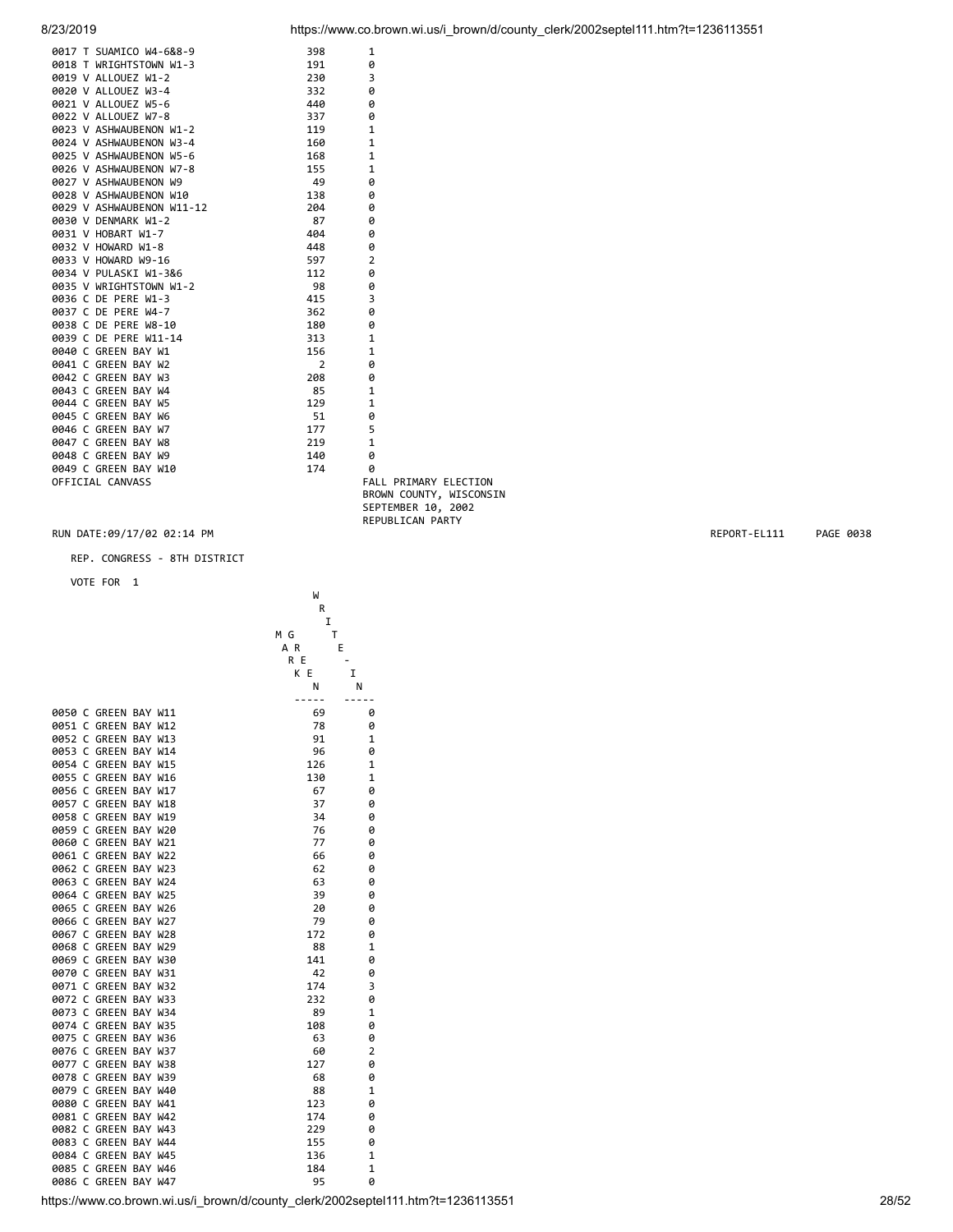



ST. SENATOR DISTRICT 1

```
 VOTE FOR 1
```

|                            |                  | W      |              |
|----------------------------|------------------|--------|--------------|
|                            |                  | R      |              |
|                            |                  | I      |              |
|                            |                  | A J L  | т            |
|                            | L                | A      | E            |
|                            |                  | S<br>A |              |
|                            |                  | N<br>E | т            |
|                            |                  | E      | N            |
|                            |                  |        |              |
| 0001 T BELLEVUE W1-6       |                  | 281    | ø            |
| BELLEVUE W7-10<br>0002 T   |                  | 315    | 0            |
| EATON W1-2<br>0003<br>т    |                  | 84     | 0            |
| 0004 T GLENMORE W1-2       |                  | 62     | 0            |
| GREEN BAY W1-2<br>0005 T   |                  | 113    | 0            |
| AAA6 T<br>HOLLAND W1-2     |                  | 93     | 0            |
| 0007 T HUMBOLDT W1-2       |                  | 84     | 0            |
| LEDGEVIEW W1-4<br>0009 T   |                  | 226    | $\mathbf{1}$ |
| MORRISON W1-2<br>0010 T    |                  | 169    | $\mathbf{1}$ |
| T NEW DENMARK W1-3<br>8811 |                  | 82     | 0            |
| ROCKLAND W1-2<br>0013 T    |                  | 147    | $\mathbf{1}$ |
| 0014 T SCOTT W1-4          |                  | 241    | 0            |
| 0018 T WRIGHTSTOWN W1-3    |                  | 189    | $\mathbf{1}$ |
| 0030 V DENMARK W1-2        |                  | 83     | 0            |
| 0035 V WRIGHTSTOWN W1-2    |                  | 88     | 0            |
| 0089 C GREEN BAY W50       |                  | 6      | 0            |
|                            | <b>TOTALS</b>    | 2263   | 4            |
|                            | PERCENT OF TOTAL | 99.82  | . 17         |
|                            |                  |        |              |

ASSEMBLY REP. DISTRICT 1

VOTE FOR 1



https://www.co.brown.wi.us/i\_brown/d/county\_clerk/2002septel111.htm?t=1236113551 29/52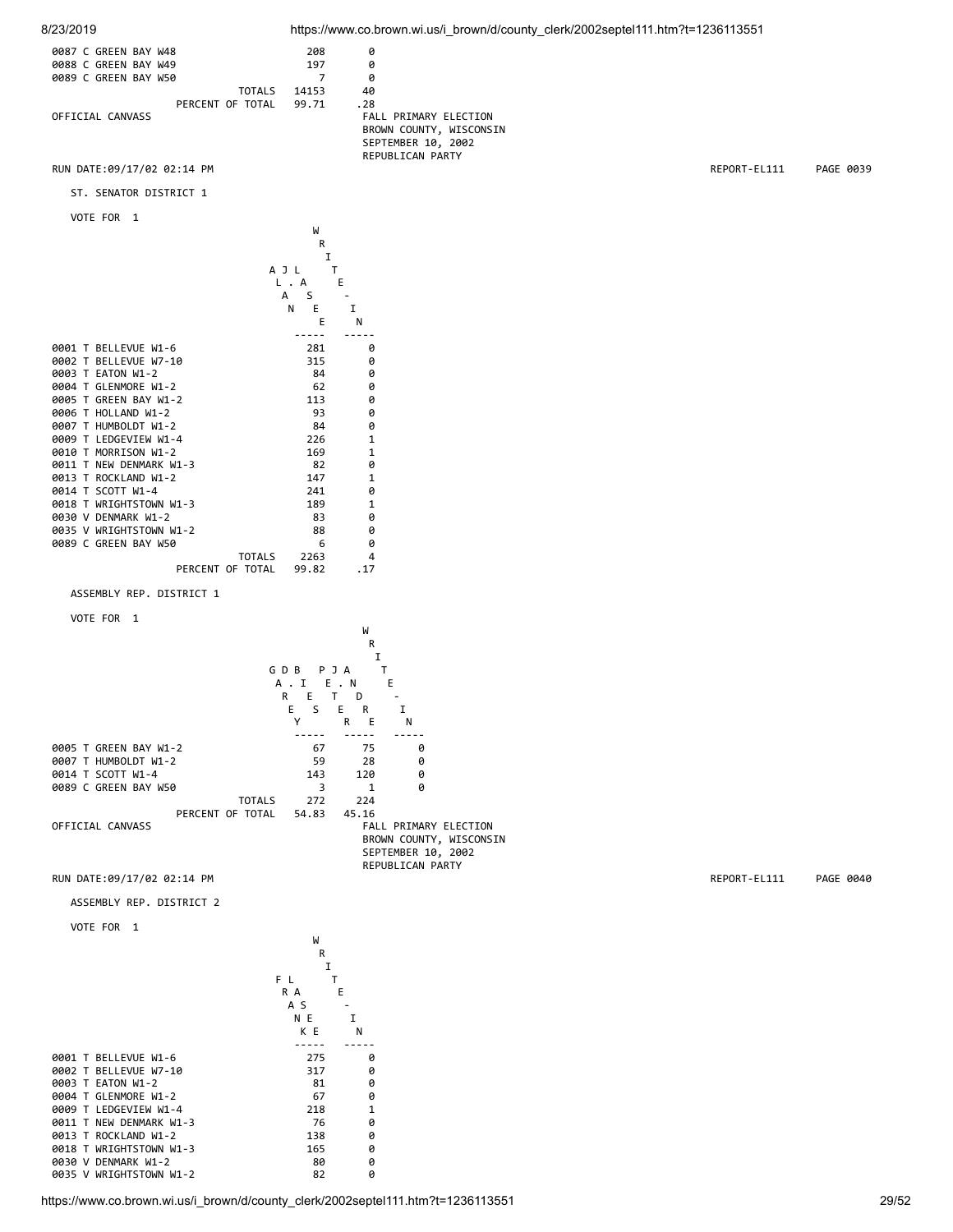

https://www.co.brown.wi.us/i\_brown/d/county\_clerk/2002septel111.htm?t=1236113551 30/52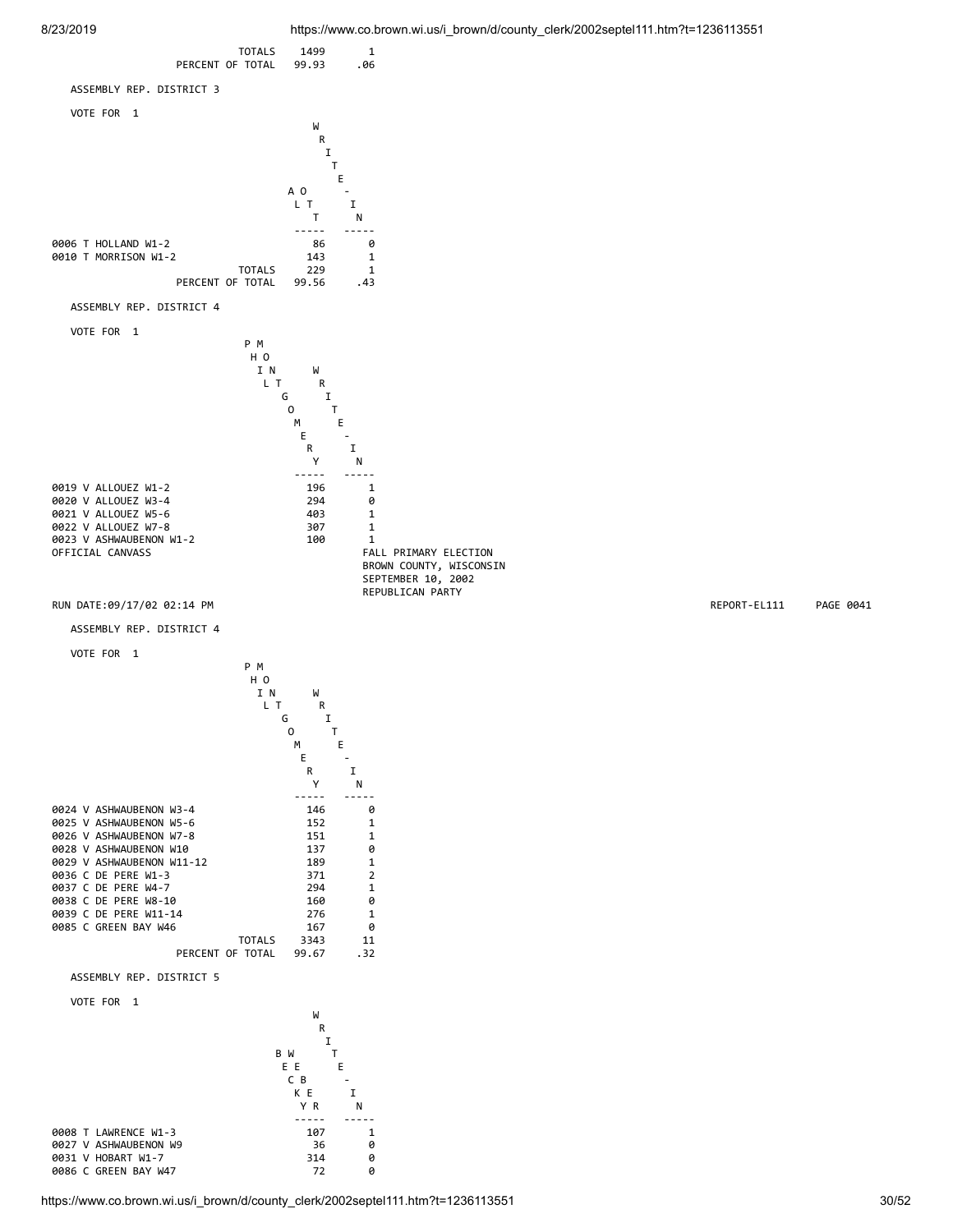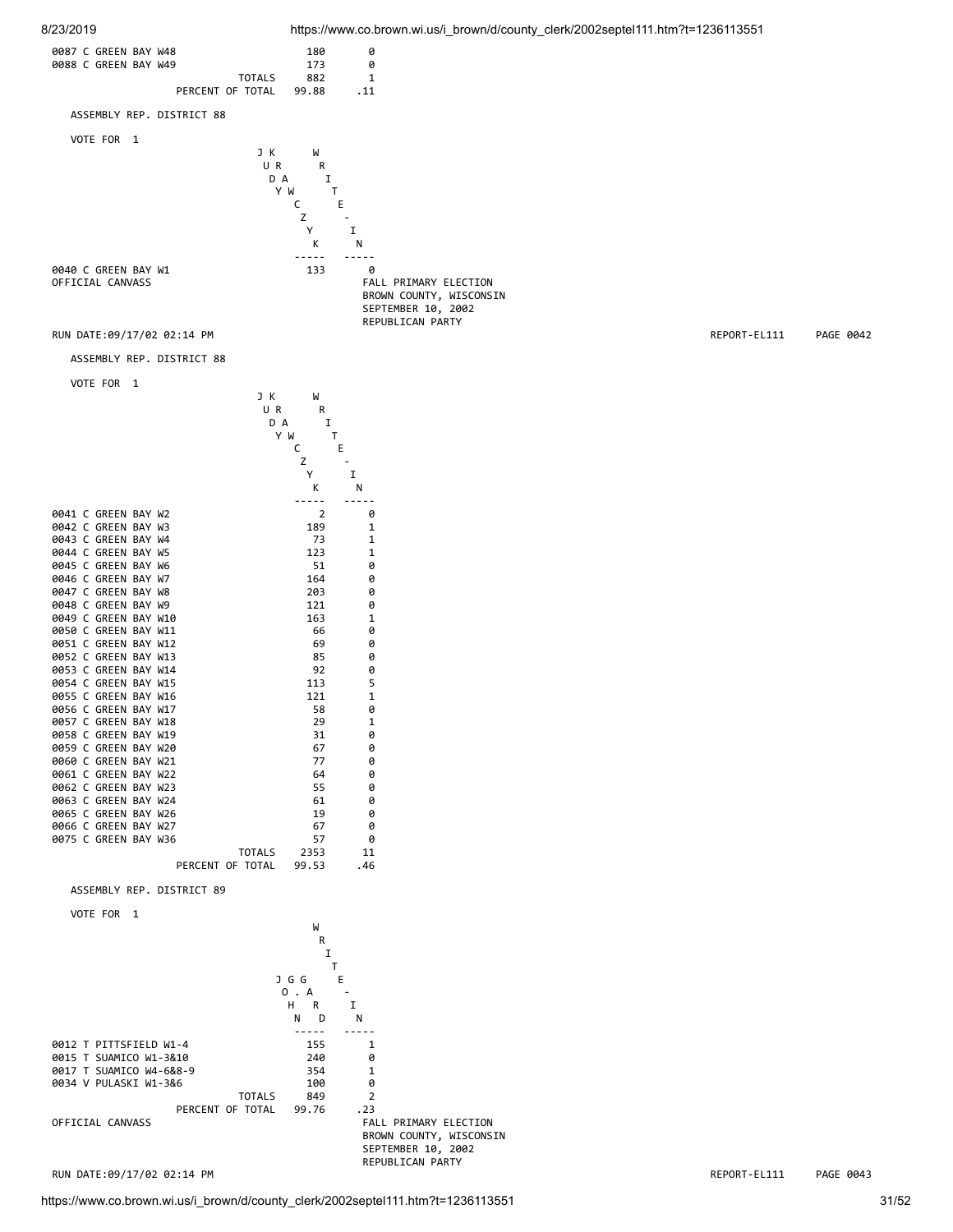ASSEMBLY REP. DISTRICT 90

VOTE FOR 1



https://www.co.brown.wi.us/i\_brown/d/county\_clerk/2002septel111.htm?t=1236113551 32/52

0019 V ALLOUEZ W1-2 233 1 0020 V ALLOUEZ W3-4 319 1

0018 T WRIGHTSTOWN W1-3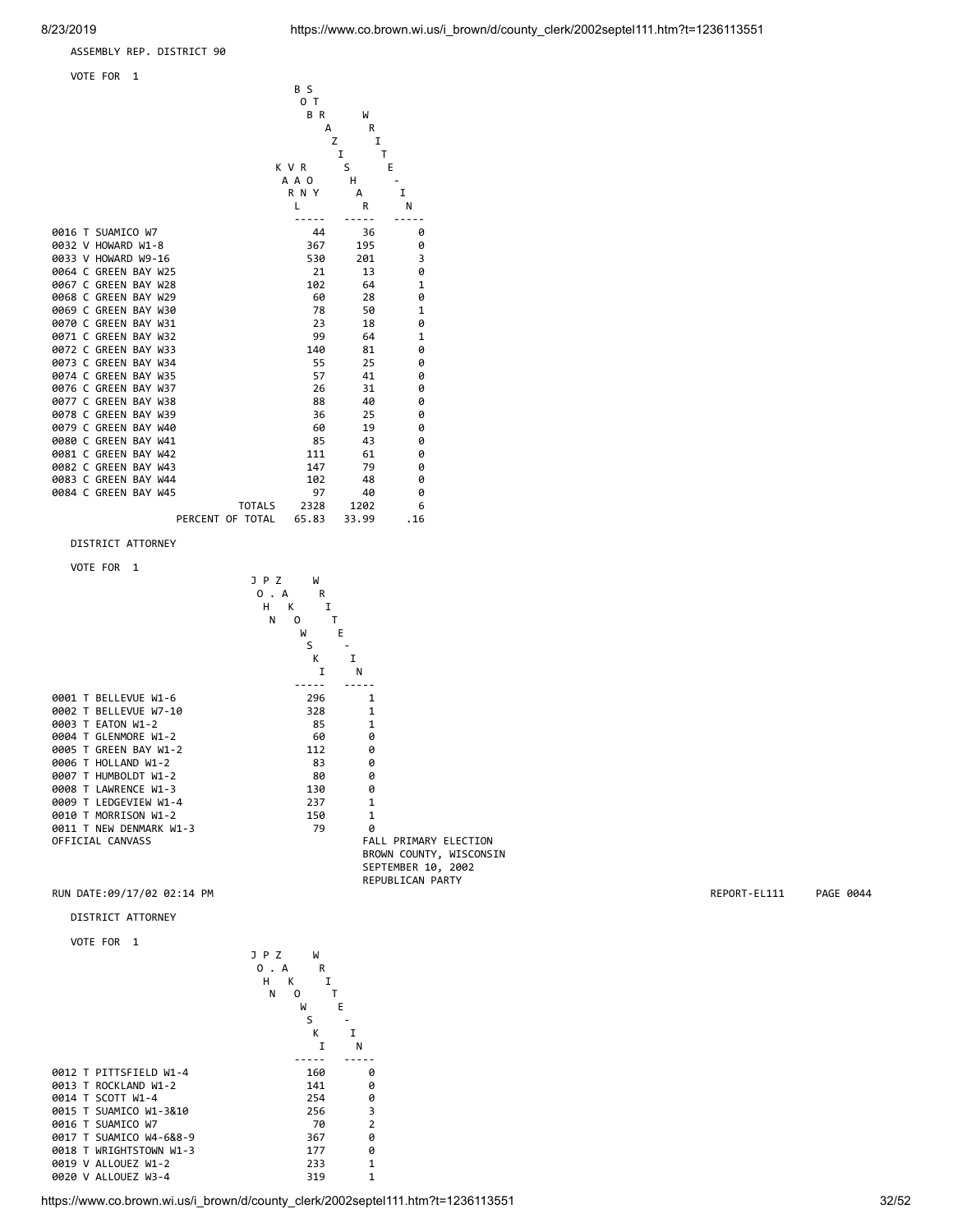| 0021 V ALLOUEZ W5-6       | 428            | 0              |
|---------------------------|----------------|----------------|
| 0022 V ALLOUEZ W7-8       | 324            | 0              |
| 0023 V ASHWAUBENON W1-2   | 121            | $\mathbf{1}$   |
| 0024 V ASHWAUBENON W3-4   | 156            | 0              |
| 0025 V ASHWAUBENON W5-6   | 163            | 0              |
| 0026 V ASHWAUBENON W7-8   | 151            | 3              |
| 0027 V ASHWAUBENON W9     | 44             | 0              |
| 0028 V ASHWAUBENON W10    | 126            | $\mathbf{1}$   |
| 0029 V ASHWAUBENON W11-12 | 188            | 0              |
| 0030 V DENMARK W1-2       | 82             | 0              |
| 0031 V HOBART W1-7        | 374            | $\mathbf{1}$   |
| 0032 V HOWARD W1-8        | 423            | $\overline{2}$ |
| 0033 V HOWARD W9-16       | 551            | $\overline{2}$ |
| 0034 V PULASKI W1-3&6     | 106            | 0              |
| 0035 V WRIGHTSTOWN W1-2   | 84             | 0              |
| 0036 C DE PERE W1-3       | 402            | 0              |
| 0037 C DE PERE W4-7       | 335            | 3              |
| 0038 C DE PERE W8-10      | 168            | 0              |
| 0039 C DE PERE W11-14     | 292            | $\mathbf{1}$   |
| 0040 C GREEN BAY W1       | 152            | 0              |
| 0041 C GREEN BAY W2       | $\overline{2}$ | 0              |
| 0042 C GREEN BAY W3       | 195            | $\mathbf{1}$   |
| 0043 C GREEN BAY W4       | 79             | 0              |
| 0044 C GREEN BAY W5       | 120            | $\mathbf{1}$   |
| 0045 C GREEN BAY W6       | 51             | 0              |
| 0046 C GREEN BAY W7       | 163            | 0              |
| 0047 C GREEN BAY W8       | 216            | 0              |
| 0048 C GREEN BAY W9       | 127            | $\mathbf{1}$   |
| 0049 C GREEN BAY W10      | 165            | 0              |
| 0050 C GREEN BAY W11      | 69             | 0              |
| 0051 C GREEN BAY W12      | 74             | 0              |
| 0052 C GREEN BAY W13      | 87             | 0              |
| 0053 C GREEN BAY W14      | 90             | 0              |
| 0054 C GREEN BAY W15      | 121            | 5              |
| 0055 C GREEN BAY W16      | 131            | $\mathbf{1}$   |
| 0056 C GREEN BAY W17      | 61             | 0              |
| 0057 C GREEN BAY W18      | 33             | 0              |
| 0058 C GREEN BAY W19      | 32             | 0              |
| 0059 C GREEN BAY W20      | 70             | ø              |
| 0060 C GREEN BAY W21      | 76             | ø              |
| OFFICIAL CANVASS          |                | FALL P         |
|                           |                | <b>DDOLINE</b> |

### RIMARY ELECTION BROWN COUNTY, WISCONSIN SEPTEMBER 10, 2002 REPUBLICAN PARTY

### RUN DATE:09/17/02 02:14 PM REPORT-EL111 PAGE 0045

## DISTRICT ATTORNEY

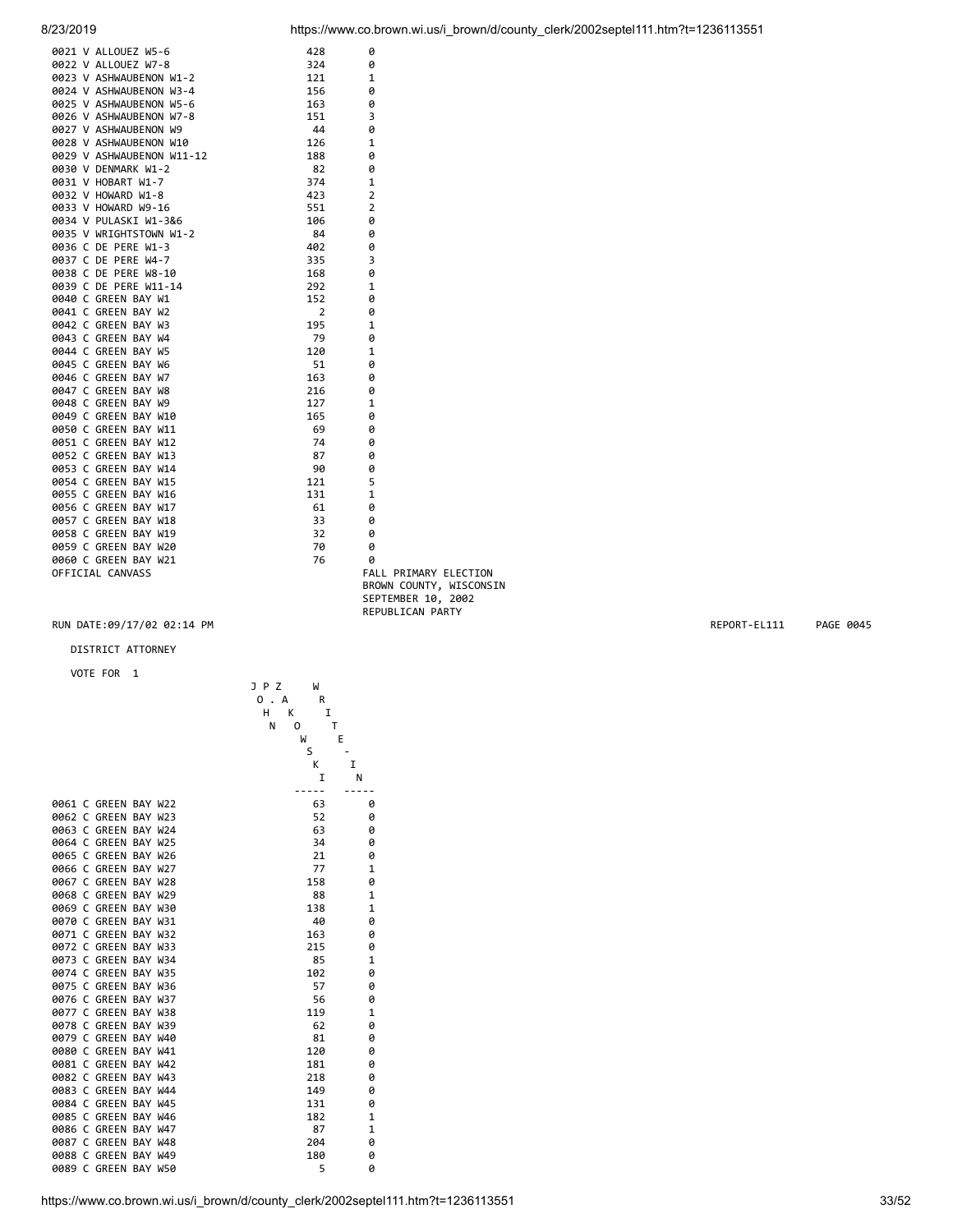

https://www.co.brown.wi.us/i\_brown/d/county\_clerk/2002septel111.htm?t=1236113551 34/52

FALL PRIMARY ELECTION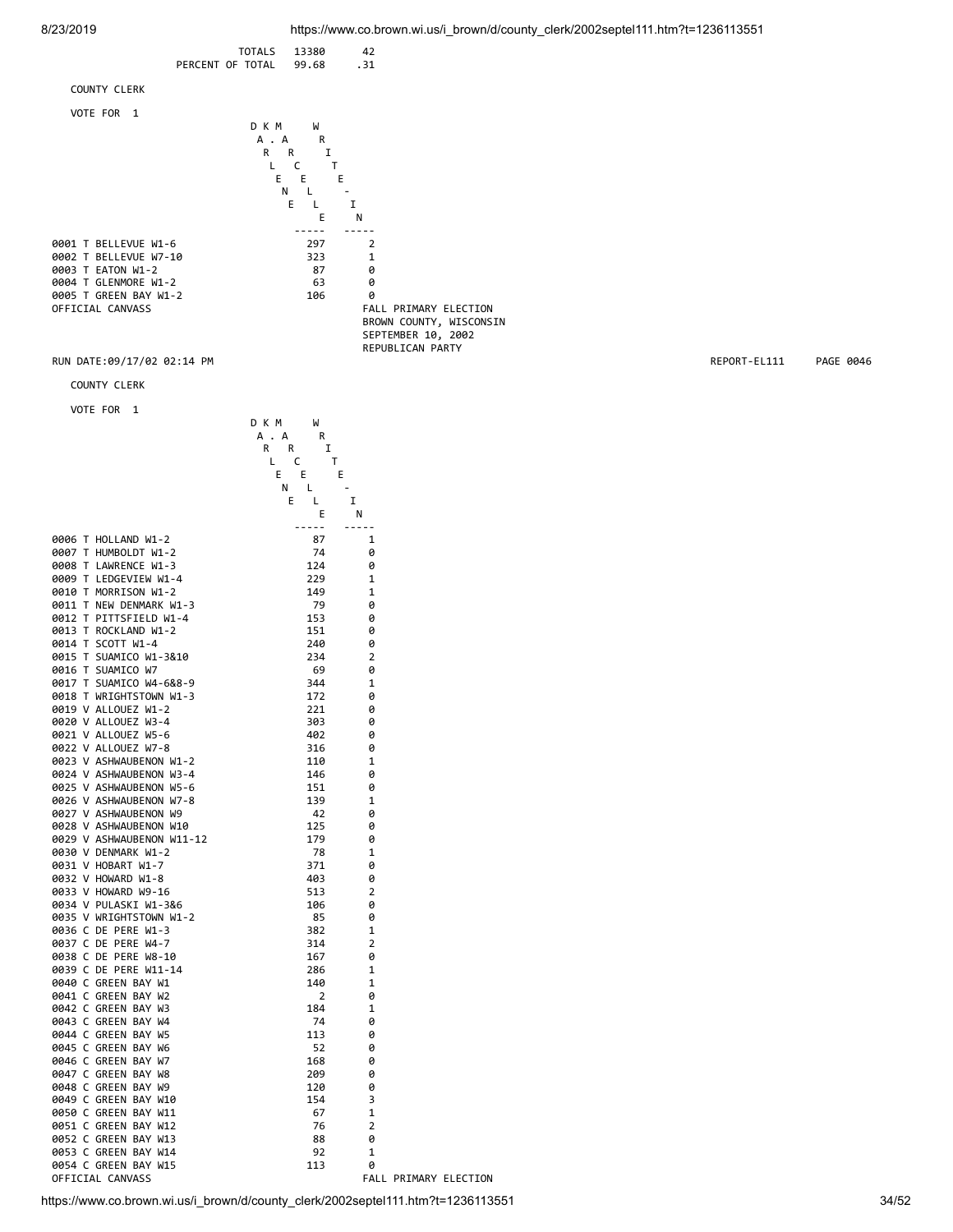BROWN COUNTY, WISCONSIN SEPTEMBER 10, 2002 REPUBLICAN PARTY

RUN DATE:09/17/02 02:14 PM REPORT-EL111 PAGE 0047

COUNTY CLERK

VOTE FOR 1

D K M W<br>
A . A R<br>
R R : A . A R R R I L C T E E E E E N L -E L I E N ----- ----- 0055 C GREEN BAY W16 128 2<br>0056 C GREEN BAY W17 53 0 0056 C GREEN BAY W17 53 0 0057 C GREEN BAY W18 33 0 0058 C GREEN BAY W19<br>0059 C GREEN BAY W20 32 70 0 0059 C GREEN BAY W20<br>0060 C GREEN BAY W21 70 70 0 0060 C GREEN BAY W21 70 0<br>0061 C GREEN BAY W22 60 2 0061 C GREEN BAY W22 60 2<br>0062 C GREEN BAY W23 57 6 0062 C GREEN BAY W23 57 0 0063 C GREEN BAY W24 60 60 0<br>0064 C GREEN BAY W25 36 0 0064 C GREEN BAY W25 36 0 0065 C GREEN BAY W26 20 20 0<br>0066 C GREEN BAY W27 20 27 20 0066 C GREEN BAY W27 77 0 0067 C GREEN BAY W28 154 0<br>0068 C GREEN BAY W29 183 0 0068 C GREEN BAY W29 83 0 0069 C GREEN BAY W30 124 0<br>0070 C GREEN BAY W31 35 0 0070 C GREEN BAY W31 35 0<br>0071 C GREEN BAY W32 35 160 1 0071 C GREEN BAY W32 160 1<br>0072 C GREEN BAY W33 211 0 0072 C GREEN BAY W33 211 0<br>0073 C GREEN BAY W34 20 79 1 0073 C GREEN BAY W34 79 1<br>0074 C GREEN BAY W35 98 0 0074 C GREEN BAY W35 98 0 0075 C GREEN BAY W36 58 0 0076 C GREEN BAY W37 56 0 0077 C GREEN BAY W38 112 0<br>112 0078 C GREEN BAY W39 1 0 1 0 1 0 0078 C GREEN BAY W39 61 0 0079 C GREEN BAY W40 79<br>0080 C GREEN BAY W41 109 0080 C GREEN BAY W41 109 2<br>0081 C GREEN BAY W42 165 0 0081 C GREEN BAY W42 165<br>0082 C GREEN BAY W43 208 0082 C GREEN BAY W43 208 1<br>0083 C GREEN BAY W44 2008 1141 0 0083 C GREEN BAY W44 141 141 0<br>141 0084 C GREEN BAY W45 120 2 0084 C GREEN BAY W45 120 2<br>120 122 120 2 122 12 0085 C GREEN BAY W46 172 1<br>0086 C GREEN BAY W47 181 0 0086 C GREEN BAY W47 81 0 0087 C GREEN BAY W48 189<br>175 0088 C GREEN BAY W49 0088 C GREEN BAY W49 175 1<br>0089 C GREEN BAY W50 1 6 0 0 0089 C GREEN BAY W50 **6** 0<br>TOTALS 12844 40 TOTALS 12844 40 PERCENT OF TOTAL 99.68 .31 FALL PRIMARY ELECTION BROWN COUNTY, WISCONSIN SEPTEMBER 10, 2002 REPUBLICAN PARTY

RUN DATE:09/17/02 02:14 PM REPORT-EL111 PAGE 0048

### SHERIFF

VOTE FOR 1

|                         | D S<br>PJB        |        | R      |              |
|-------------------------|-------------------|--------|--------|--------------|
|                         | A<br>U<br>0<br>T  | DNK    | I      |              |
|                         | T<br>N E<br>C     | Ε.     | T<br>0 |              |
|                         | R<br>K            | W<br>N | C      | E            |
|                         | I<br>$\mathbf{I}$ | N<br>A | К      |              |
|                         | C<br>E            | R      | E<br>I | I            |
|                         | K<br>Υ            | T      | S<br>N | N            |
|                         |                   |        |        |              |
| 0001 T BELLEVUE W1-6    | 88                | 83     | 236    | 3            |
| 0002 T BELLEVUE W7-10   | 88                | 81     | 313    | 0            |
| 0003 T EATON W1-2       | 19                | 28     | 83     | 1            |
| 0004 T GLENMORE W1-2    | 18                | 16     | 52     | 0            |
| 0005 T GREEN BAY W1-2   | 38                | 31     | 87     | 0            |
| 0006 T HOLLAND W1-2     | 34                | 13     | 75     | 0            |
| 0007 T HUMBOLDT W1-2    | 18                | 12     | 72     | 0            |
| 0008 T LAWRENCE W1-3    | 22                | 26     | 166    | $\mathbf{1}$ |
| 0009 T LEDGEVIEW W1-4   | 61                | 40     | 226    | 0            |
| 0010 T MORRISON W1-2    | 29                | 37     | 147    | 0            |
| 0011 T NEW DENMARK W1-3 | 14                | 11     | 87     | $\mathbf{1}$ |
| 0012 T PITTSFIELD W1-4  | 31                | 49     | 148    | 0            |
| 0013 T ROCKLAND W1-2    | 36                | 31     | 137    | 0            |
| 0014 T SCOTT W1-4       | 70                | 72     | 200    | 0            |
| 0015 T SUAMICO W1-3&10  | 41                | 75     | 235    | 0            |
| 0016 T SUAMICO W7       | 16                | 13     | 67     | 0            |
|                         |                   |        |        |              |

W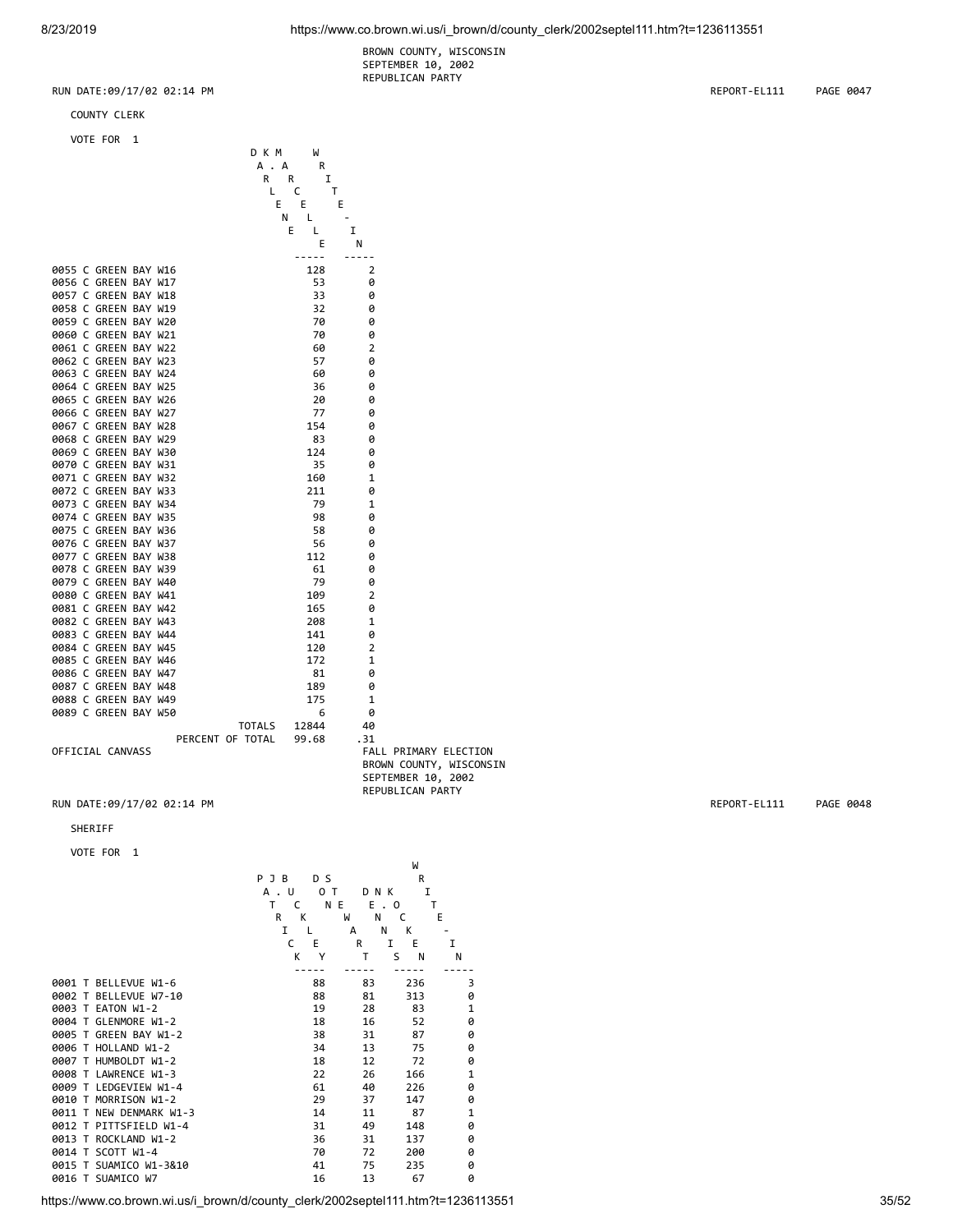| 0017 T SUAMICO W4-6&8-9   | 54             | 107 | 389                | 0                       |
|---------------------------|----------------|-----|--------------------|-------------------------|
| 0018 T WRIGHTSTOWN W1-3   | 51             | 11  | 218                | 0                       |
| 0019 V ALLOUEZ W1-2       | 77             | 54  | 158                | 0                       |
| 0020 V ALLOUEZ W3-4       | 94             | 69  | 228                | 5                       |
| 0021 V ALLOUEZ W5-6       | 110            | 94  | 323                | 0                       |
| 0022 V ALLOUEZ W7-8       | 93             | 56  | 249                | 0                       |
| 0023 V ASHWAUBENON W1-2   | 39             | 31  | 87                 | 0                       |
| 0024 V ASHWAUBENON W3-4   | 27             | 53  | 130                | $\mathbf{1}$            |
| 0025 V ASHWAUBENON W5-6   | 33             | 65  | 136                | 0                       |
| 0026 V ASHWAUBENON W7-8   | 42             | 36  | 132                | 0                       |
| 0027 V ASHWAUBENON W9     | 14             | 15  | 34                 | $\mathbf{1}$            |
| 0028 V ASHWAUBENON W10    | 32             | 30  | 111                | 0                       |
| 0029 V ASHWAUBENON W11-12 | 34             | 34  | 172                | 0                       |
| 0030 V DENMARK W1-2       | 30             | 18  | 66                 | 0                       |
| 0031 V HOBART W1-7        | 74             | 92  | 358                | 0                       |
| 0032 V HOWARD W1-8        | 92             | 110 | 414                | $\mathbf{1}$            |
| 0033 V HOWARD W9-16       | 120            | 140 | 509                | 0                       |
| 0034 V PULASKI W1-3&6     | 38             | 39  | 67                 | 0                       |
| 0035 V WRIGHTSTOWN W1-2   | 44             | 14  | 71                 | 0                       |
| 0036 C DE PERE W1-3       | 120            | 82  | 346                | 0                       |
| 0037 C DE PERE W4-7       | 89             | 56  | 320                | 0                       |
| 0038 C DE PERE W8-10      | 39             | 30  | 217                | 0                       |
| 0039 C DE PERE W11-14     | 63             | 48  | 286                | $\overline{2}$          |
| 0040 C GREEN BAY W1       | 60             | 27  | 107                | 0                       |
| 0041 C GREEN BAY W2       | $\overline{2}$ | 0   | 0                  | 0                       |
| 0042 C GREEN BAY W3       | 77             | 47  | 111                | $\mathbf{1}$            |
| 0043 C GREEN BAY W4       | 26             | 22  | 59                 | $\mathbf{1}$            |
| 0044 C GREEN BAY W5       | 60             | 18  | 73                 | 0                       |
| 0045 C GREEN BAY W6       | 21             | 14  | 26                 | 0                       |
| 0046 C GREEN BAY W7       | 65             | 29  | 130                | 0                       |
| 0047 C GREEN BAY W8       | 45             | 47  | 174                | 0                       |
| 0048 C GREEN BAY W9       | 40             | 43  | 92                 | 0                       |
| 0049 C GREEN BAY W10      | 69             | 24  | 117                | 1                       |
| OFFICIAL CANVASS          |                |     |                    | FALL PRIMARY ELECTION   |
|                           |                |     |                    | BROWN COUNTY, WISCONSIN |
|                           |                |     | SEPTEMBER 10, 2002 |                         |
|                           |                |     | REPUBLICAN PARTY   |                         |

### SHERIFF

# VOTE FOR 1

|  |                      |  | PJB     | D S    |                                | R      |                |
|--|----------------------|--|---------|--------|--------------------------------|--------|----------------|
|  |                      |  | U<br>А. | O T    | DNK                            | I      |                |
|  |                      |  | T<br>C  | N E    | Е<br>0<br>$\ddot{\phantom{a}}$ | Т      |                |
|  |                      |  | R<br>К  | W      | N                              | C<br>E |                |
|  |                      |  | I       | L<br>А | N                              | K      |                |
|  |                      |  | C       | E      | I<br>R                         | E      | I              |
|  |                      |  | K       | Υ      | T<br>S                         | Ν      | N              |
|  |                      |  |         |        |                                |        |                |
|  | 0050 C GREEN BAY W11 |  |         | 20     | 12                             | 49     | 0              |
|  | 0051 C GREEN BAY W12 |  |         | 17     | 27                             | 58     | 0              |
|  | 0052 C GREEN BAY W13 |  |         | 30     | 22                             | 64     | $\overline{2}$ |
|  | 0053 C GREEN BAY W14 |  |         | 26     | 27                             | 76     | $\mathbf 1$    |
|  | 0054 C GREEN BAY W15 |  |         | 50     | 44                             | 71     | $\mathbf{1}$   |
|  | 0055 C GREEN BAY W16 |  |         | 35     | 27                             | 98     | 0              |
|  | 0056 C GREEN BAY W17 |  |         | 14     | 24                             | 36     | 0              |
|  | 0057 C GREEN BAY W18 |  |         | 16     | 10                             | 27     | 0              |
|  | 0058 C GREEN BAY W19 |  |         | 12     | 8                              | 13     | 0              |
|  | 0059 C GREEN BAY W20 |  |         | 27     | 15                             | 48     | 0              |
|  | 0060 C GREEN BAY W21 |  |         | 24     | 12                             | 55     | 0              |
|  | 0061 C GREEN BAY W22 |  |         | 19     | 18                             | 37     | 0              |
|  | 0062 C GREEN BAY W23 |  |         | 23     | 16                             | 36     | 0              |
|  | 0063 C GREEN BAY W24 |  |         | 12     | 20                             | 46     | 0              |
|  | 0064 C GREEN BAY W25 |  |         | 15     | 15                             | 16     | 0              |
|  | 0065 C GREEN BAY W26 |  |         | 4      | 9                              | 10     | 0              |
|  | 0066 C GREEN BAY W27 |  |         | 25     | 22                             | 55     | 0              |
|  | 0067 C GREEN BAY W28 |  |         | 50     | 26                             | 153    | 0              |
|  | 0068 C GREEN BAY W29 |  |         | 21     | 24                             | 70     | $\mathbf 1$    |
|  | 0069 C GREEN BAY W30 |  |         | 31     | 38                             | 103    | 0              |
|  | 0070 C GREEN BAY W31 |  |         | 11     | 14                             | 24     | 0              |
|  | 0071 C GREEN BAY W32 |  |         | 50     | 47                             | 127    | 0              |
|  | 0072 C GREEN BAY W33 |  |         | 73     | 57                             | 158    | 0              |
|  | 0073 C GREEN BAY W34 |  |         | 19     | 40                             | 53     | 0              |
|  | 0074 C GREEN BAY W35 |  |         | 29     | 35                             | 73     | 0              |
|  | 0075 C GREEN BAY W36 |  |         | 26     | 21                             | 33     | 0              |
|  | 0076 C GREEN BAY W37 |  |         | 20     | 16                             | 33     | 1              |
|  | 0077 C GREEN BAY W38 |  |         | 34     | 30                             | 104    | 0              |
|  | 0078 C GREEN BAY W39 |  |         | 19     | 27                             | 35     | 0              |
|  | 0079 C GREEN BAY W40 |  |         | 23     | 25                             | 57     | 1              |
|  | 0080 C GREEN BAY W41 |  |         | 40     | 24                             | 86     | 1              |
|  | 0081 C GREEN BAY W42 |  |         | 61     | 51                             | 123    | 0              |
|  | 0082 C GREEN BAY W43 |  |         | 60     | 54                             | 154    | 0              |
|  | 0083 C GREEN BAY W44 |  |         | 49     | 28                             | 118    | $\mathbf 1$    |
|  | 0084 C GREEN BAY W45 |  |         | 26     | 46                             | 92     | 0              |
|  | 0085 C GREEN BAY W46 |  |         | 91     | 24                             | 115    | 0              |
|  | 0086 C GREEN BAY W47 |  |         | 31     | 27                             | 54     | 0              |
|  |                      |  |         |        |                                |        |                |

W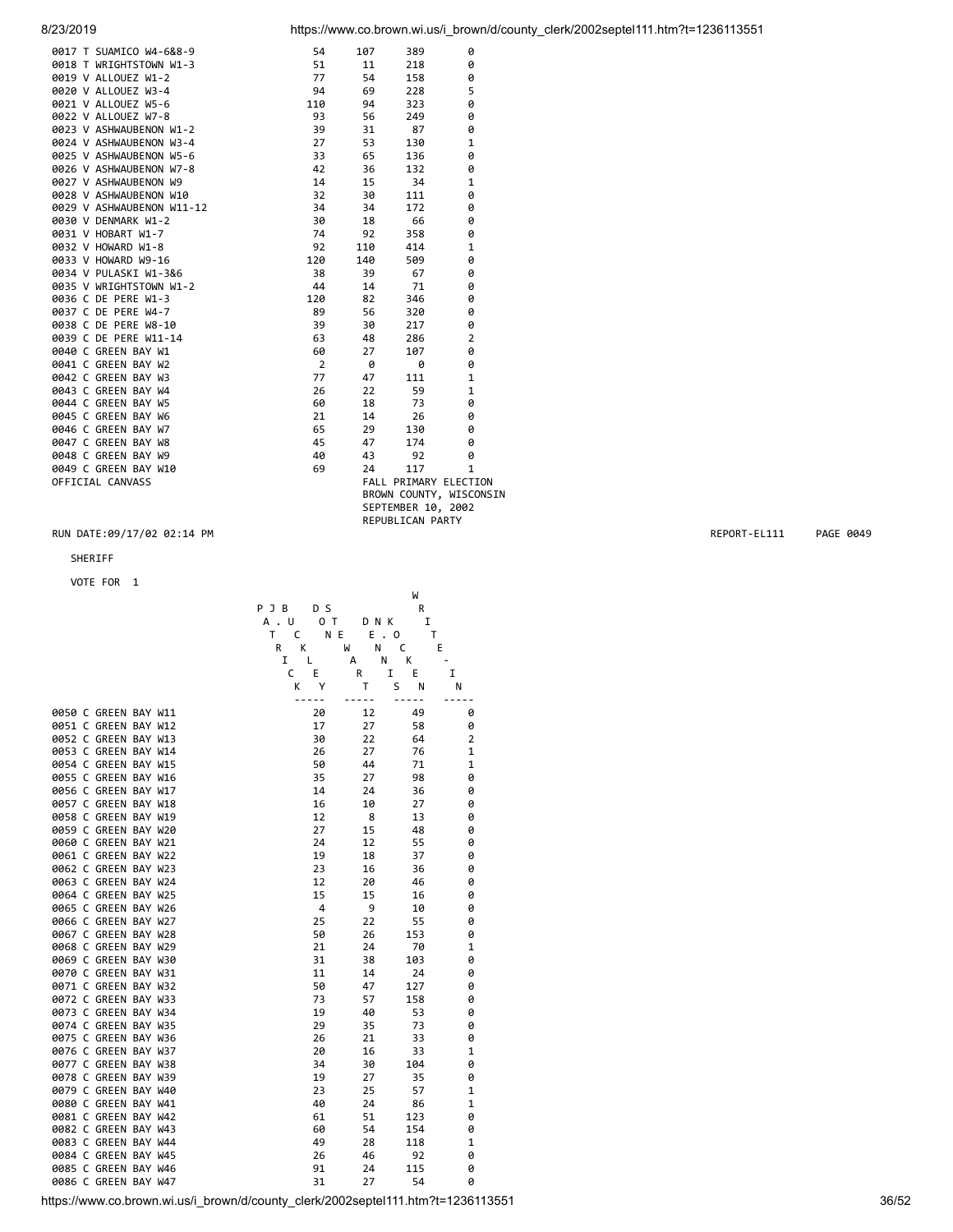| 0087 C GREEN BAY W48 |                  | 104   | 33    | 107                | ø                            |
|----------------------|------------------|-------|-------|--------------------|------------------------------|
| 0088 C GREEN BAY W49 |                  | 69    | 31    | 126                | 0                            |
| 0089 C GREEN BAY W50 |                  | 4     | ø     |                    | 0                            |
|                      | <b>TOTALS</b>    | 3807  | 3219  | 11037              | 28                           |
|                      | PERCENT OF TOTAL | 21.04 | 17.79 | 61.00              | .15                          |
| OFFICIAL CANVASS     |                  |       |       |                    | <b>FALL PRIMARY ELECTION</b> |
|                      |                  |       |       |                    | BROWN COUNTY, WISCONSIN      |
|                      |                  |       |       | SEPTEMBER 10, 2002 |                              |
|                      |                  |       |       | WI GREENS PARTY    |                              |

GOVERNOR

VOTE FOR 1

|                           | W              |                         |
|---------------------------|----------------|-------------------------|
|                           | R              |                         |
|                           | I              |                         |
|                           | J Y<br>т       |                         |
|                           | I O<br>Е       |                         |
|                           | M U            |                         |
|                           | N              | I                       |
|                           | G              | N                       |
|                           | .              | -----                   |
| 0001 T BELLEVUE W1-6      | 2              | 0                       |
| 0002 T BELLEVUE W7-10     | 0              | 0                       |
| 0003 T EATON W1-2         | 0              | 0                       |
| 0004 T GLENMORE W1-2      | 0              | 0                       |
| 0005 T GREEN BAY W1-2     | 0              | 0                       |
| 0006 T HOLLAND W1-2       | 0              | ø                       |
| 0007 T HUMBOLDT W1-2      | 0              | 0                       |
| 0008 T LAWRENCE W1-3      | 0              | 0                       |
| 0009 T LEDGEVIEW W1-4     | 0              | 0                       |
| 0010 T MORRISON W1-2      | 0              | 0                       |
| 0011 T NEW DENMARK W1-3   | 0              | 0                       |
| 0012 T PITTSFIELD W1-4    | $\mathbf{1}$   | 0                       |
| 0013 T ROCKLAND W1-2      | 0              | 0                       |
| 0014 T SCOTT W1-4         | 4              | 0                       |
| 0015 T SUAMICO W1-3&10    | 0              | 0                       |
| 0016 T SUAMICO W7         | 0              | 0                       |
| 0017 T SUAMICO W4-6&8-9   | 1              | 0                       |
| 0018 T WRIGHTSTOWN W1-3   | 0              | 0                       |
| 0019 V ALLOUEZ W1-2       | 1              | 0                       |
| 0020 V ALLOUEZ W3-4       | 1              | 0                       |
| 0021 V ALLOUEZ W5-6       | 0              | 0                       |
| 0022 V ALLOUEZ W7-8       | 0              | 0                       |
| 0023 V ASHWAUBENON W1-2   | 0              | 0                       |
| 0024 V ASHWAUBENON W3-4   | $\mathbf{1}$   | 0                       |
| 0025 V ASHWAUBENON W5-6   | 1              | 0                       |
| 0026 V ASHWAUBENON W7-8   | 0              | 0                       |
| 0027 V ASHWAUBENON W9     | 0              | 0                       |
| 0028 V ASHWAUBENON W10    | 0              | 0                       |
| 0029 V ASHWAUBENON W11-12 | $\overline{2}$ | 0                       |
| 0030 V DENMARK W1-2       | 0              | 0                       |
| 0031 V HOBART W1-7        | $\overline{2}$ | 0                       |
| 0032 V HOWARD W1-8        | 0              | 0                       |
| 0033 V HOWARD W9-16       | 0              | 0                       |
| 0034 V PULASKI W1-3&6     | 1              | 0                       |
| 0035 V WRIGHTSTOWN W1-2   | 0              | 0                       |
| 0036 C DE PERE W1-3       | 6              | 0                       |
| 0037 C DE PERE W4-7       | 0              | 0                       |
| 0038 C DE PERE W8-10      | 0              | 0                       |
| 0039 C DE PERE W11-14     | 0              | 0                       |
| 0040 C GREEN BAY W1       | 1              | 0                       |
| 0041 C GREEN BAY W2       | 0              | 0                       |
| 0042 C GREEN BAY W3       | $\mathbf 1$    | 0                       |
| 0043 C GREEN BAY W4       | 0              | 0                       |
| 0044 C GREEN BAY W5       | 0              | 0                       |
| 0045 C GREEN BAY W6       | 1              | 0                       |
| 0046 C GREEN BAY W7       | 0              | 0                       |
| 0047 C GREEN BAY W8       | 0              | 0                       |
| 0048 C GREEN BAY W9       | 0              | 0                       |
| 0049 C GREEN BAY W10      | 0              | a                       |
| OFFICIAL CANVASS          |                | FALL PRIMARY ELECTION   |
|                           |                | BROWN COUNTY, WISCONSIN |
|                           |                | SEPTEMBER 10, 2002      |
|                           |                | WI GREENS PARTY         |

RUN DATE:09/17/02 02:14 PM **REPORT-EL111** PAGE 0051

GOVERNOR

VOTE FOR 1



https://www.co.brown.wi.us/i\_brown/d/county\_clerk/2002septel111.htm?t=1236113551 37/52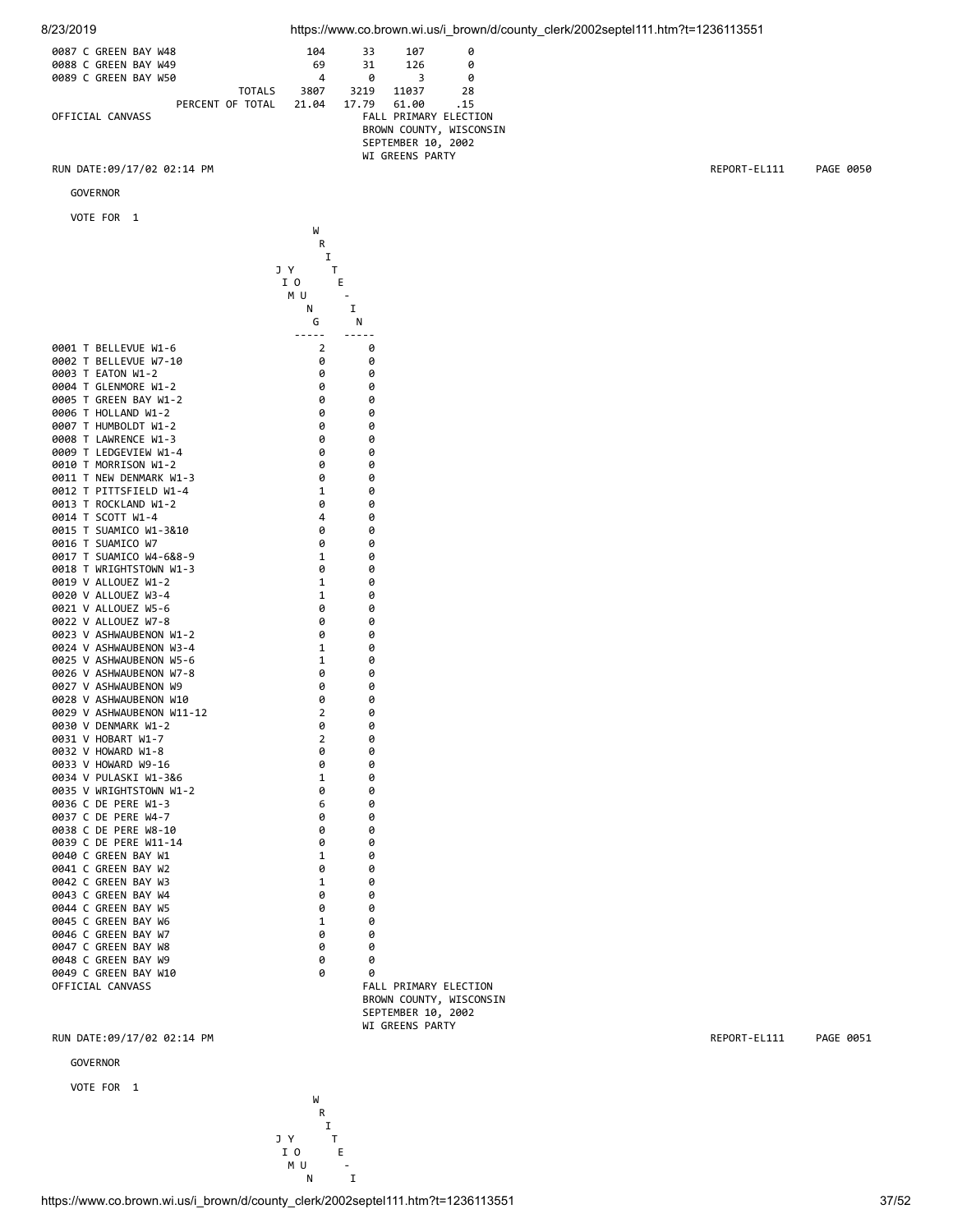|                                                    | $- - - - - -$                   | $- - - - -$                           |           |
|----------------------------------------------------|---------------------------------|---------------------------------------|-----------|
| 0050 C GREEN BAY W11                               | 0                               | 0                                     |           |
| 0051 C GREEN BAY W12                               | 0                               | 0                                     |           |
| 0052 C GREEN BAY W13<br>0053 C GREEN BAY W14       | 0<br>2                          | 0<br>0                                |           |
| 0054 C GREEN BAY W15                               | $\overline{2}$                  | 0                                     |           |
| 0055 C GREEN BAY W16                               | 6                               | 0                                     |           |
| 0056 C GREEN BAY W17                               | 5                               | 0                                     |           |
| 0057 C GREEN BAY W18                               | 0                               | 0                                     |           |
| 0058 C GREEN BAY W19<br>0059 C GREEN BAY W20       | 0<br>0                          | 0<br>0                                |           |
| 0060 C GREEN BAY W21                               | $\mathbf{1}$                    | 0                                     |           |
| 0061 C GREEN BAY W22                               | 0                               | 0                                     |           |
| 0062 C GREEN BAY W23                               | 0                               | 0                                     |           |
| 0063 C GREEN BAY W24                               | $\overline{2}$                  | 0                                     |           |
| 0064 C GREEN BAY W25<br>0065 C GREEN BAY W26       | $\overline{2}$<br>0             | 0<br>0                                |           |
| 0066 C GREEN BAY W27                               | 0                               | 0                                     |           |
| 0067 C GREEN BAY W28                               | $\overline{2}$                  | 0                                     |           |
| 0068 C GREEN BAY W29                               | 0                               | 0                                     |           |
| 0069 C GREEN BAY W30<br>0070 C GREEN BAY W31       | $\mathbf{1}$<br>0               | 0<br>0                                |           |
| 0071 C GREEN BAY W32                               | $\overline{2}$                  | 0                                     |           |
| 0072 C GREEN BAY W33                               | 0                               | 0                                     |           |
| 0073 C GREEN BAY W34                               | 0                               | 0                                     |           |
| 0074 C GREEN BAY W35                               | 0                               | 0                                     |           |
| 0075 C GREEN BAY W36<br>0076 C GREEN BAY W37       | 0<br>$\overline{2}$             | 0<br>0                                |           |
| 0077 C GREEN BAY W38                               | 2                               | 0                                     |           |
| 0078 C GREEN BAY W39                               | 1                               | 0                                     |           |
| 0079 C GREEN BAY W40                               | $\mathbf{1}$                    | 0                                     |           |
| 0080 C GREEN BAY W41                               | 0                               | 0                                     |           |
| 0081 C GREEN BAY W42<br>0082 C GREEN BAY W43       | 1<br>$\mathbf{1}$               | 0<br>0                                |           |
| 0083 C GREEN BAY W44                               | $\mathbf{1}$                    | 0                                     |           |
| 0084 C GREEN BAY W45                               | 0                               | 0                                     |           |
| 0085 C GREEN BAY W46                               | 1                               | 0                                     |           |
| 0086 C GREEN BAY W47                               | 2                               | 0                                     |           |
| 0087 C GREEN BAY W48<br>0088 C GREEN BAY W49       | 0<br>0                          | 0<br>0                                |           |
| 0089 C GREEN BAY W50                               | 0                               | 0                                     |           |
|                                                    | <b>TOTALS</b><br>63             |                                       |           |
|                                                    | PERCENT OF TOTAL 100.00         |                                       |           |
| OFFICIAL CANVASS                                   |                                 | FALL PRIMARY ELECTION                 |           |
|                                                    |                                 |                                       |           |
|                                                    |                                 | BROWN COUNTY, WISCONSIN               |           |
|                                                    |                                 | SEPTEMBER 10, 2002<br>WI GREENS PARTY |           |
| RUN DATE:09/17/02 02:14 PM                         |                                 | REPORT-EL111                          | PAGE 0052 |
|                                                    |                                 |                                       |           |
| LT GOVERNOR                                        |                                 |                                       |           |
| VOTE FOR 1                                         |                                 |                                       |           |
|                                                    | J P<br>W                        |                                       |           |
|                                                    | E E<br>R                        |                                       |           |
|                                                    | F T<br>Ι.<br>$\mathsf T$<br>F E |                                       |           |
|                                                    | Е<br>R                          |                                       |           |
|                                                    | S                               |                                       |           |
|                                                    | 0<br>I                          |                                       |           |
|                                                    | Ν                               | N                                     |           |
| 0001 T BELLEVUE W1-6                               | 2                               | 0                                     |           |
| 0002 T BELLEVUE W7-10                              | 0                               | 0                                     |           |
| 0003 T EATON W1-2                                  | 0                               | 0                                     |           |
| 0004 T GLENMORE W1-2                               | 0                               | 0                                     |           |
| 0005 T GREEN BAY W1-2                              | 0                               | 0                                     |           |
| 0006 T HOLLAND W1-2<br>0007 T HUMBOLDT W1-2        | 0<br>0                          | 0<br>0                                |           |
| 0008 T LAWRENCE W1-3                               | 0                               | 0                                     |           |
| 0009 T LEDGEVIEW W1-4                              | 0                               | 0                                     |           |
| 0010 T MORRISON W1-2                               | 0                               | 0                                     |           |
| 0011 T NEW DENMARK W1-3                            | 0                               | 0                                     |           |
| 0012 T PITTSFIELD W1-4<br>0013 T ROCKLAND W1-2     | $\mathbf{1}$<br>0               | 0<br>0                                |           |
| 0014 T SCOTT W1-4                                  | 4                               | 0                                     |           |
| 0015 T SUAMICO W1-3&10                             | 0                               | 0                                     |           |
| 0016 T SUAMICO W7                                  | 0                               | 0                                     |           |
| 0017 T SUAMICO W4-6&8-9<br>0018 T WRIGHTSTOWN W1-3 | $\mathbf{1}$<br>0               | 0<br>0                                |           |
| 0019 V ALLOUEZ W1-2                                | 1                               | 0                                     |           |
| 0020 V ALLOUEZ W3-4                                | $\mathbf{1}$                    | 0                                     |           |
| 0021 V ALLOUEZ W5-6                                | 0                               | 0                                     |           |
| 0022 V ALLOUEZ W7-8                                | 0                               | 0                                     |           |
| 0023 V ASHWAUBENON W1-2<br>0024 V ASHWAUBENON W3-4 | 0<br>$\mathbf{1}$               | 0<br>0                                |           |
| 0025 V ASHWAUBENON W5-6<br>0026 V ASHWAUBENON W7-8 | 1<br>0                          | 0<br>0                                |           |

G N

https://www.co.brown.wi.us/i\_brown/d/county\_clerk/2002septel111.htm?t=1236113551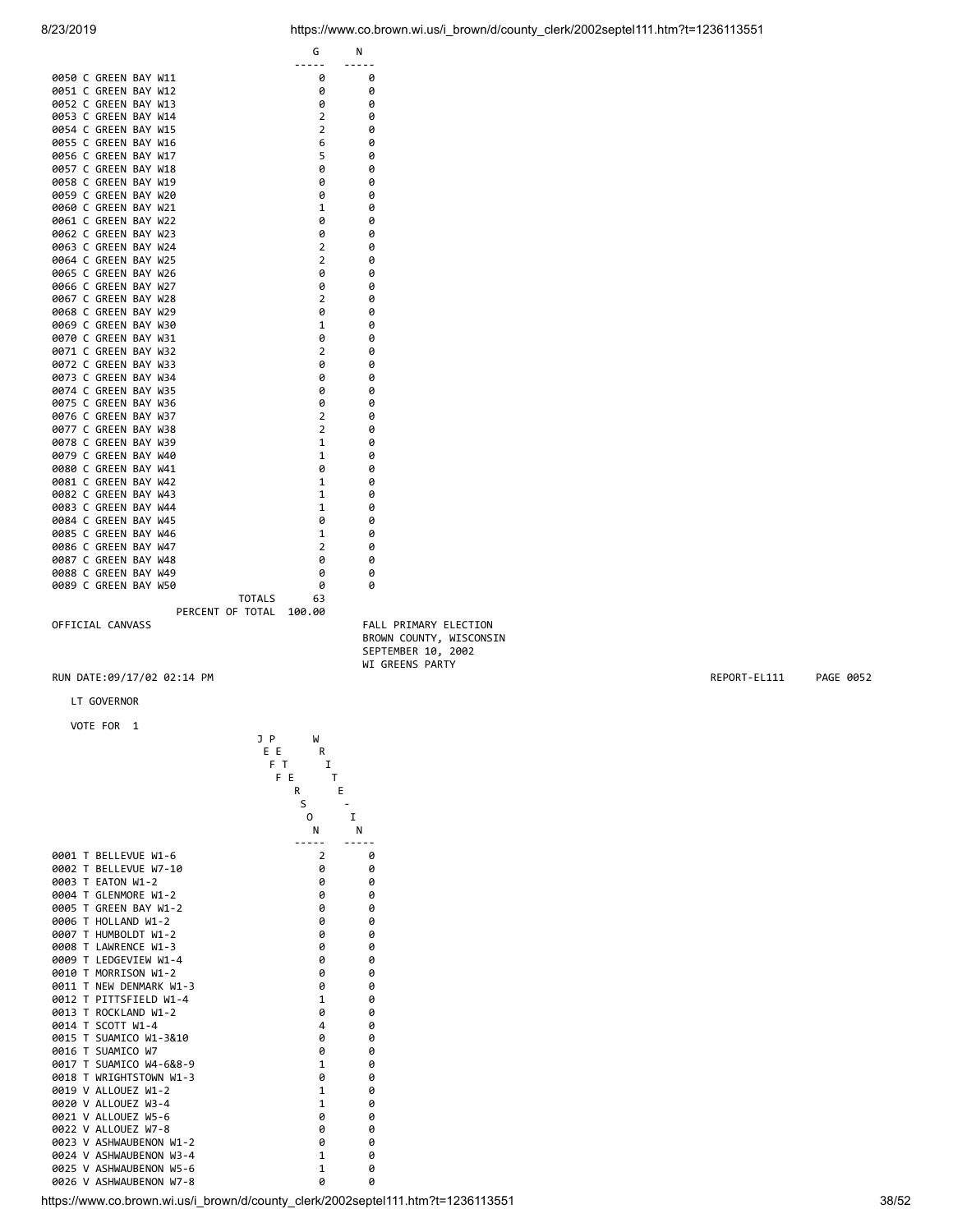| 0027 V ASHWAUBENON W9     | ø              | ø    |
|---------------------------|----------------|------|
| 0028 V ASHWAUBENON W10    | 0              | ø    |
| 0029 V ASHWAUBENON W11-12 | $\mathbf{1}$   | ø    |
| 0030 V DENMARK W1-2       | 0              | ø    |
| 0031 V HOBART W1-7        | $\overline{2}$ | ø    |
| 0032 V HOWARD W1-8        | 0              | ø    |
| 0033 V HOWARD W9-16       | 0              | ø    |
| 0034 V PULASKI W1-3&6     | $\mathbf{1}$   | ø    |
| 0035 V WRIGHTSTOWN W1-2   | 0              | ø    |
| 0036 C DE PERE W1-3       | 6              | ø    |
| 0037 C DE PERE W4-7       | 0              | 0    |
| 0038 C DE PERE W8-10      | ø              | ø    |
| 0039 C DE PERE W11-14     | ø              | ø    |
| 0040 C GREEN BAY W1       | $\mathbf{1}$   | ø    |
| 0041 C GREEN BAY W2       | 0              | ø    |
| 0042 C GREEN BAY W3       | $\mathbf{1}$   | ø    |
| 0043 C GREEN BAY W4       | 0              | ø    |
| 0044 C GREEN BAY W5       | 0              | 0    |
| 0045 C GREEN BAY W6       | $\mathbf{1}$   | ø    |
| 0046 C GREEN BAY W7       | 0              | ø    |
| 0047 C GREEN BAY W8       | ø              | ø    |
| 0048 C GREEN BAY W9       | ø              | ø    |
| 0049 C GREEN BAY W10      | ø              | 0    |
| OFFICIAL CANVASS          |                | FAL  |
|                           |                | pp.c |

LT GOVERNOR

VOTE FOR 1



FALL PRIMARY ELECTION BROWN COUNTY, WISCONSIN SEPTEMBER 10, 2002 WI GREENS PARTY

FALL PRIMARY ELECTION BROWN COUNTY, WISCONSIN SEPTEMBER 10, 2002 WI GREENS PARTY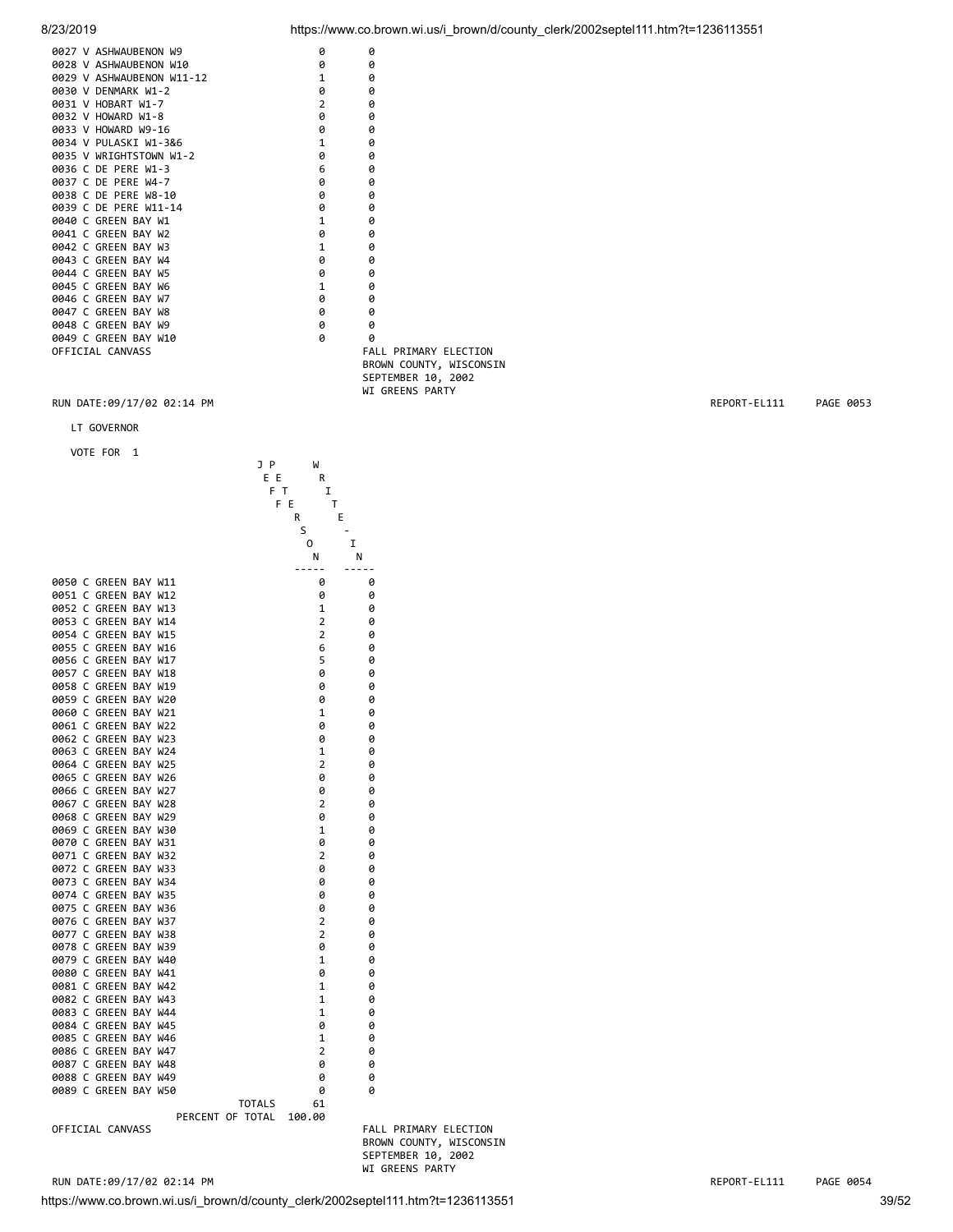### STATE TREASURER

**Experimental Contract Contract Contract Contract Contract Contract Contract Contract Contract Contract Contract** 

 P A A S U C L H

E I

VOTE FOR 1



FALL PRIMARY ELECTION BROWN COUNTY, WISCONSIN SEPTEMBER 10, 2002 WI GREENS PARTY

### RUN DATE:09/17/02 02:14 PM REPORT-EL111 PAGE 0055

STATE TREASURER

VOTE FOR 1

0047 C GREEN BAY W8



https://www.co.brown.wi.us/i\_brown/d/county\_clerk/2002septel111.htm?t=1236113551 40/52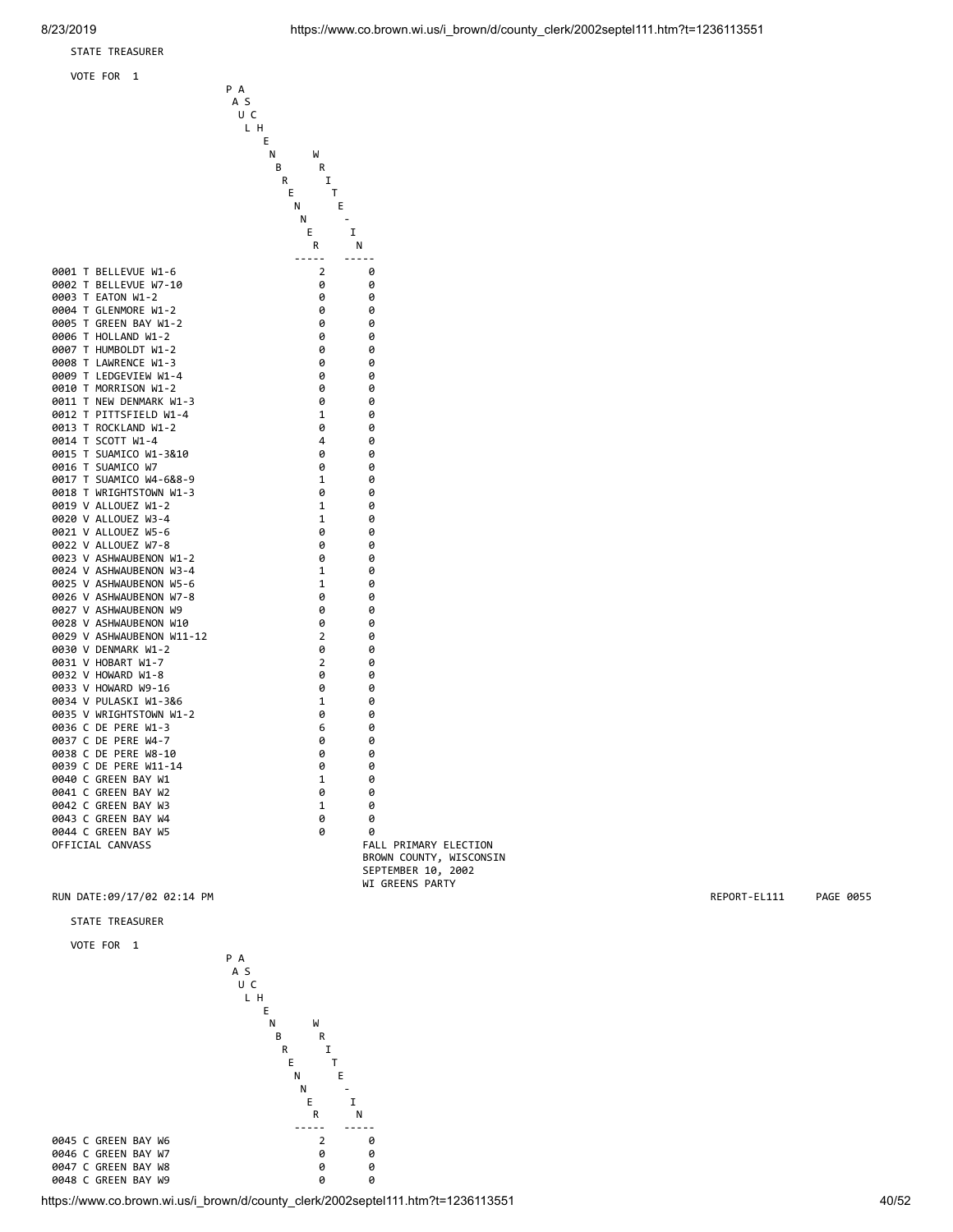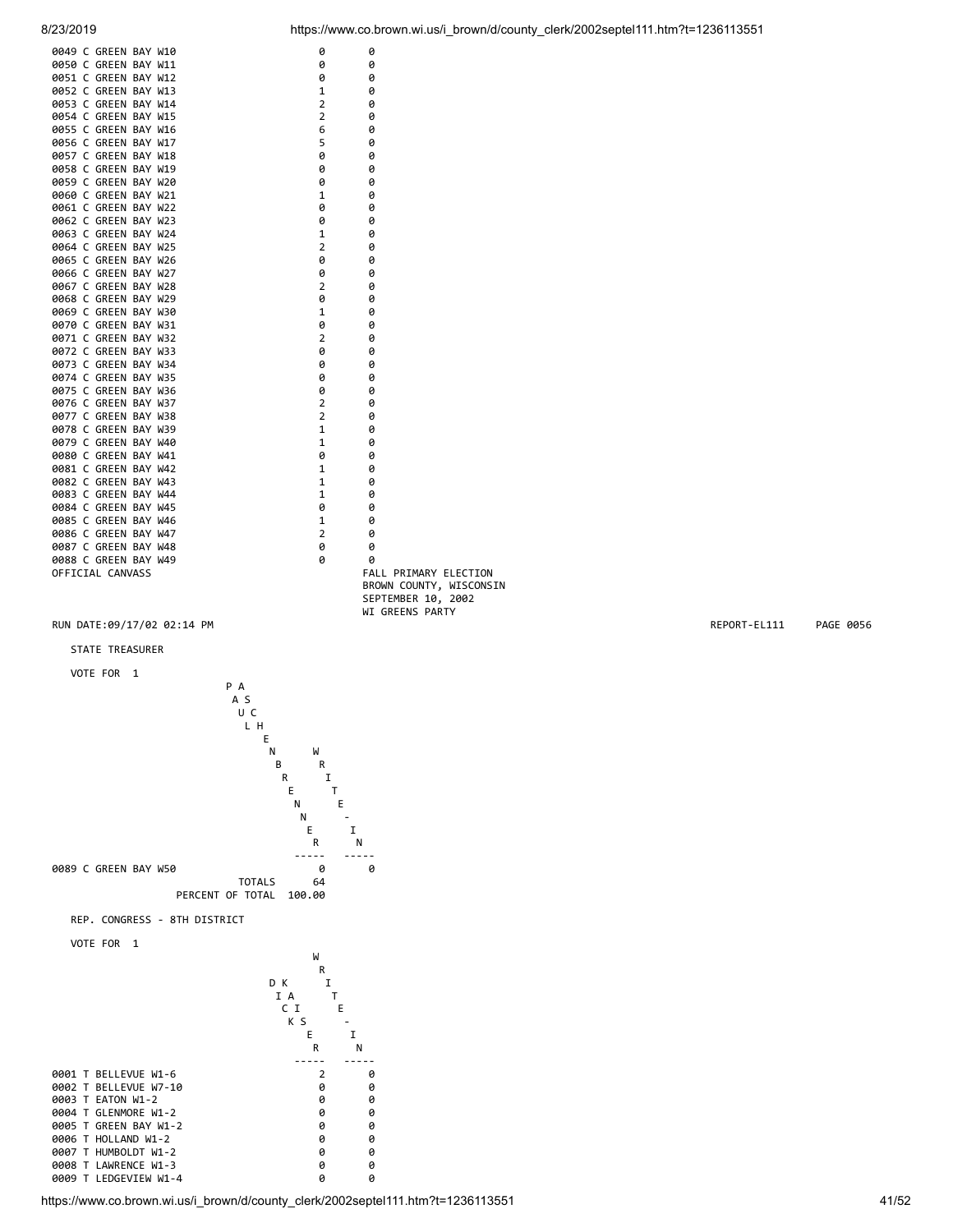| 0010 T MORRISON W1-2    | ø            | ø                       |
|-------------------------|--------------|-------------------------|
| 0011 T NEW DENMARK W1-3 | ø            | Ø                       |
| 0012 T PITTSFIELD W1-4  | 1            | 0                       |
| 0013 T ROCKLAND W1-2    | ø            | 0                       |
| 0014 T SCOTT W1-4       | 4            | 0                       |
| 0015 T SUAMICO W1-3&10  | ø            | Ø                       |
| 0016 T SUAMICO W7       | 0            | 0                       |
| 0017 T SUAMICO W4-6&8-9 | 0            | 0                       |
| 0018 T WRIGHTSTOWN W1-3 | 0            | 0                       |
| 0019 V ALLOUEZ W1-2     | $\mathbf{1}$ | Ø                       |
| 0020 V ALLOUEZ W3-4     | $\mathbf{1}$ | 0                       |
| 0021 V ALLOUEZ W5-6     | ø            | ø                       |
| 0022 V ALLOUEZ W7-8     | 0            | 0                       |
| 0023 V ASHWAUBENON W1-2 | ø            | ø                       |
| 0024 V ASHWAUBENON W3-4 | $\mathbf{1}$ | 0                       |
| 0025 V ASHWAUBENON W5-6 | 0            | 0                       |
| 0026 V ASHWAUBENON W7-8 | 0            | 0                       |
| 0027 V ASHWAUBENON W9   | ø            | ø                       |
| 0028 V ASHWAUBENON W10  | Ø            | Ø                       |
| OFFICIAL CANVASS        |              | FALL PRIMARY ELECTION   |
|                         |              | BROWN COUNTY, WISCONSIN |

8/23/2019 https://www.co.brown.wi.us/i\_brown/d/county\_clerk/2002septel111.htm?t=1236113551

 SEPTEMBER 10, 2002 WI GREENS PARTY

RUN DATE:09/17/02 02:14 PM **REPORT-EL111** PAGE 0057

REP. CONGRESS - 8TH DISTRICT

where the contract of the contract of the contract of the contract of the contract of the contract of the contract of the contract of the contract of the contract of the contract of the contract of the contract of the cont

|                                                  | R<br>D K<br>I<br>I A<br>T<br>C I<br>E<br>K S<br>I<br>E. |                            |
|--------------------------------------------------|---------------------------------------------------------|----------------------------|
| 0029 V ASHWAUBENON W11-12                        | R<br>- N<br>$- - - - -$<br>1                            | $- - - - -$<br>0           |
| 0030 V DENMARK W1-2                              | 0                                                       | 0                          |
| 0031 V HOBART W1-7                               | 2                                                       | 0                          |
| 0032 V HOWARD W1-8                               | 0                                                       | 0                          |
| 0033 V HOWARD W9-16                              | 0                                                       | 0                          |
| 0034 V PULASKI W1-3&6<br>0035 V WRIGHTSTOWN W1-2 | $\mathbf 1$<br>0                                        | 0<br>0                     |
| 0036 C DE PERE W1-3                              | 6                                                       | 0                          |
| 0037 C DE PERE W4-7                              | 0                                                       | 0                          |
| 0038 C DE PERE W8-10                             | 0                                                       | 0                          |
| 0039 C DE PERE W11-14                            | 0                                                       | 0                          |
| 0040 C GREEN BAY W1                              | $\mathbf{1}$                                            | 0                          |
| 0041 C GREEN BAY W2<br>0042 C GREEN BAY W3       | 0<br>1                                                  | 0<br>0                     |
| 0043 C GREEN BAY W4                              | 0                                                       | 0                          |
| 0044 C GREEN BAY W5                              | 0                                                       | 0                          |
| 0045 C GREEN BAY W6                              | 1                                                       | 0                          |
| 0046 C GREEN BAY W7                              | 0                                                       | 0                          |
| 0047 C GREEN BAY W8                              | 0                                                       | 0                          |
| 0048 C GREEN BAY W9<br>0049 C GREEN BAY W10      | 0<br>0                                                  | 0<br>0                     |
| 0050 C GREEN BAY W11                             | 0                                                       | 0                          |
| 0051 C GREEN BAY W12                             | 0                                                       | 0                          |
| 0052 C GREEN BAY W13                             | 1                                                       | 0                          |
| 0053 C GREEN BAY W14                             | 1                                                       | 0                          |
| 0054 C GREEN BAY W15                             | $\overline{2}$                                          | 0                          |
| 0055 C GREEN BAY W16<br>0056 C GREEN BAY W17     | 6<br>4                                                  | 0<br>0                     |
| 0057 C GREEN BAY W18                             | 0                                                       | 0                          |
| 0058 C GREEN BAY W19                             | 0                                                       | 0                          |
| 0059 C GREEN BAY W20                             | 0                                                       | 0                          |
| 0060 C GREEN BAY W21                             | 1                                                       | 0                          |
| 0061 C GREEN BAY W22                             | 0                                                       | 0                          |
| 0062 C GREEN BAY W23<br>0063 C GREEN BAY W24     | 0<br>$\overline{2}$                                     | 0<br>0                     |
| 0064 C GREEN BAY W25                             | $\overline{2}$                                          | 0                          |
| 0065 C GREEN BAY W26                             | 0                                                       | 0                          |
| 0066 C GREEN BAY W27                             | 0                                                       | 0                          |
| 0067 C GREEN BAY W28                             | $\overline{2}$                                          | 0                          |
| 0068 C GREEN BAY W29                             | 0                                                       | 0                          |
| 0069 C GREEN BAY W30<br>0070 C GREEN BAY W31     | 0<br>0                                                  | 0<br>0                     |
| 0071 C GREEN BAY W32                             | 2                                                       | 0                          |
| 0072 C GREEN BAY W33                             | 0                                                       | 0                          |
| 0073 C GREEN BAY W34                             | 0                                                       | 0                          |
| 0074 C GREEN BAY W35                             | 0                                                       | 0                          |
| 0075 C GREEN BAY W36                             | 0                                                       | 0                          |
| 0076 C GREEN BAY W37<br>0077 C GREEN BAY W38     | 2<br>$\overline{2}$                                     | 0                          |
| OFFICIAL CANVASS                                 |                                                         | 0<br>FALL PRIMARY ELECTION |
|                                                  |                                                         | BROWN COUNTY, WISCONSIN    |
| $\cdots$                                         | $\overline{\phantom{a}}$                                | .                          |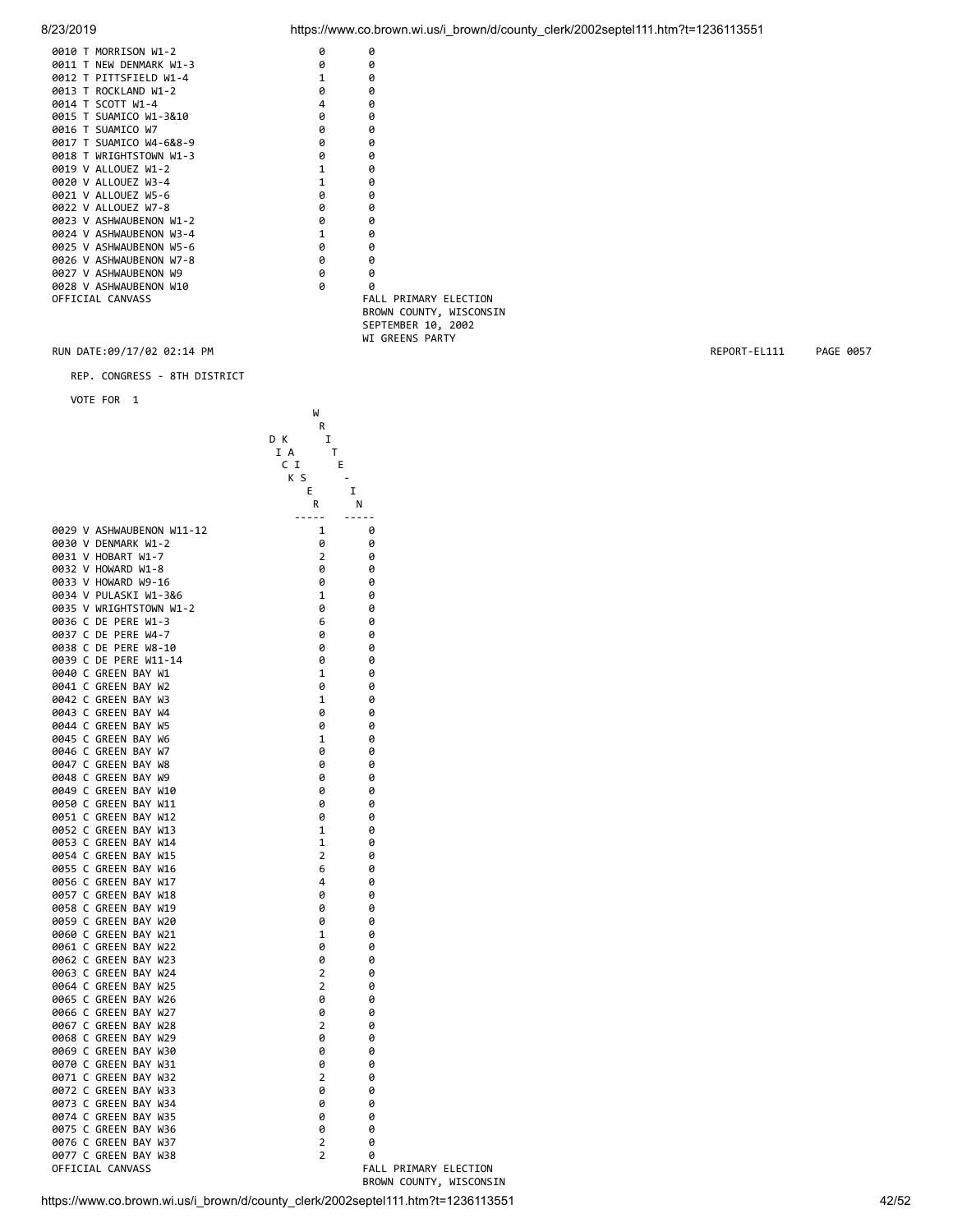SEPTEMBER 10, 2002 WI GREENS PARTY





where the contract of the contract of the contract of the contract of the contract of the contract of the contract of the contract of the contract of the contract of the contract of the contract of the contract of the cont **R R R** 

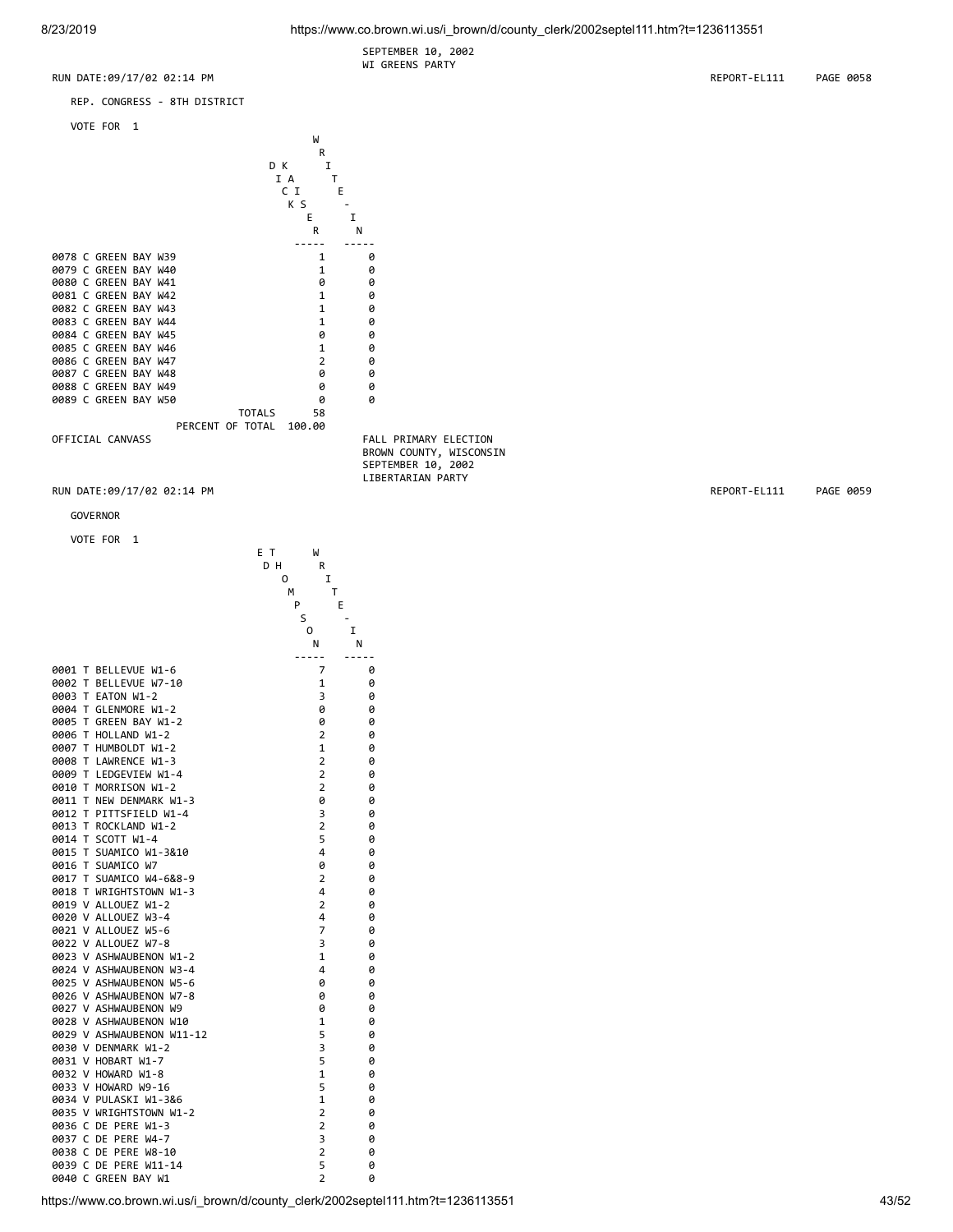

 ----- ----- 0001 T BELLEVUE W1-6 6 0

 Y O E L - D I S N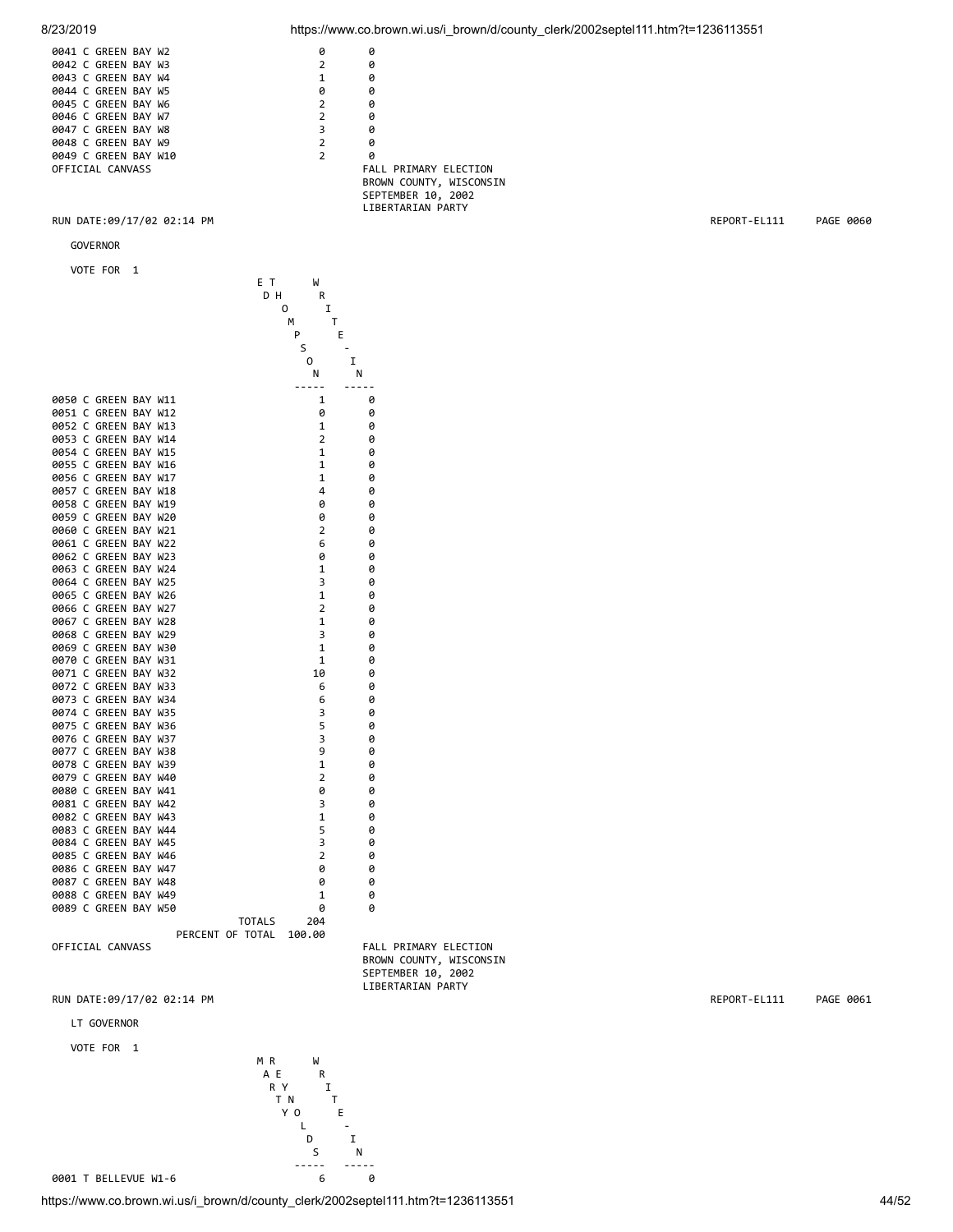| 0002 T BELLEVUE W7-10                           | 1                              | 0                            |
|-------------------------------------------------|--------------------------------|------------------------------|
| 0003 T EATON W1-2                               | $\mathbf{1}$                   | 0                            |
| 0004 T GLENMORE W1-2                            | 0                              | 0                            |
| 0005 T GREEN BAY W1-2                           | 0                              | 0                            |
| 0006 T HOLLAND W1-2                             | $\overline{2}$                 | 0                            |
| 0007 T HUMBOLDT W1-2                            | 0                              | 0                            |
| 0008 T LAWRENCE W1-3                            | 1                              | 0                            |
| 0009 T LEDGEVIEW W1-4                           | $\mathbf{1}$                   | 0                            |
| 0010 T MORRISON W1-2                            | $\overline{2}$                 | 0                            |
| 0011 T NEW DENMARK W1-3                         | 0                              | 0                            |
| 0012 T PITTSFIELD W1-4                          | $\mathbf{1}$                   | 0                            |
| 0013 T ROCKLAND W1-2                            | 0                              | 0                            |
| 0014 T SCOTT W1-4                               | 3                              | 1                            |
| 0015 T SUAMICO W1-3&10                          | 4                              | 0                            |
| 0016 T SUAMICO W7                               | ø                              | 0                            |
| 0017 T SUAMICO W4-6&8-9                         | 1                              | 0                            |
| 0018 T WRIGHTSTOWN W1-3                         | $\mathbf{1}$                   | 0                            |
| 0019 V ALLOUEZ W1-2                             | $\mathbf{1}$                   | 0                            |
| 0020 V ALLOUEZ W3-4                             | $\overline{2}$                 | 0                            |
| 0021 V ALLOUEZ W5-6                             | $\overline{7}$                 | 0                            |
| 0022 V ALLOUEZ W7-8                             | 3                              | 0                            |
| 0023 V ASHWAUBENON W1-2                         | 0                              | 0                            |
| 0024 V ASHWAUBENON W3-4                         | $\mathbf{1}$                   | 0                            |
| 0025 V ASHWAUBENON W5-6                         | 0                              | 0                            |
| 0026 V ASHWAUBENON W7-8                         | 0                              | 0                            |
|                                                 |                                |                              |
| 0027 V ASHWAUBENON W9<br>0028 V ASHWAUBENON W10 | 0                              | 0                            |
|                                                 | $\mathbf{1}$<br>$\overline{2}$ | 0                            |
| 0029 V ASHWAUBENON W11-12                       |                                | 0                            |
| 0030 V DENMARK W1-2                             | 0                              | 0                            |
| 0031 V HOBART W1-7                              | 5                              | 0                            |
| 0032 V HOWARD W1-8                              | $\mathbf{1}$                   | 0                            |
| 0033 V HOWARD W9-16                             | 4                              | 0                            |
| 0034 V PULASKI W1-3&6                           | 1                              | 0                            |
| 0035 V WRIGHTSTOWN W1-2                         | $\mathbf{1}$                   | 0                            |
| 0036 C DE PERE W1-3                             | $\mathbf{1}$                   | 0                            |
| 0037 C DE PERE W4-7                             | $\overline{2}$                 | 0                            |
| 0038 C DE PERE W8-10                            | $\overline{2}$                 | 0                            |
| 0039 C DE PERE W11-14                           | 5                              | 0                            |
| 0040 C GREEN BAY W1                             | $\overline{2}$                 | 0                            |
| 0041 C GREEN BAY W2                             | 0                              | 0                            |
| 0042 C GREEN BAY W3                             | $\overline{2}$                 | 0                            |
| 0043 C GREEN BAY W4                             | 0                              | 0                            |
| 0044 C GREEN BAY W5                             | 0                              | 0                            |
| 0045 C GREEN BAY W6                             | $\overline{2}$                 | 0                            |
| 0046 C GREEN BAY W7                             | $\mathbf{1}$                   | 0                            |
| 0047 C GREEN BAY W8                             | 3                              | 0                            |
| 0048 C GREEN BAY W9                             | 2                              | 0                            |
| 0049 C GREEN BAY W10                            | 1                              | 0                            |
| OFFICIAL CANVASS                                |                                | <b>FALL PRIMARY ELECTION</b> |
|                                                 |                                | BROWN COUNTY, WISCONSIN      |

# LT GOVERNOR

VOTE FOR 1

| VUIE FUK<br>Ŧ           | M R<br>W<br>A E<br>R<br>R Y<br>I<br>T N<br>т<br>E<br>Y O<br>I<br>D<br>S<br>N |   |
|-------------------------|------------------------------------------------------------------------------|---|
| 0050 C GREEN BAY W11    | 0                                                                            | 0 |
| 0051 C GREEN BAY W12    | 0                                                                            | 0 |
| 0052 C GREEN BAY W13    | $\mathbf{1}$                                                                 | 0 |
| 0053 C GREEN BAY W14    | $\overline{2}$                                                               | 0 |
| 0054 C GREEN BAY W15    | $\mathbf{1}$                                                                 | 0 |
| 0055 C GREEN BAY W16    | $\mathbf{1}$                                                                 | 0 |
| 0056 C GREEN BAY W17    | $\mathbf{1}$                                                                 | 0 |
| 0057<br>C GREEN BAY W18 | 3                                                                            | 0 |
| 0058 C GREEN BAY W19    | 0                                                                            | 0 |
| 0059 C GREEN BAY W20    | 0                                                                            | 0 |
| 0060 C GREEN BAY W21    | $\mathbf{1}$                                                                 | 0 |
| 0061 C GREEN BAY W22    | 3                                                                            | 0 |
| 0062 C GREEN BAY W23    | 0                                                                            | 0 |
| 0063 C GREEN BAY W24    | 1                                                                            | 0 |
| 0064 C GREEN BAY W25    | $\overline{2}$                                                               | 0 |
| 0065 C GREEN BAY W26    | $\overline{1}$                                                               | 0 |
| 0066 C GREEN BAY W27    | $\overline{2}$                                                               | 0 |
| 0067 C GREEN BAY W28    | $\mathbf{1}$                                                                 | 0 |
| 0068 C GREEN BAY W29    | 3                                                                            | 0 |
| 0069 C GREEN<br>BAY W30 | $\mathbf{1}$                                                                 | 0 |
| 0070 C GREEN BAY W31    | 1                                                                            | 0 |
| 0071 C GREEN BAY W32    | 8                                                                            | 0 |

SEPTEMBER 10, 2002 LIBERTARIAN PARTY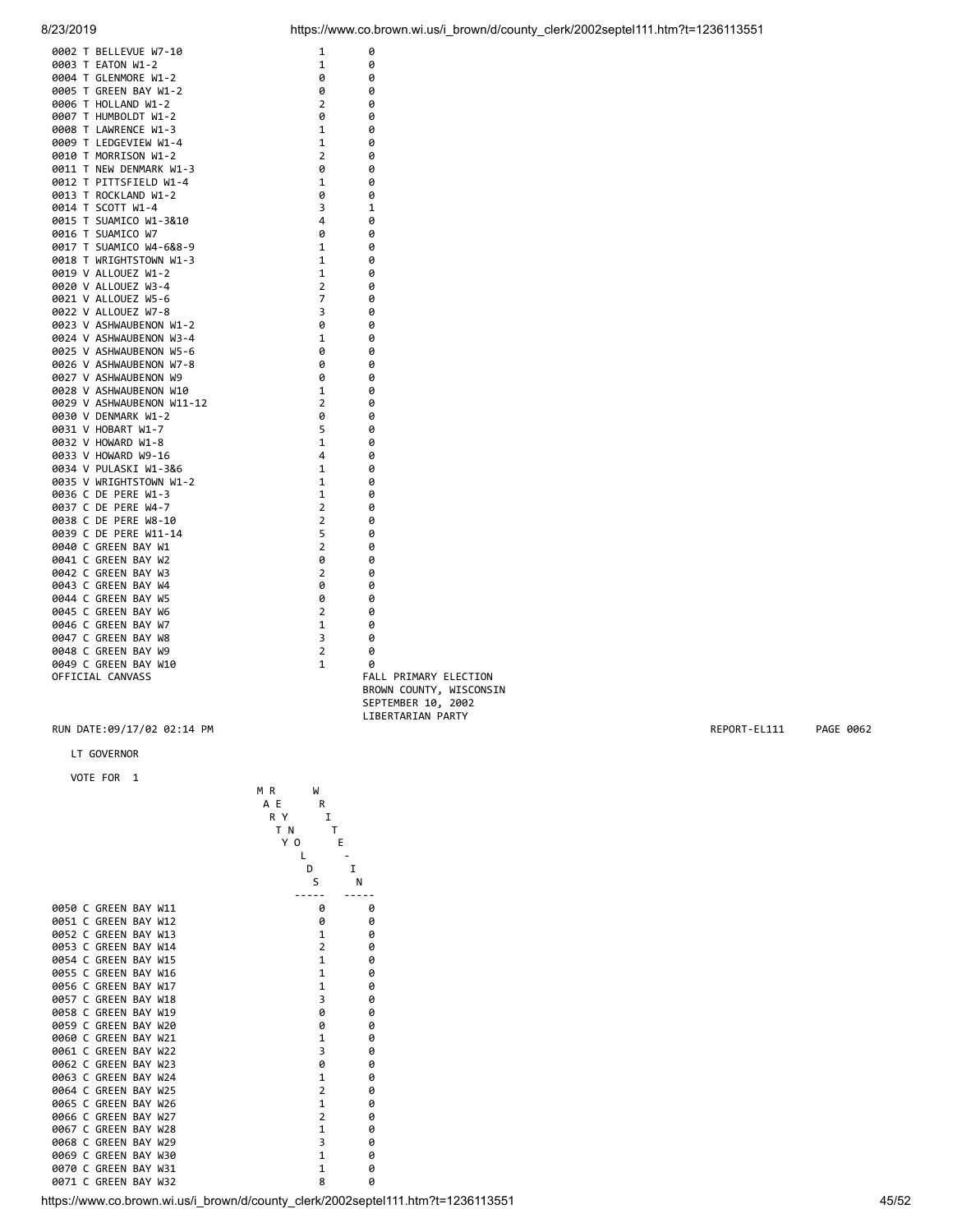| 0072 C GREEN BAY W33 | 4                    | ø           |
|----------------------|----------------------|-------------|
| 0073 C GREEN BAY W34 | 6                    | ø           |
| 0074 C GREEN BAY W35 | $\overline{2}$       | ø           |
| 0075 C GREEN BAY W36 | 4                    | ø           |
| 0076 C GREEN BAY W37 | $\mathbf{1}$         | ø           |
| 0077 C GREEN BAY W38 | 6                    | ø           |
| 0078 C GREEN BAY W39 | ø                    | ø           |
| 0079 C GREEN BAY W40 | ø                    | ø           |
| 0080 C GREEN BAY W41 | 0                    | ø           |
| 0081 C GREEN BAY W42 | $\overline{2}$       | ø           |
| 0082 C GREEN BAY W43 | $\mathbf{1}$         | ø           |
| 0083 C GREEN BAY W44 | 4                    | ø           |
| 0084 C GREEN BAY W45 | $\overline{2}$       | ø           |
| 0085 C GREEN BAY W46 | $\mathbf{1}$         | ø           |
| 0086 C GREEN BAY W47 | 0                    | ø           |
| 0087 C GREEN BAY W48 | ø                    | ø           |
| 0088 C GREEN BAY W49 | $\mathbf{1}$         | ø           |
| 0089 C GREEN BAY W50 | ø                    | ø           |
|                      | <b>TOTALS</b><br>143 | 1           |
| PERCENT OF TOTAL     | 99.30                | .69         |
| OFFICIAL CANVASS     |                      | FALL<br>PR: |

IMARY ELECTION BROWN COUNTY, WISCONSIN SEPTEMBER 10, 2002 LIBERTARIAN PARTY

RUN DATE:09/17/02 02:14 PM REPORT-EL111 PAGE 0063

ASSEMBLY REP. DISTRICT 88

VOTE FOR 1



8/23/2019 https://www.co.brown.wi.us/i\_brown/d/county\_clerk/2002septel111.htm?t=1236113551

BROWN COUNTY, WISCONSIN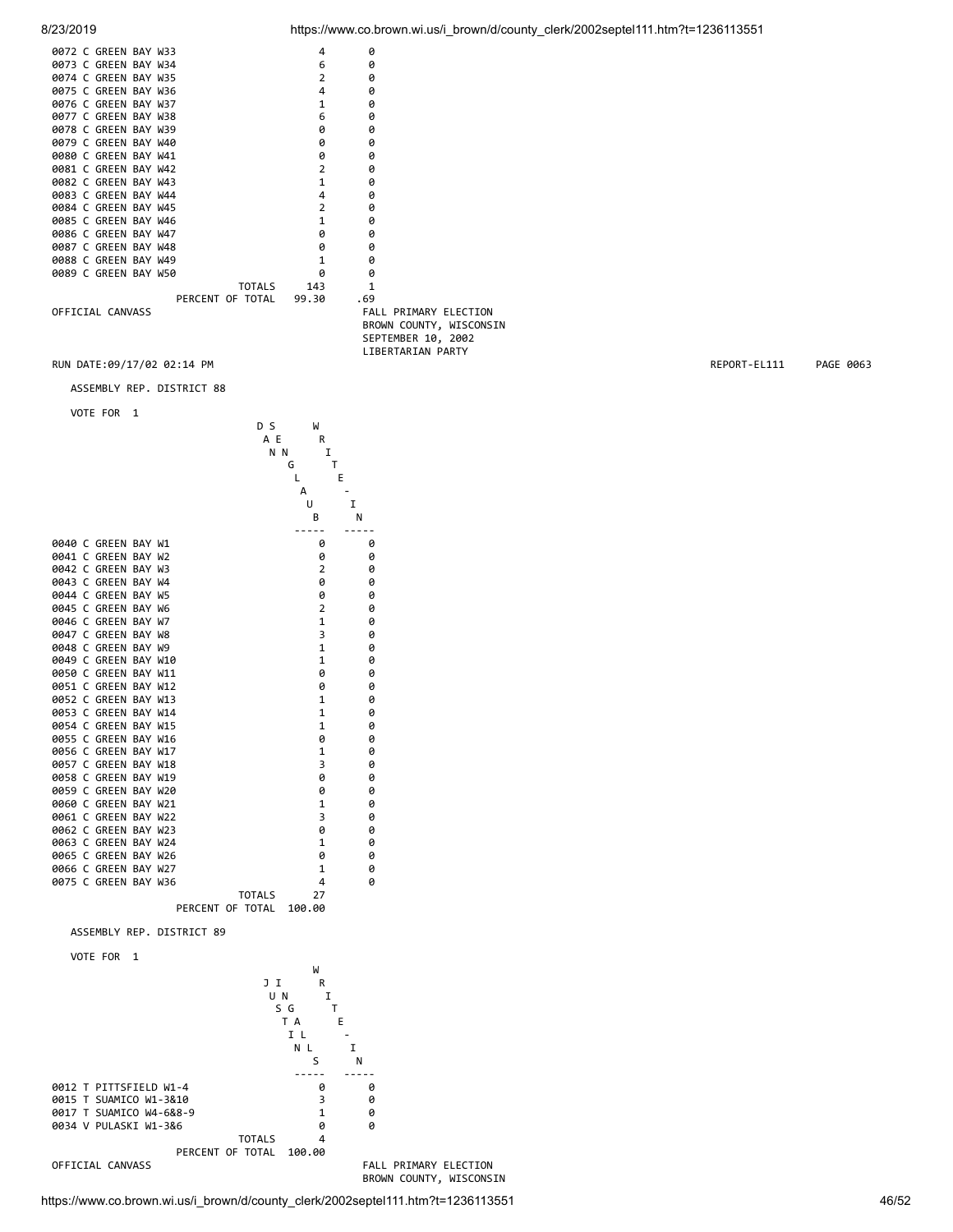SEPTEMBER 10, 2002 CONSTITUTION PARTY

SECRETARY OF STATE

where the contract of the contract of the contract of the contract of the contract of the contract of the contract of the contract of the contract of the contract of the contract of the contract of the contract of the cont

VOTE FOR 1

|                                             | R<br>EJF<br>I<br>D.R<br>T<br>W A<br>E<br>А<br>M |                         |
|---------------------------------------------|-------------------------------------------------|-------------------------|
|                                             | R<br>I<br>I<br>D                                | N                       |
| 0001 T BELLEVUE W1-6                        | -----<br>ø                                      | -----<br>ø              |
| 0002 T BELLEVUE W7-10                       | 0                                               | 0                       |
| 0003 T EATON W1-2                           | 0                                               | 0                       |
| 0004 T GLENMORE W1-2                        | 0                                               | 0                       |
| 0005 T GREEN BAY W1-2                       | ø                                               | ø                       |
| 0006 T HOLLAND W1-2<br>0007 T HUMBOLDT W1-2 | 0<br>0                                          | 0                       |
| 0008 T LAWRENCE W1-3                        | 0                                               | 0<br>0                  |
| 0009 T LEDGEVIEW W1-4                       | 0                                               | 0                       |
| 0010 T MORRISON W1-2                        | 0                                               | 0                       |
| 0011 T NEW DENMARK W1-3                     | 0                                               | 0                       |
| 0012 T PITTSFIELD W1-4                      | 0                                               | 0                       |
| 0013 T ROCKLAND W1-2                        | 0                                               | 0                       |
| 0014 T SCOTT W1-4                           | 0                                               | 0                       |
| 0015 T SUAMICO W1-3&10                      | 0                                               | 0                       |
| 0016 T SUAMICO W7                           | 0                                               | 0                       |
| 0017 T SUAMICO W4-6&8-9                     | 0                                               | 0                       |
| 0018 T WRIGHTSTOWN W1-3                     | 0                                               | 0                       |
| 0019 V ALLOUEZ W1-2<br>0020 V ALLOUEZ W3-4  | 0<br>0                                          | 0<br>0                  |
| 0021 V ALLOUEZ W5-6                         | 0                                               | 0                       |
| 0022 V ALLOUEZ W7-8                         | 0                                               | 0                       |
| 0023 V ASHWAUBENON W1-2                     | 0                                               | 0                       |
| 0024 V ASHWAUBENON W3-4                     | 0                                               | 0                       |
| 0025 V ASHWAUBENON W5-6                     | 0                                               | 0                       |
| 0026 V ASHWAUBENON W7-8                     | 0                                               | 0                       |
| 0027 V ASHWAUBENON W9                       | 0                                               | 0                       |
| 0028 V ASHWAUBENON W10                      | 0                                               | 0                       |
| 0029 V ASHWAUBENON W11-12                   | 0                                               | 0                       |
| 0030 V DENMARK W1-2                         | 0                                               | 0                       |
| 0031 V HOBART W1-7<br>0032 V HOWARD W1-8    | 0<br>0                                          | 0<br>0                  |
| 0033 V HOWARD W9-16                         | $\mathbf{1}$                                    | 0                       |
| 0034 V PULASKI W1-3&6                       | 0                                               | 0                       |
| 0035 V WRIGHTSTOWN W1-2                     | 0                                               | 0                       |
| 0036 C DE PERE W1-3                         | 0                                               | 0                       |
| 0037 C DE PERE W4-7                         | 0                                               | 0                       |
| 0038 C DE PERE W8-10                        | 0                                               | 0                       |
| 0039 C DE PERE W11-14                       | 0                                               | 0                       |
| 0040 C GREEN BAY W1                         | 0                                               | 0                       |
| 0041 C GREEN BAY W2                         | 0                                               | 0                       |
| 0042 C GREEN BAY W3                         | 0                                               | 0                       |
| 0043 C GREEN BAY W4<br>0044 C GREEN BAY W5  | 0                                               | 0                       |
| 0045 C GREEN BAY W6                         | 0<br>0                                          | 0<br>0                  |
| 0046 C GREEN BAY W7                         | 0                                               | 0                       |
| 0047 C GREEN BAY W8                         | 0                                               | 0                       |
| 0048 C GREEN BAY W9                         | 0                                               | 0                       |
| 0049 C GREEN BAY W10                        | 0                                               | 0                       |
| OFFICIAL CANVASS                            |                                                 | FALL PRIMARY ELECTION   |
|                                             |                                                 | BROWN COUNTY, WISCONSIN |
|                                             |                                                 | SEPTEMBER 10, 2002      |

CONSTITUTION PARTY RUN DATE:09/17/02 02:14 PM **REPORT-EL111** PAGE 0065

SECRETARY OF STATE

VOTE FOR 1



https://www.co.brown.wi.us/i\_brown/d/county\_clerk/2002septel111.htm?t=1236113551 47/52

RUN DATE:09/17/02 02:14 PM REPORT-EL111 PAGE 0064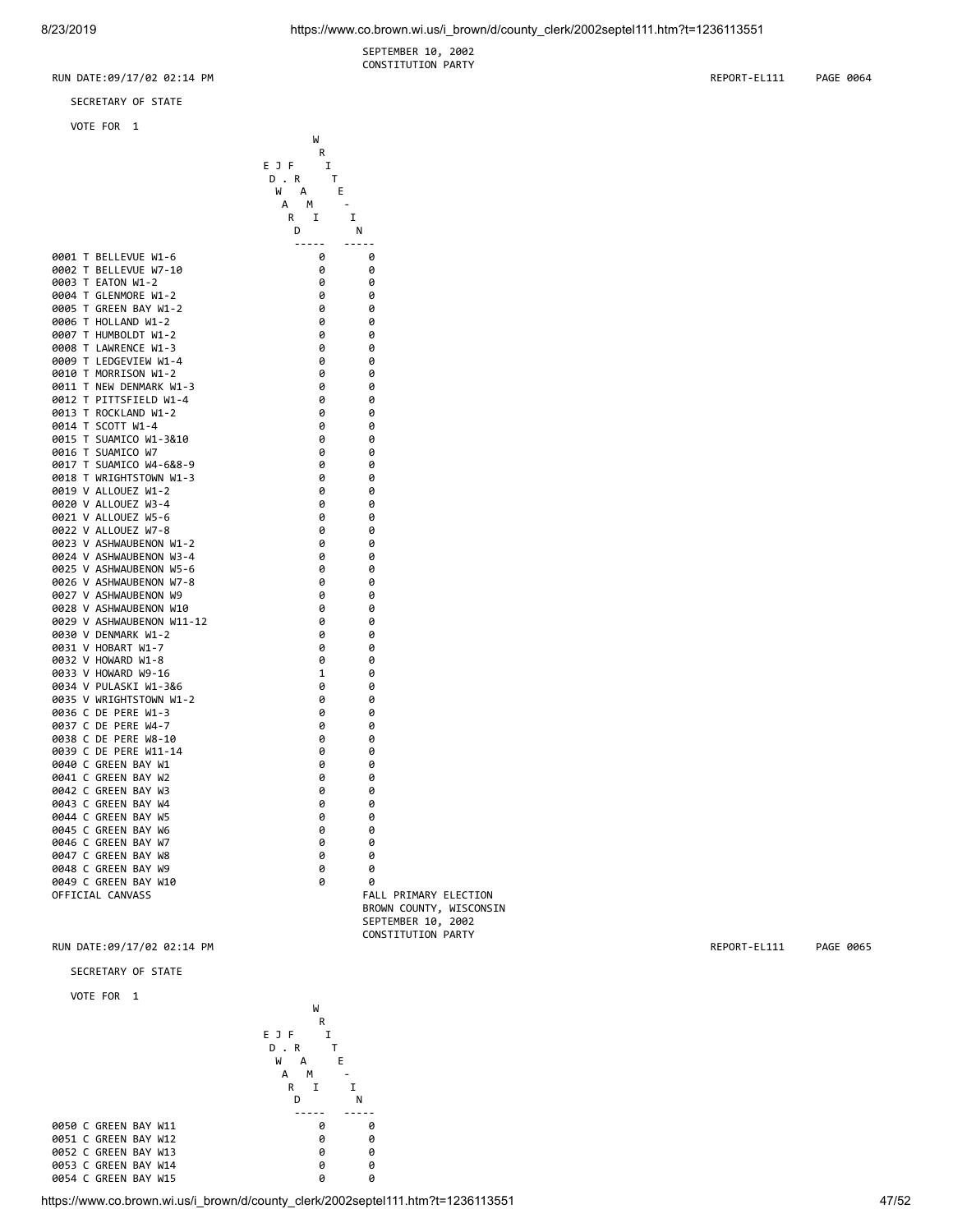| 0055 C GREEN BAY W16 | 0                  | 0 |
|----------------------|--------------------|---|
| 0056 C GREEN BAY W17 | 0                  | 0 |
| 0057 C GREEN BAY W18 | $\mathbf{1}$       | ø |
| 0058 C GREEN BAY W19 | 0                  | 0 |
| 0059 C GREEN BAY W20 | 0                  | 0 |
| 0060 C GREEN BAY W21 | 0                  | ø |
| 0061 C GREEN BAY W22 | 0                  | 0 |
| 0062 C GREEN BAY W23 | 0                  | 0 |
| 0063 C GREEN BAY W24 | 0                  | ø |
| 0064 C GREEN BAY W25 | 0                  | 0 |
| 0065 C GREEN BAY W26 | 0                  | 0 |
| 0066 C GREEN BAY W27 | 0                  | 0 |
| 0067 C GREEN BAY W28 | $\mathbf{1}$       | 0 |
| 0068 C GREEN BAY W29 | 0                  | 0 |
| 0069 C GREEN BAY W30 | 0                  | 0 |
| 0070 C GREEN BAY W31 | 0                  | 0 |
| 0071 C GREEN BAY W32 | 0                  | 0 |
| 0072 C GREEN BAY W33 | 0                  | 0 |
| 0073 C GREEN BAY W34 | $\mathbf{1}$       | 0 |
| 0074 C GREEN BAY W35 | 0                  | 0 |
| 0075 C GREEN BAY W36 | 0                  | 0 |
| 0076 C GREEN BAY W37 | 0                  | 0 |
| 0077 C GREEN BAY W38 | 0                  | 0 |
| 0078 C GREEN BAY W39 | 0                  | 0 |
| 0079 C GREEN BAY W40 | $\mathbf{1}$       | 0 |
| 0080 C GREEN BAY W41 | 0                  | 0 |
| 0081 C GREEN BAY W42 | 0                  | 0 |
| 0082 C GREEN BAY W43 | 0                  | 0 |
| 0083 C GREEN BAY W44 | 0                  | 0 |
| 0084 C GREEN BAY W45 | 0                  | 0 |
| 0085 C GREEN BAY W46 | 0                  | ø |
| 0086 C GREEN BAY W47 | 0                  | 0 |
| 0087 C GREEN BAY W48 | 0                  | 0 |
| 0088 C GREEN BAY W49 | 0                  | 0 |
| 0089 C GREEN BAY W50 | 0                  | 0 |
|                      | 5<br><b>TOTALS</b> |   |
| PERCENT OF TOTAL     | 100.00             |   |

OFFICIAL CANVASS FALL PRIMARY ELECTION BROWN COUNTY, WISCONSIN SEPTEMBER 10, 2002 INDEPENDENT PARTY

RUN DATE:09/17/02 02:14 PM REPORT-EL111 PAGE 0066

### GOVERNOR

### VOTE FOR 1

 T A ( A D (A J S Y . I<br>L . R N A E N L . R N A E N A E EHN MM (BD N E F B S I A G O E I O RAK NU LP S R A S E G E L E E M S - A R E N N ) T U N I R D B A T L UE E C L D N R H A T  $G$  and  $A$  ) is the contract of  $A$  and  $A$  and  $A$  and  $A$  and  $A$  and  $A$  and  $A$  and  $A$  and  $A$  and  $A$  and  $A$  and  $A$  and  $A$  and  $A$  and  $A$  and  $A$  and  $A$  and  $A$  and  $A$  and  $A$  and  $A$  and  $A$  and  $A$  and  $A$  ----- ----- ----- ----- 0001 T BELLEVUE W1-6 0 0 0 0 0 0 0 0002 T BELLEVUE W7-10 0 0 0 0 1 0003 T EATON W1-2 0 0 0 0 0004 T GLENMORE W1-2 0 0 0 0 0005 T GREEN BAY W1-2 0 0 0 0 0006 T HOLLAND W1-2 0 0 0 0 0007 THUMBOLDT W1-2 0 0 0<br>0008 TIAWRENCE W1-3 0 0 0 0008 T LAWRENCE W1-3 0 0 0 1 1 0009 T LEDGEVIEW W1-4<br>0010 T MORRISON W1-2 0 0 0 0 0 0 0 0010 T MORRISON W1-2 0 0 0 0 0011 T NEW DENMARK W1-3 0 0 0 0 0012 T PITTSFIELD W1-4 0 0 0 0 0 0<br>0013 T ROCKLAND W1-2 0 0 0 0 0 0013 T ROCKLAND W1-2 0014 T SCOTT W1-4 0 0 0 0 1 0015 T SUAMICO W1-3&10 0 0 0 0 0016 T SUAMICO W7 0 0 0 0 0017 T SUAMICO W4-6&8-9 1 0 0 0 0018 T WRIGHTSTOWN W1-3 0<br>0019 V ALLOUEZ W1-2 0 0019 V ALLOUEZ W1-2 0 0 0 0 0020 V ALLOUEZ W3-4 0 0 0 0 0 0 0 0021 V ALLOUEZ W5-6 0 0 0 0 0022 V ALLOUEZ W7-8 0 0 0 0 0023 V ASHWAUBENON W1-2 0 0 0 0 0024 V ASHWAUBENON W3-4 0 0 0 0 0025 V ASHWAUBENON W5-6 0 0 1 0026 V ASHWAUBENON W7-8 1 0 0 0 0 0027 V ASHWAUBENON W9 0 0 0 0 0028 V ASHWAUBENON W10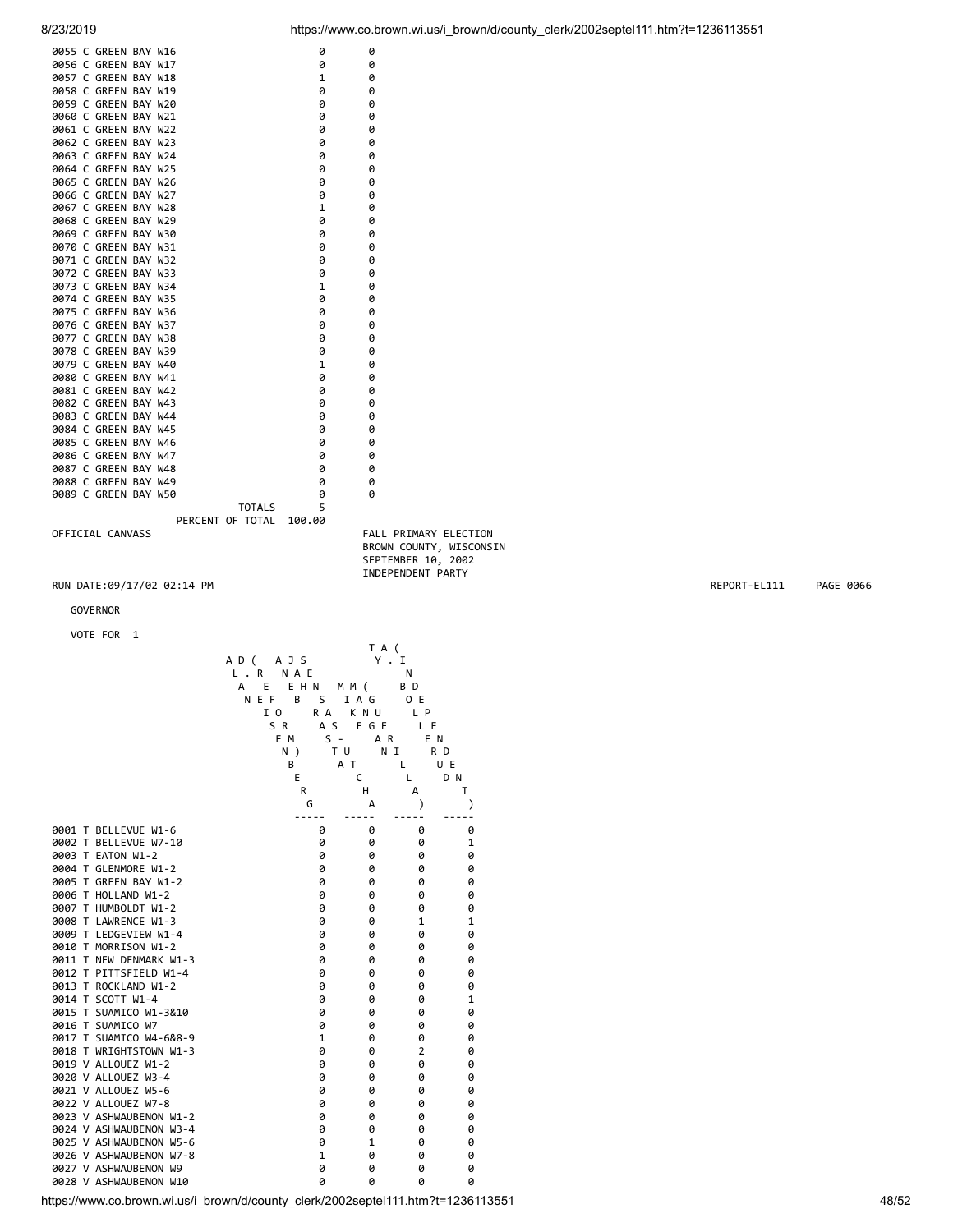8/23/2019 https://www.co.brown.wi.us/i\_brown/d/county\_clerk/2002septel111.htm?t=1236113551

| 0029 V ASHWAUBENON W11-12 | a | A | ø                            | ø                       |
|---------------------------|---|---|------------------------------|-------------------------|
| 0030 V DENMARK W1-2       | ø | ø | 1                            | ø                       |
| 0031 V HOBART W1-7        |   | ø | ø                            | ø                       |
| 0032 V HOWARD W1-8        |   | ø | ø                            |                         |
| 0033 V HOWARD W9-16       | 0 | 0 | ø                            | ø                       |
| 0034 V PULASKI W1-3&6     | 0 | ø | ø                            |                         |
| 0035 V WRIGHTSTOWN W1-2   | 0 |   | ø                            | ø                       |
| 0036 C DE PERE W1-3       | 0 | ø | ø                            | 0                       |
| 0037 C DE PERE W4-7       | 0 |   | ø                            | 0                       |
| 0038 C DE PERE W8-10      | 0 | ø | ø                            | ø                       |
| 0039 C DE PERE W11-14     | 0 | ø | Ø                            | ø                       |
| 0040 C GREEN BAY W1       | 0 | ø | ø                            | ø                       |
| 0041 C GREEN BAY W2       | 0 | ø | ø                            | ø                       |
| 0042 C GREEN BAY W3       | 0 | ø | ø                            | ø                       |
| 0043 C GREEN BAY W4       | ø | ø | ø                            | ø                       |
| 0044 C GREEN BAY W5       | ø | ø | ø                            | ø                       |
| OFFICIAL CANVASS          |   |   | <b>FALL PRIMARY ELECTION</b> |                         |
|                           |   |   |                              | BROWN COUNTY, WISCONSIN |
|                           |   |   | SEPTEMBER 10, 2002           |                         |
|                           |   |   | INDEPENDENT PARTY            |                         |
|                           |   |   |                              |                         |

### RUN DATE:09/17/02 02:14 PM REPORT-EL111 PAGE 0067

GOVERNOR

|                                              |                   | T A (       |                    |                            |
|----------------------------------------------|-------------------|-------------|--------------------|----------------------------|
|                                              | AD (<br>A J S     | Υ.          | I                  |                            |
|                                              | L.R<br><b>NAE</b> |             | N                  |                            |
|                                              | E H N<br>А<br>Е   | M M (       | B D                |                            |
|                                              | NEF<br>В<br>S     | IAG         | 0 E                |                            |
|                                              | I O<br>R A        | K N U       | L P                |                            |
|                                              | S R<br>A S        | EGE         | L E                |                            |
|                                              | E M               | $S -$<br>AR | E N                |                            |
|                                              | N)                | T U<br>N I  | R D                |                            |
|                                              | В                 | A T         | L                  | U E                        |
|                                              | Е                 | C           | Г                  | D N                        |
|                                              | R                 | н           | А                  | т                          |
|                                              | G                 | А           | $\mathcal{C}$      | ⟩                          |
|                                              | -----             | .           | -----              | -----                      |
| 0045 C GREEN BAY W6                          | 0                 | 0           | 0                  | 0                          |
| 0046 C GREEN BAY W7                          | 0                 | 0           | 0                  | 0                          |
| 0047 C GREEN BAY W8                          | 0                 | 0           | 0                  | 0                          |
| 0048 C GREEN BAY W9                          | 0                 | 0           | 0                  | 0                          |
| 0049 C GREEN BAY W10                         | 0                 | 0           | 0                  | 0                          |
| 0050 C GREEN BAY W11                         | 0                 | 0           | 0                  | 0                          |
| 0051 C GREEN BAY W12                         | 0                 | 0           | 0                  | 0                          |
| 0052 C GREEN BAY W13                         | 0                 | 0           | 0                  | 0                          |
| 0053 C GREEN BAY W14<br>0054 C GREEN BAY W15 | 0<br>2            | 0<br>0      | 0<br>0             | 1<br>0                     |
| 0055 C GREEN BAY W16                         | 0                 | 0           | 0                  | $\mathbf 1$                |
| 0056 C GREEN BAY W17                         | 0                 | 0           | 0                  | 0                          |
| 0057 C GREEN BAY W18                         | 0                 | 0           | 1                  | 0                          |
| 0058 C GREEN BAY W19                         | 0                 | 0           | 0                  | 0                          |
| 0059 C GREEN BAY W20                         | 0                 | 0           | 0                  | 0                          |
| 0060 C GREEN BAY W21                         | 0                 | 0           | 0                  | 0                          |
| 0061 C GREEN BAY W22                         | 0                 | 0           | 0                  | 0                          |
| 0062 C GREEN BAY W23                         | 0                 | 0           | 0                  | 0                          |
| 0063 C GREEN BAY W24                         | 0                 | 0           | 0                  | 0                          |
| 0064 C GREEN BAY W25                         | 0                 | 0           | 0                  | 0                          |
| 0065 C GREEN BAY W26                         | 0                 | 0           | 0                  | 0                          |
| 0066 C GREEN BAY W27                         | 0                 | 0           | 0                  | 0                          |
| 0067 C GREEN BAY W28                         | 0                 | 0           | 0                  | 1                          |
| 0068 C GREEN BAY W29                         | 0                 | 0           | 0                  | 0                          |
| 0069 C GREEN BAY W30                         | 0                 | 0           | 1                  | 0                          |
| 0070 C GREEN BAY W31                         | 0                 | 0           | 0                  | 0                          |
| 0071 C GREEN BAY W32                         | 0                 | 0           | 0                  | 0                          |
| 0072 C GREEN BAY W33                         | 0                 | 0           | 0                  | 0                          |
| 0073 C GREEN BAY W34                         | 1                 | 0           | 0                  | 0                          |
| 0074 C GREEN BAY W35                         | 0                 | 0           | 0                  | 0                          |
| 0075 C GREEN BAY W36                         | 0                 | 0           | 0                  | 0                          |
| 0076 C GREEN BAY W37                         | 0                 | 0           | 0                  | 1                          |
| 0077 C GREEN BAY W38                         | 0                 | 0           | 0                  | 0                          |
| 0078 C GREEN BAY W39                         | 0                 | 0           | 0                  | 0                          |
| 0079 C GREEN BAY W40                         | 0                 | 0           | 0                  | 0                          |
| 0080 C GREEN BAY W41                         | 0                 | 0           | 0                  | 0                          |
| 0081 C GREEN BAY W42                         | 0                 | 0           | 0                  | 0                          |
| 0082 C GREEN BAY W43                         | 0                 | 0           | 0                  | 0                          |
| 0083 C GREEN BAY W44                         | 0                 | 0           | $\mathbf 1$        | 0                          |
| 0084 C GREEN BAY W45                         | 0                 | 0           | 0                  | 0                          |
| 0085 C GREEN BAY W46                         | 0                 | 0           | 0                  | 0                          |
| 0086 C GREEN BAY W47<br>0087 C GREEN BAY W48 | 0                 | 0           | 0                  | 0                          |
|                                              | 0                 | 0           | 0                  | 0                          |
| 0088 C GREEN BAY W49<br>OFFICIAL CANVASS     | 0                 | 0           | 0                  | 0<br>FALL PRIMARY ELECTION |
|                                              |                   |             |                    | BROWN COUNTY, WISCONSIN    |
|                                              |                   |             | SEPTEMBER 10, 2002 |                            |
|                                              |                   |             |                    |                            |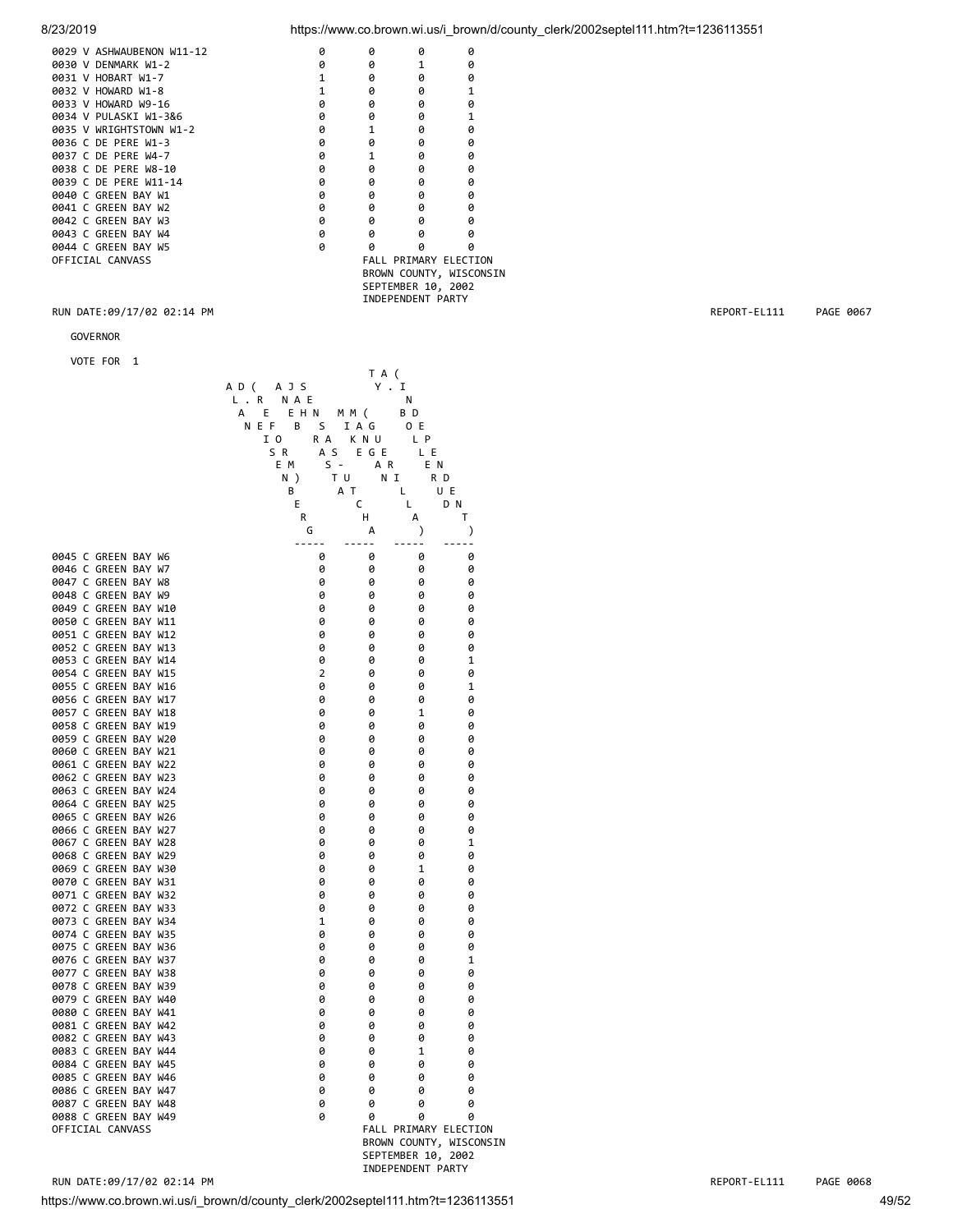### GOVERNOR



https://www.co.brown.wi.us/i\_brown/d/county\_clerk/2002septel111.htm?t=1236113551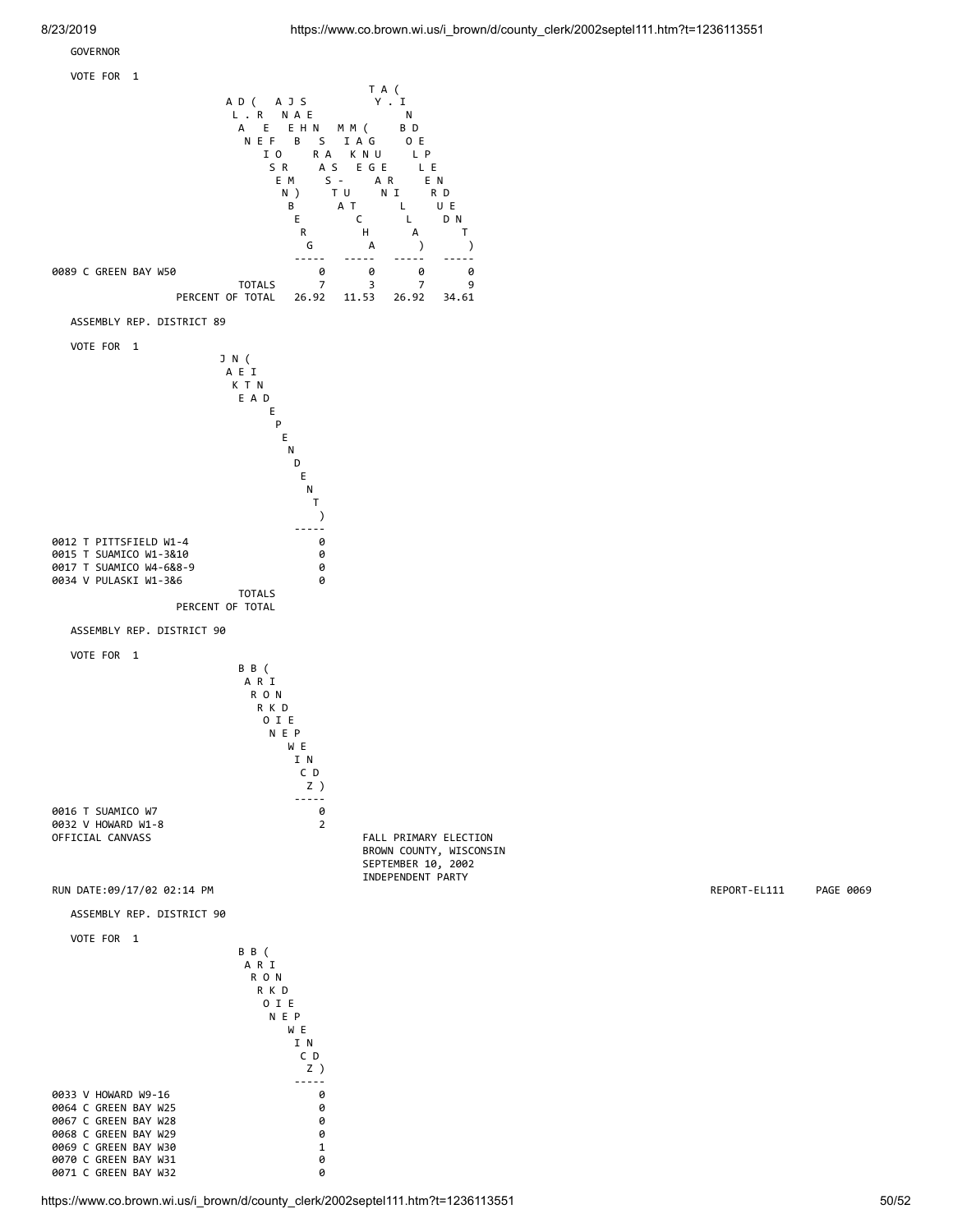| 0072 C GREEN BAY W33 |  |                  | ø      |  |                       |
|----------------------|--|------------------|--------|--|-----------------------|
| 0073 C GREEN BAY W34 |  |                  |        |  |                       |
| 0074 C GREEN BAY W35 |  |                  | ø      |  |                       |
| 0076 C GREEN BAY W37 |  |                  |        |  |                       |
| 0077 C GREEN BAY W38 |  |                  | ø      |  |                       |
| 0078 C GREEN BAY W39 |  |                  | ø      |  |                       |
| 0079 C GREEN BAY W40 |  |                  | ø      |  |                       |
| 0080 C GREEN BAY W41 |  |                  | ø      |  |                       |
| 0081 C GREEN BAY W42 |  |                  | ø      |  |                       |
| 0082 C GREEN BAY W43 |  |                  | ø      |  |                       |
| 0083 C GREEN BAY W44 |  |                  | ø      |  |                       |
| 0084 C GREEN BAY W45 |  |                  | ø      |  |                       |
|                      |  | <b>TOTALS</b>    | 5      |  |                       |
|                      |  | PERCENT OF TOTAL | 100.00 |  |                       |
| OFFICIAL CANVASS     |  |                  |        |  | FALL PRIMARY ELECTION |

WRITE-IN SECTION

VOTE FOR 1

|              |        |                                      | W              |
|--------------|--------|--------------------------------------|----------------|
|              |        |                                      | R              |
|              |        |                                      | I              |
|              |        |                                      | T              |
|              |        |                                      | E              |
|              |        |                                      |                |
|              |        |                                      | I              |
|              |        |                                      | Ν              |
|              |        |                                      |                |
| 0001         | T      | BELLEVUE W1-6                        | 1              |
| 0002         | т      | BELLEVUE W7-10                       | 0              |
| 0003         | Т      | EATON W1-2                           | 0              |
| 0004         | Т      | GLENMORE W1-2                        | 0              |
| 0005         | Т      | GREEN<br><b>BAY W1-2</b>             | 0              |
| 0006         | Т      | HOLLAND W1-2                         | 0              |
| 0007         | T      | HUMBOLDT W1-2                        | 0              |
| 0008         | Т      | LAWRENCE W1-3                        | 0              |
| 0009         | T      | LEDGEVIEW W1-4                       | 0              |
| 0010         | Т      | MORRISON W1-2                        | 0              |
| 0011         | Т      | NEW DENMARK W1-3                     | 0              |
| 0012         | Т      | PITTSFIELD W1-4                      | 0              |
| 0013         | Т      | ROCKLAND W1-2                        | 2              |
| 0014         | Т      | SCOTT W1-4                           | 1              |
| 0015         | Т      | SUAMICO W1-3&10                      | 0              |
| 0016         | Т      | SUAMICO W7                           | 0              |
| 0017         | Т      | SUAMICO W4-6&8-9                     | 0              |
| 0018         | т      | WRIGHTSTOWN W1-3                     | 1              |
| 0019         | v      | ALLOUEZ<br>$W1 - 2$                  | 1              |
| 0020         | v      | ALLOUEZ<br>$W3 - 4$                  | 1              |
| 0021         | v      | ALLOUEZ<br>W5-6                      | 0              |
| 0022         | v      | <b>ALLOUEZ</b><br>W7-8               | 0              |
| 0023         | v      | <b>ASHWAUBENON</b><br>$W1 - 2$       | 1              |
| 0024         | v      | <b>ASHWAUBENON</b><br>W3-4           | 1              |
| 0025         | V      | <b>ASHWAUBENON</b><br>$W5 - 6$       | $\overline{2}$ |
| 0026         | v      | <b>ASHWAUBENON</b><br>W7-8           | 1              |
| 0027         | v      | <b>ASHWAUBENON</b><br>W <sub>9</sub> | 0              |
| 0028         | v      | <b>ASHWAUBENON</b><br>W10            | 0              |
| 0029         | v      | ASHWAUBENON W11-12                   | 1              |
| 0030         | v      | DENMARK W1-2                         | 0              |
| 0031         | v      | <b>HOBART</b><br>W1-7                | 0              |
| 0032<br>0033 | V<br>v | HOWARD W1-8<br>HOWARD W9-16          | 0<br>0         |
| 0034         | V      | PULASKI<br>W1-3&6                    | 0              |
| 0035         | v      | WRIGHTSTOWN W1-2                     | 0              |
| 0036         | С      | DE<br>PERE<br>W1-3                   | 1              |
| 0037         | C      | DE<br>$W4 - 7$<br>PERE               | 1              |
| 0038         | c      | PERE<br>W8-10<br>DE                  | 0              |
| 0039         | c      | DE<br>PERE<br>$W11 - 14$             | 0              |
| 0040         | c      | GREEN<br>BAY<br>W1                   | 0              |
| 0041         | C      | BAY<br>GREEN<br>W <sub>2</sub>       | 0              |
| 0042         | c      | GREEN<br>BAY<br>WЗ                   | 0              |
| 0043         | c      | GREEN<br>BAY<br>W4                   | 0              |
| 0044         | c      | GREEN<br>BAY<br>W <sub>5</sub>       | 3              |
| 0045         | C      | GREEN<br>BAY<br>W <sub>6</sub>       | 1              |
| 0046         | C      | <b>GREEN</b><br>BAY<br>W7            | 0              |
| 0047         | c      | <b>GREEN</b><br>BAY<br>W8            | $\overline{2}$ |
| 0048         | c      | GREEN<br>BAY<br>W9                   | 1              |
| 0049         | c      | <b>GREEN</b><br>BAY<br>W10           | 0              |
| 0050         | c      | GREEN<br>BAY<br>W11                  | 0              |
|              |        |                                      |                |

WRITE-IN SECTION

 BROWN COUNTY, WISCONSIN SEPTEMBER 10, 2002

RUN DATE:09/17/02 02:14 PM REPORT-EL111 PAGE 0071